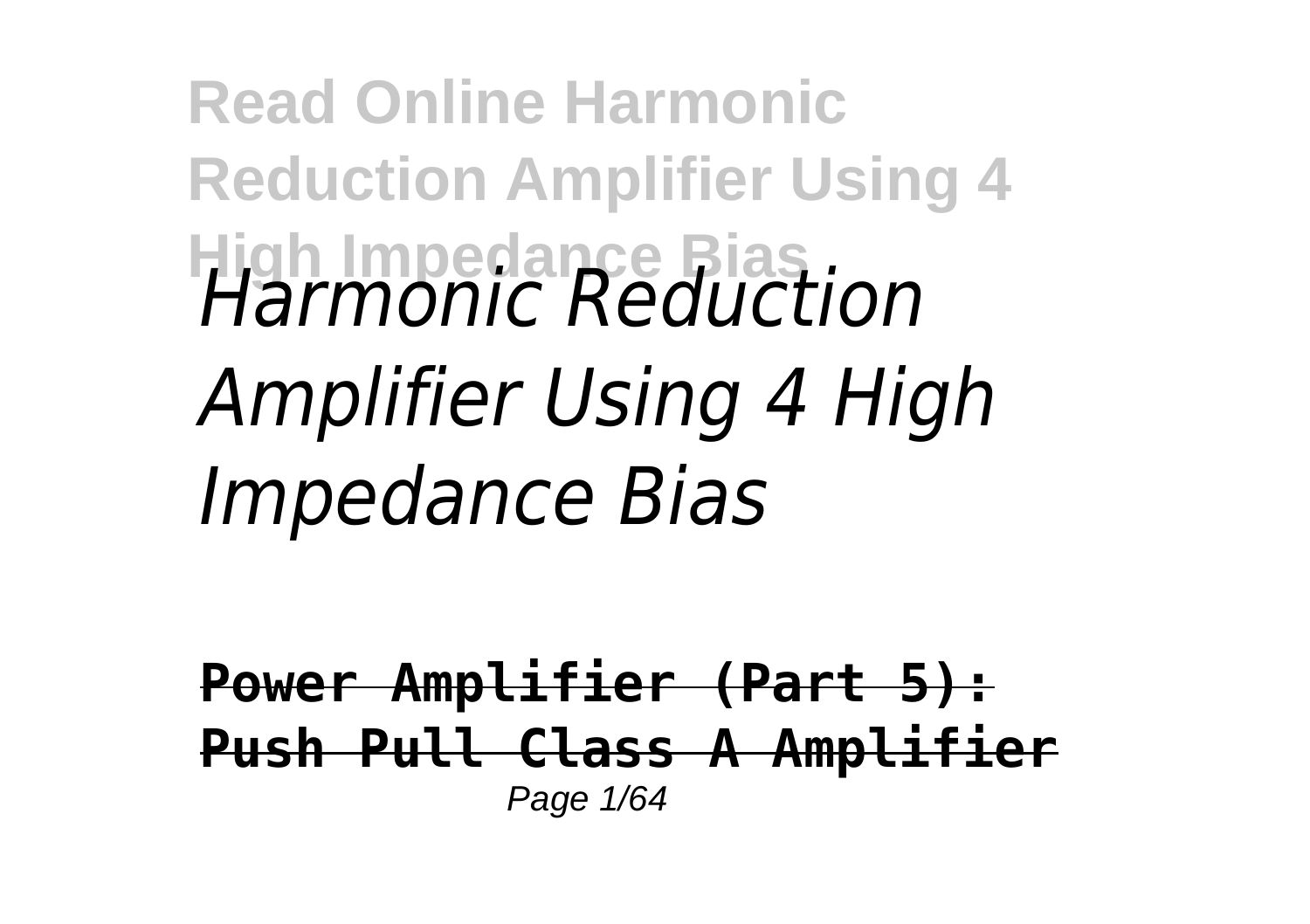**Read Online Harmonic Reduction Amplifier Using 4 High Impedance Bias (Harmonic Distortion)** *Harmonic Distortion Video 4: Linear, Ultra-Linear and Tubes vs Transistors* **Master Volume Mods for Marshall and Fender Style Tube Amps How to measure Harmonic Distortion with Siglent** Page 2/64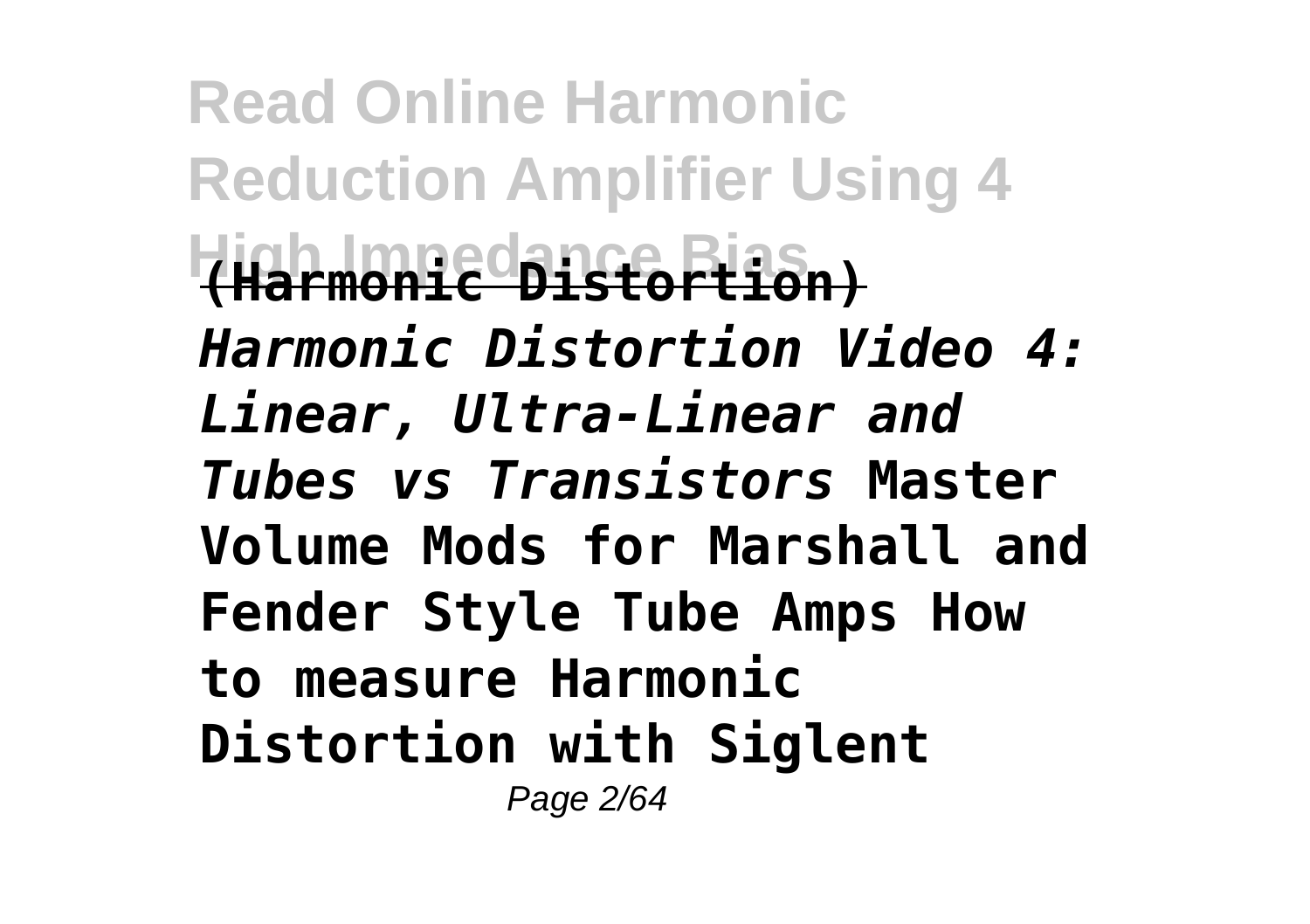**Read Online Harmonic Reduction Amplifier Using 4 High Impedance Bias Oscilloscope** *Adjusting Audio Amplifier THD Using Laptop Computer FFT Software* **Part 4: How to Design a Stable High Frequency Amplifier What is Harmonic Distortion in Power Amplifiers | Electronic Devices |** Page 3/64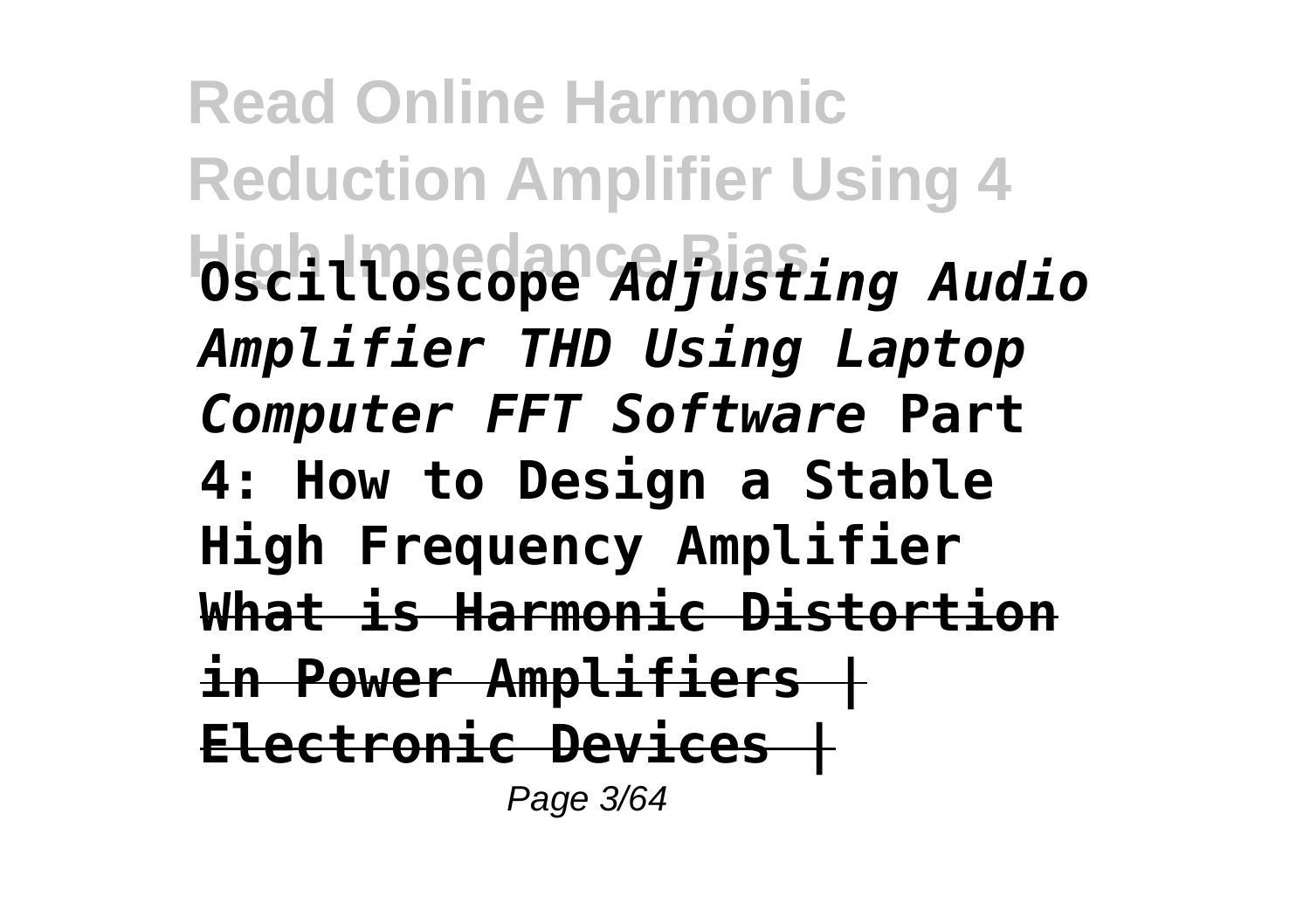**Read Online Harmonic Reduction Amplifier Using 4 High Impedance Bias Electrical Engineering 1963 6G7-A Fender Bandmaster with 5-Triode Harmonic Tremolo......Mint !! Harmonic Distortion: Introduction Odd vs Even Harmonic Distortion in Mixing Distortion In Power** Page 4/64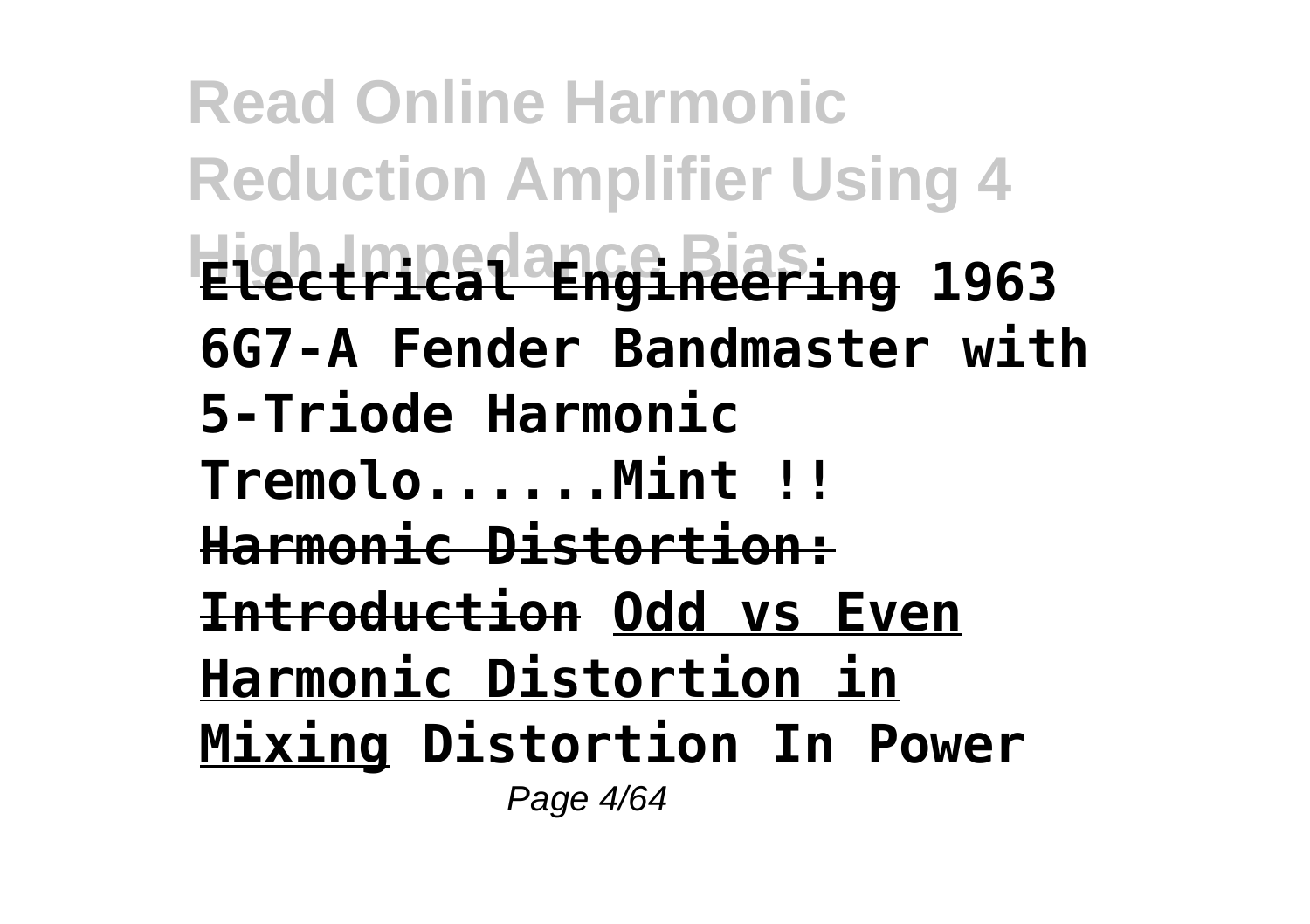**Read Online Harmonic Reduction Amplifier Using 4 High Impedance Bias Amplifiers | Second Harmonic Distortion Derivation | Class-4 How The Pros Use Compression - Audio Compression Instruments and Mixes**

**1968 Fender Bassman AB165 gets Caps, Tubes, and a** Page 5/64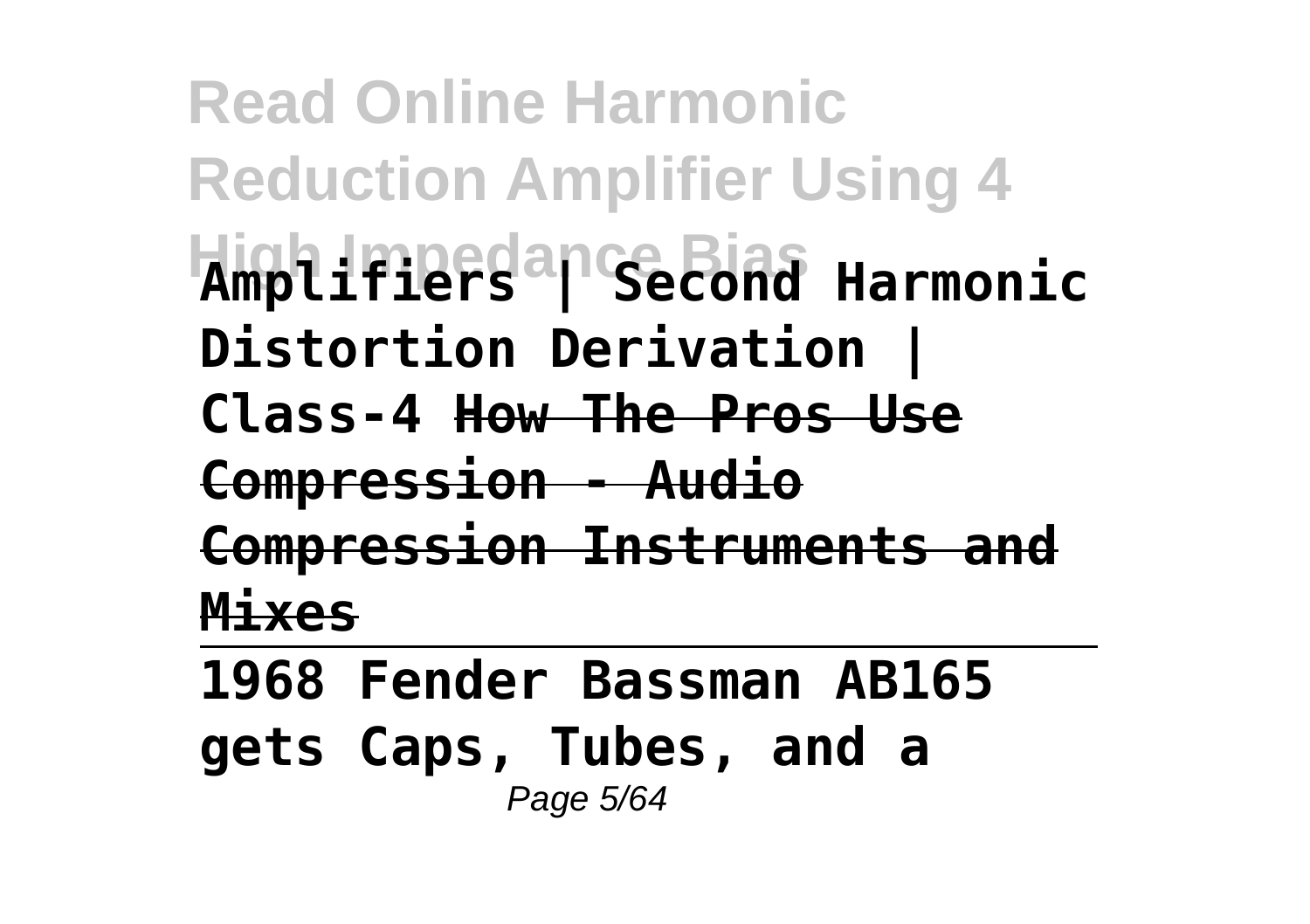**Read Online Harmonic Reduction Amplifier Using 4 High Impedance Bias Dynamite Switchable NFB Loop 1966 Fender \"Blackface\" Super Reverb: In Storage for Almost 40 Years !! 1963 Brownface Fender 6G3 Deluxe......An Absolute Beauty, in for Repairs***1961 Blonde Fender 6G6* Page 6/64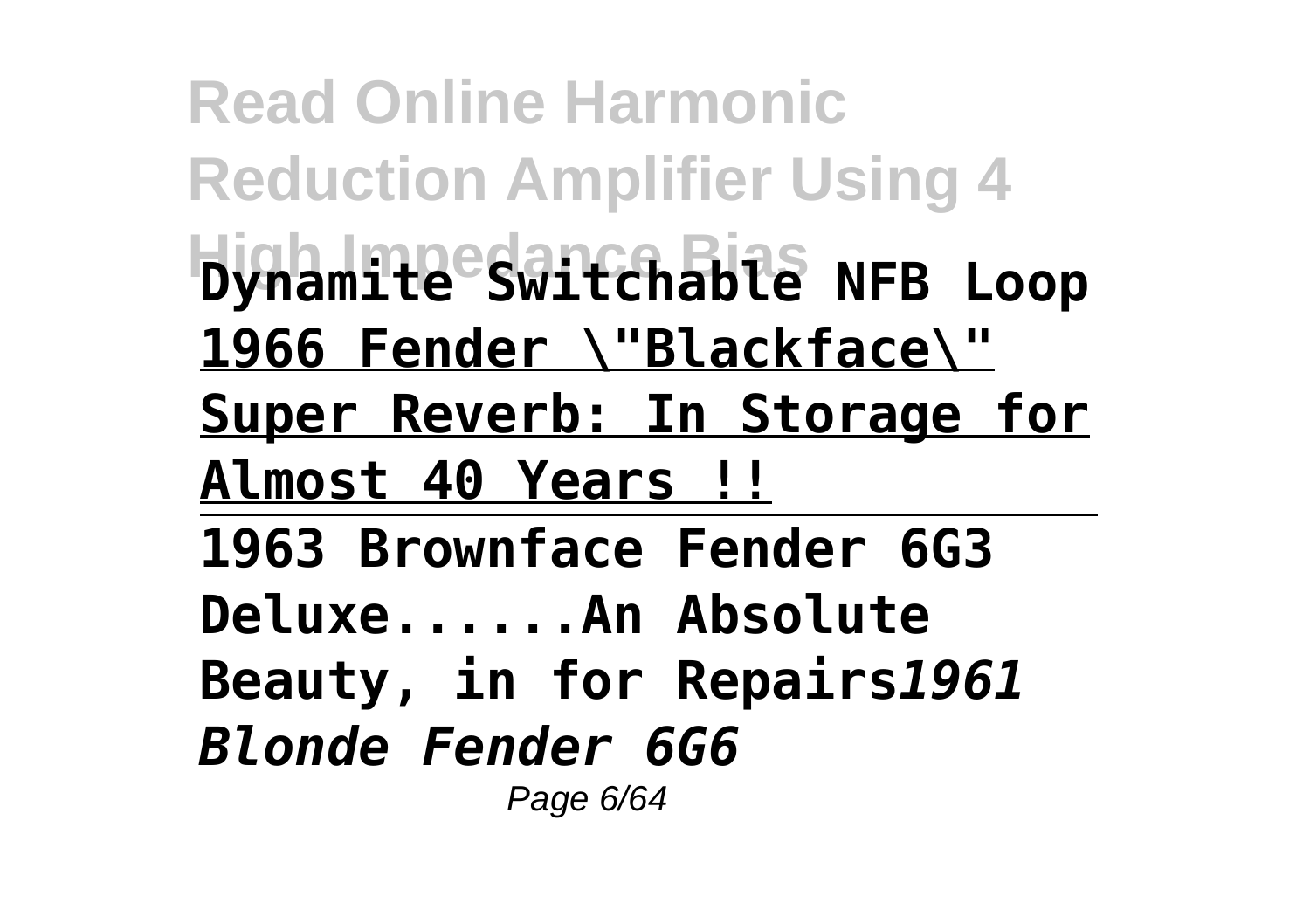**Read Online Harmonic Reduction Amplifier Using 4 High Impedance Bias** *Bassman.....The Garage Sale Special !!* **Conversion of a PCB Amp Circuit to Point-to-Point: Fender Champ 600 to 5F1 Late-40's Mirovox Guitar Amp.....In for Repairs at Rusty's Workshop AEMC® - What Are Harmonics? Super** Page 7/64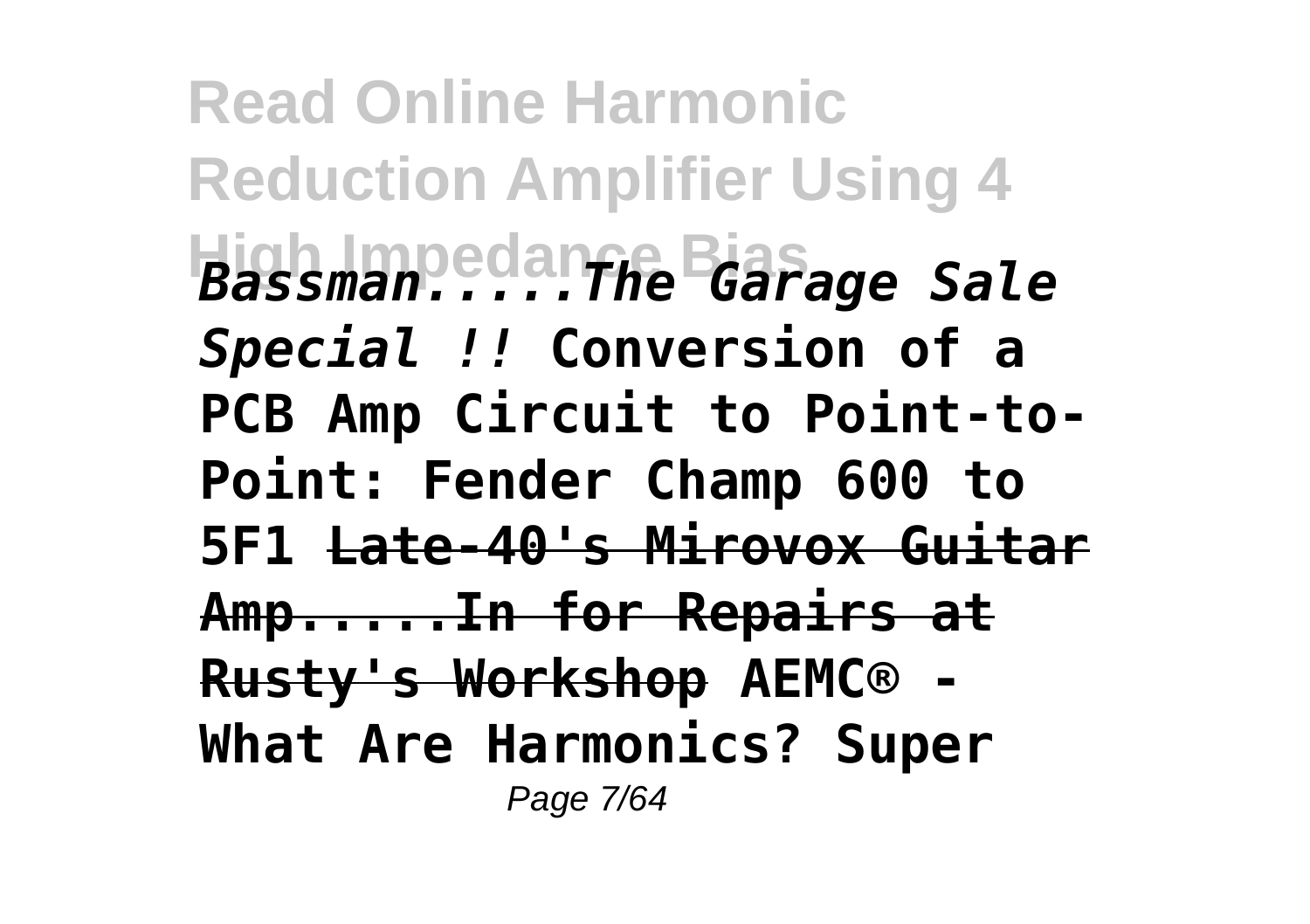**Read Online Harmonic Reduction Amplifier Using 4 High Impedance Bias Nice 1966 Silvertone Model 1484.......The Amp that Launched a Thousand Careers** *The Nightmare on YouTube Street: Repairing a 1950's Stewart Amp* **Tube amplifier input circuit** *Harmonic Distortion - Large Signal* Page 8/64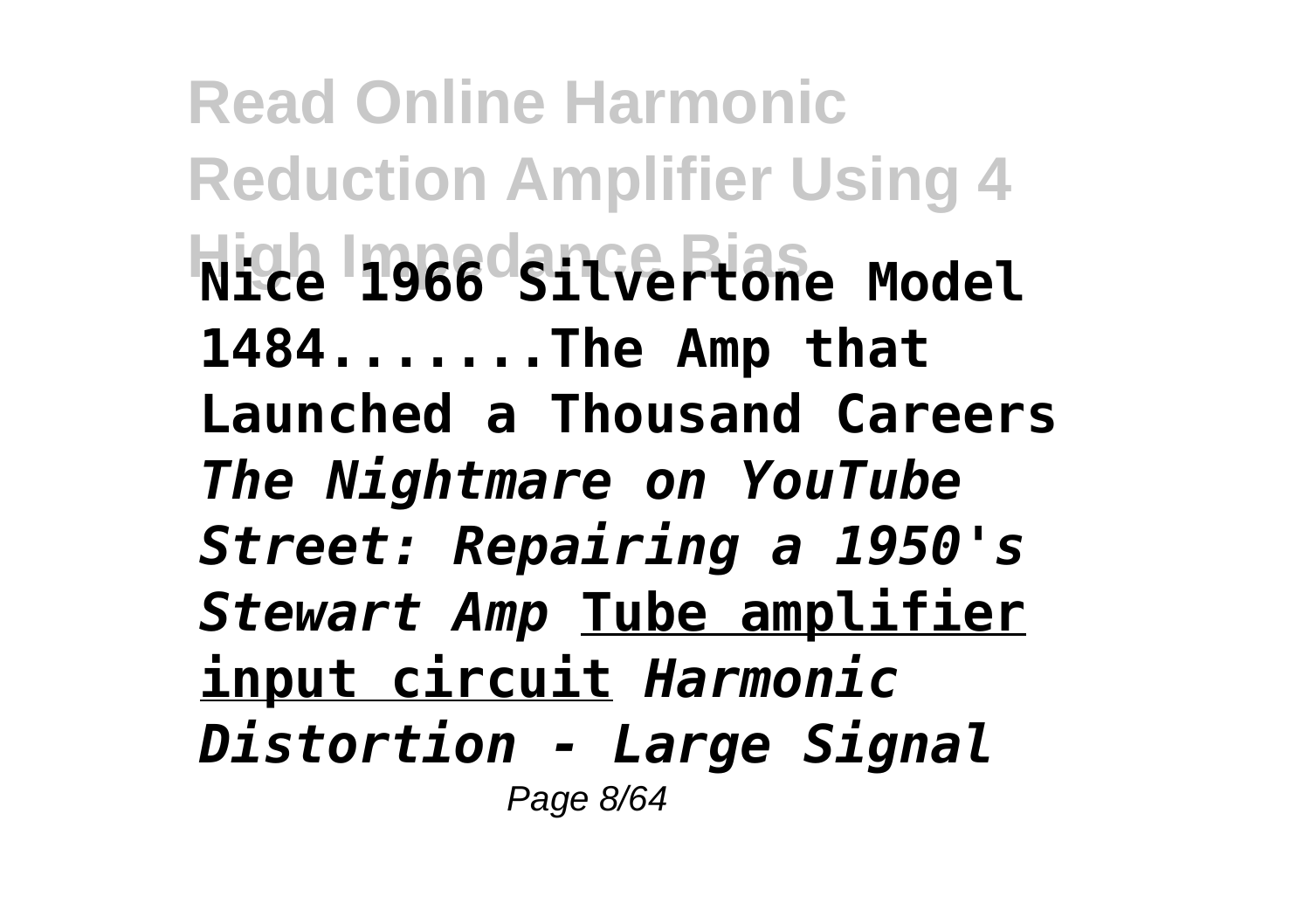**Read Online Harmonic Reduction Amplifier Using 4 High Impedance Bias** *Amplifier - Electronic Devices and Circuits* **1966 \"Tweed\" Fender Vibro-Champ......A Real Challenge to Repair Tuck \u0026 Roll 1969 Kustom K200B-4 Guitar Amplifier with 3 x 15\" Jensen Speaker Cabinet #616** Page  $9/64$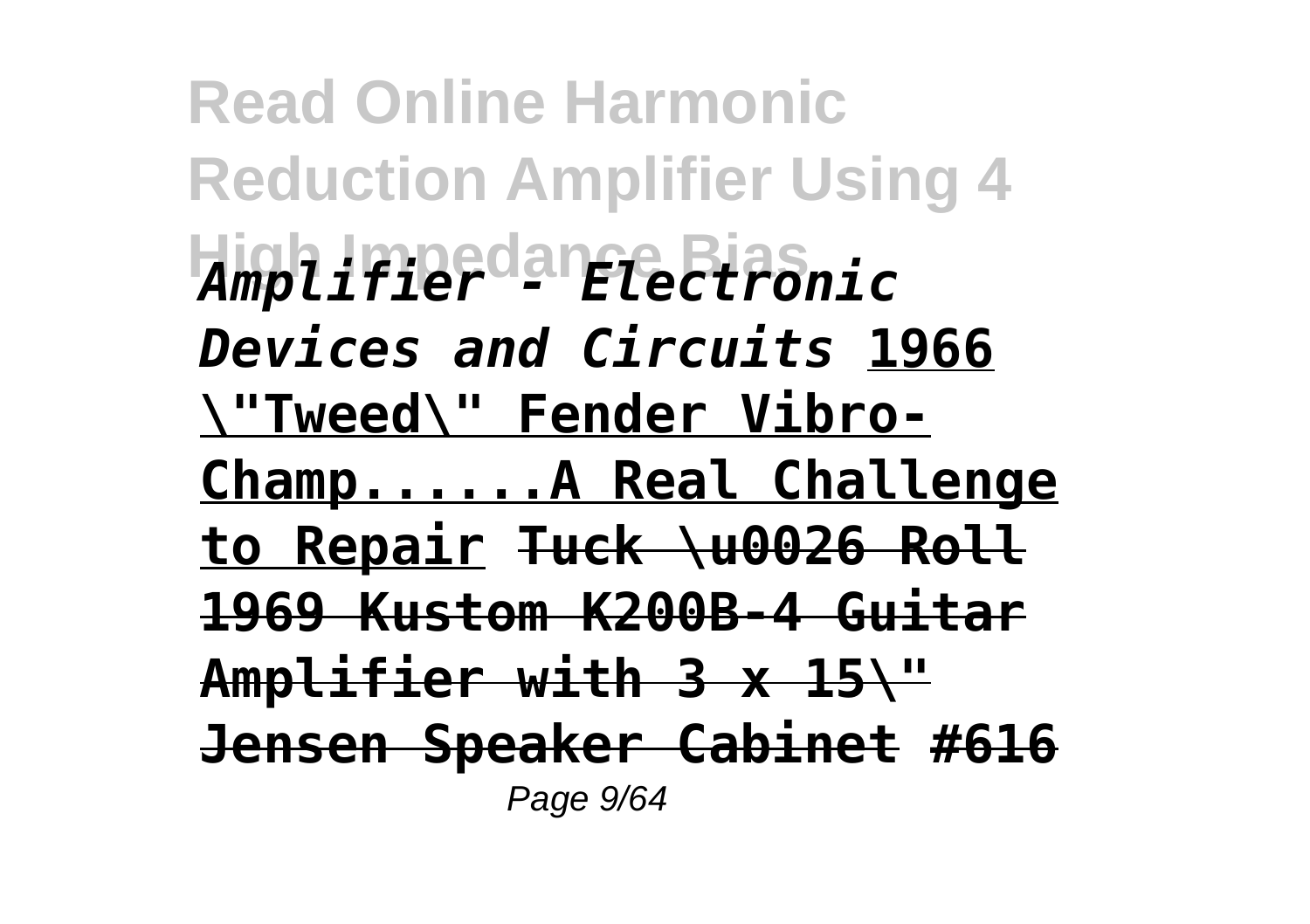**Read Online Harmonic Reduction Amplifier Using 4 High Impedance Bias Checking Transmitter Spurious Emission Harmonic Distortion Introduction Harmonics and Total Harmonic Distortion (THD) Harmonics in Electrical Power Distribution Systems VFD Harmonics and Power Quality** Page 10/64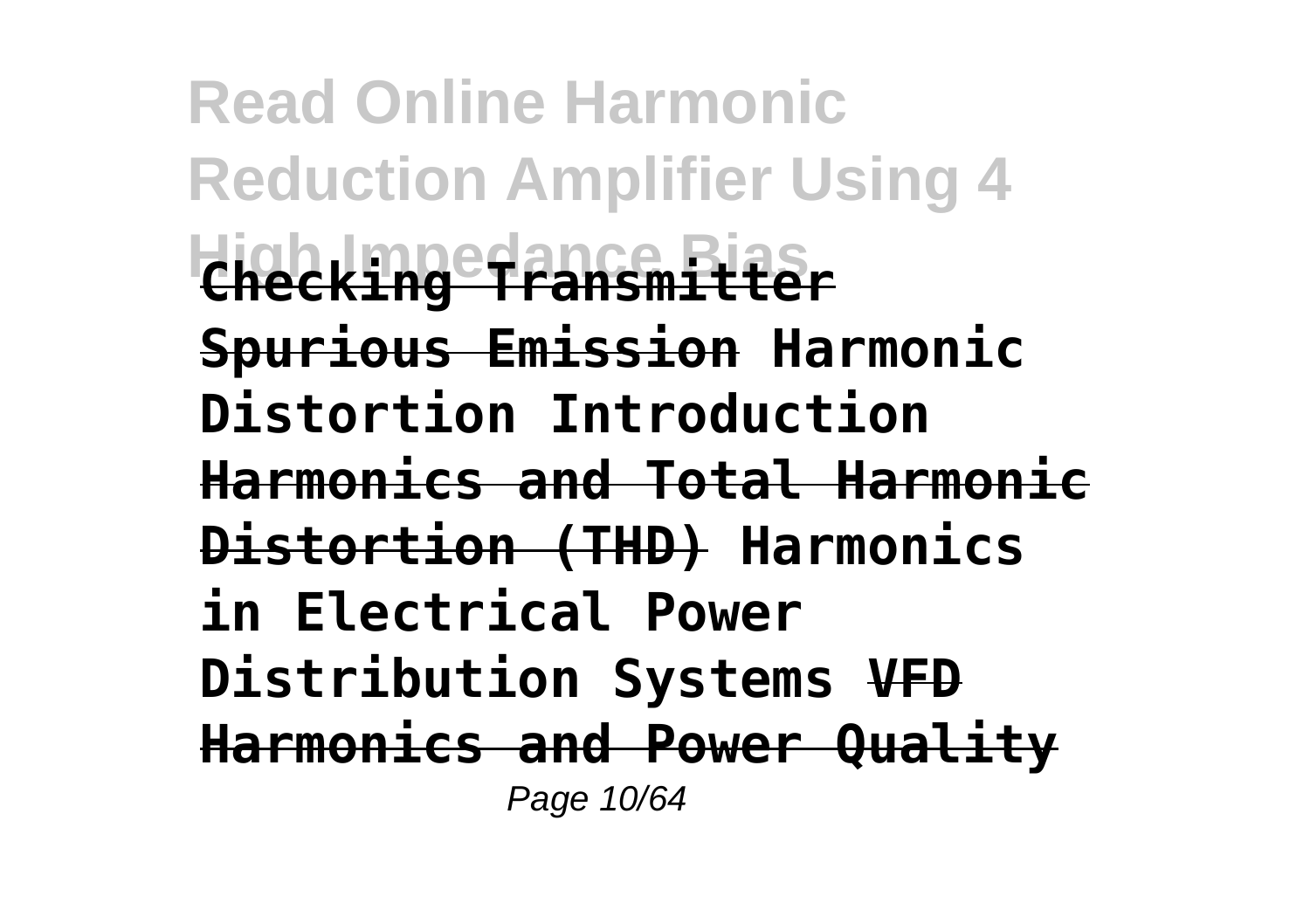**Read Online Harmonic Reduction Amplifier Using 4 High Impedance Bias Harmonic Reduction Amplifier Using 4 Harmonic Reduction Amplifier using λ/4 High Impedance Bias Line with Defected Ground Structure (DGS) Abstract: In this paper, a new defected ground** Page 11/64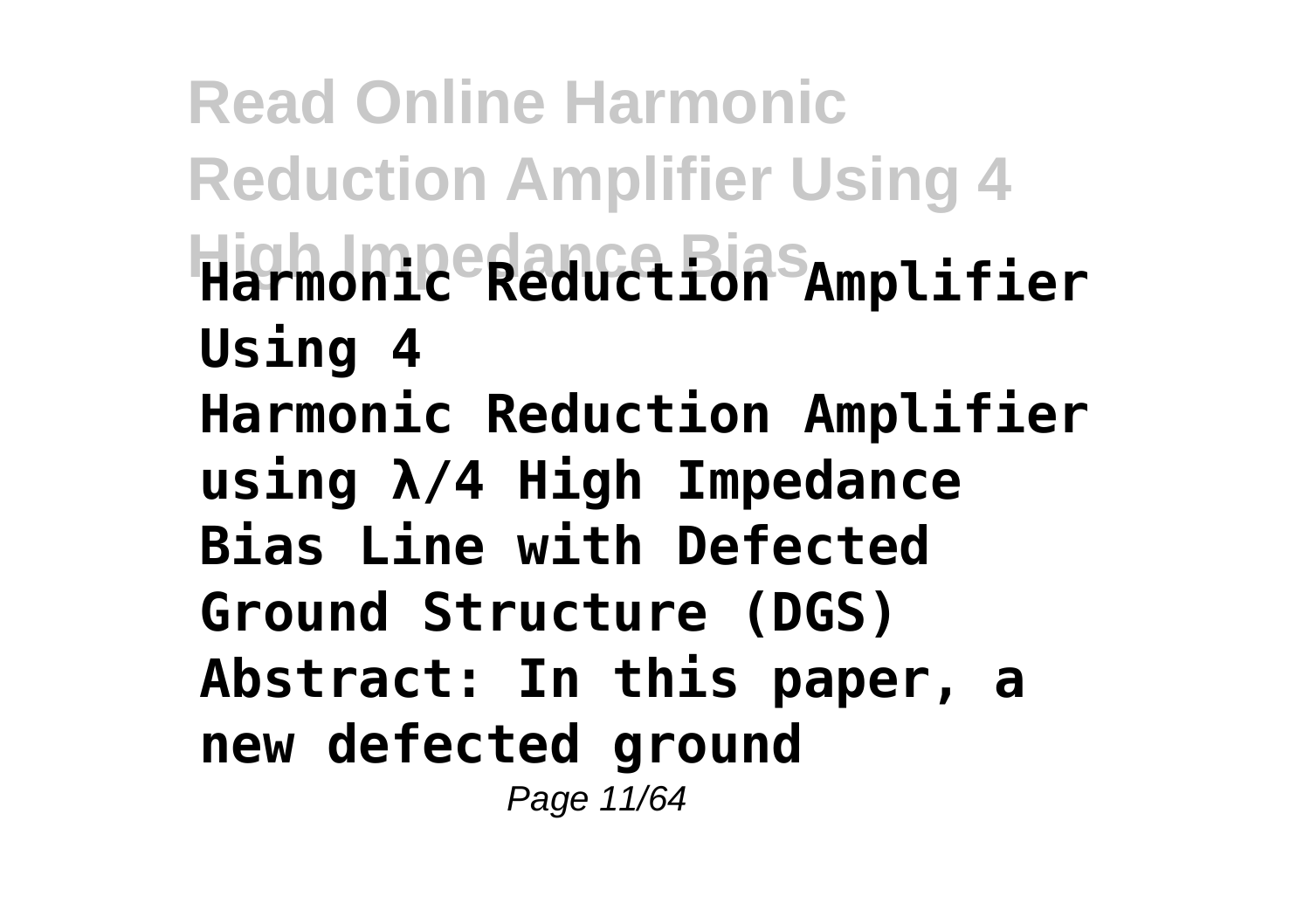**Read Online Harmonic Reduction Amplifier Using 4 High Impedance Bias structure (DGS) λ/4 bias line that dumbbell-shaped ground pattern is etched on ground plane of microstrip line is proposed.**

**Harmonic Reduction Amplifier using λ/4 High Impedance** Page 12/64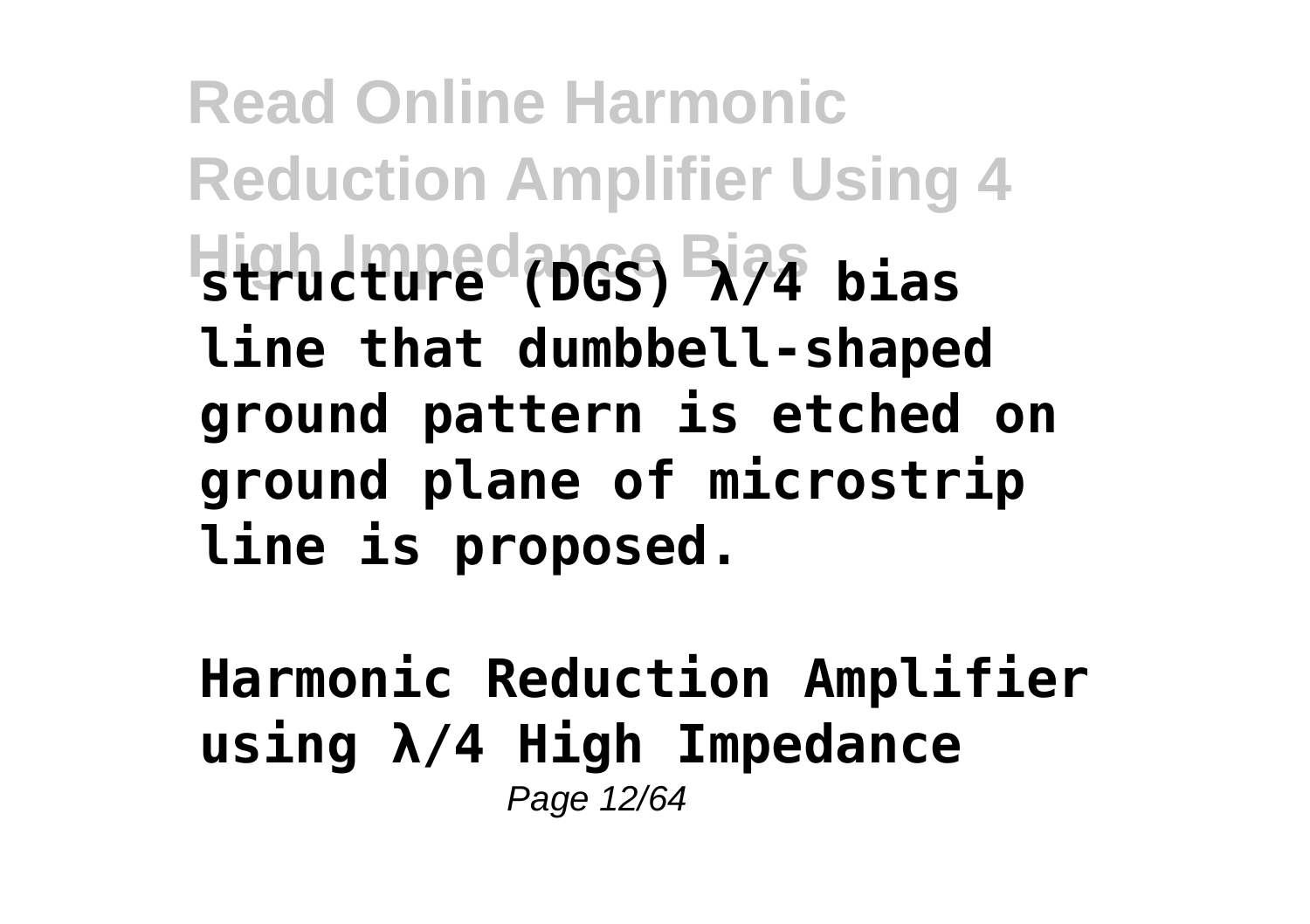**Read Online Harmonic Reduction Amplifier Using 4 High Impedance Bias Bias ...**

**By comparing the amplifier using the conventional λ/4 bias line with the amplifier using DGS λ/4 bias line, the 3rd harmonic signal level can be reduced about 26.51dB. Figure 7 shows** Page 13/64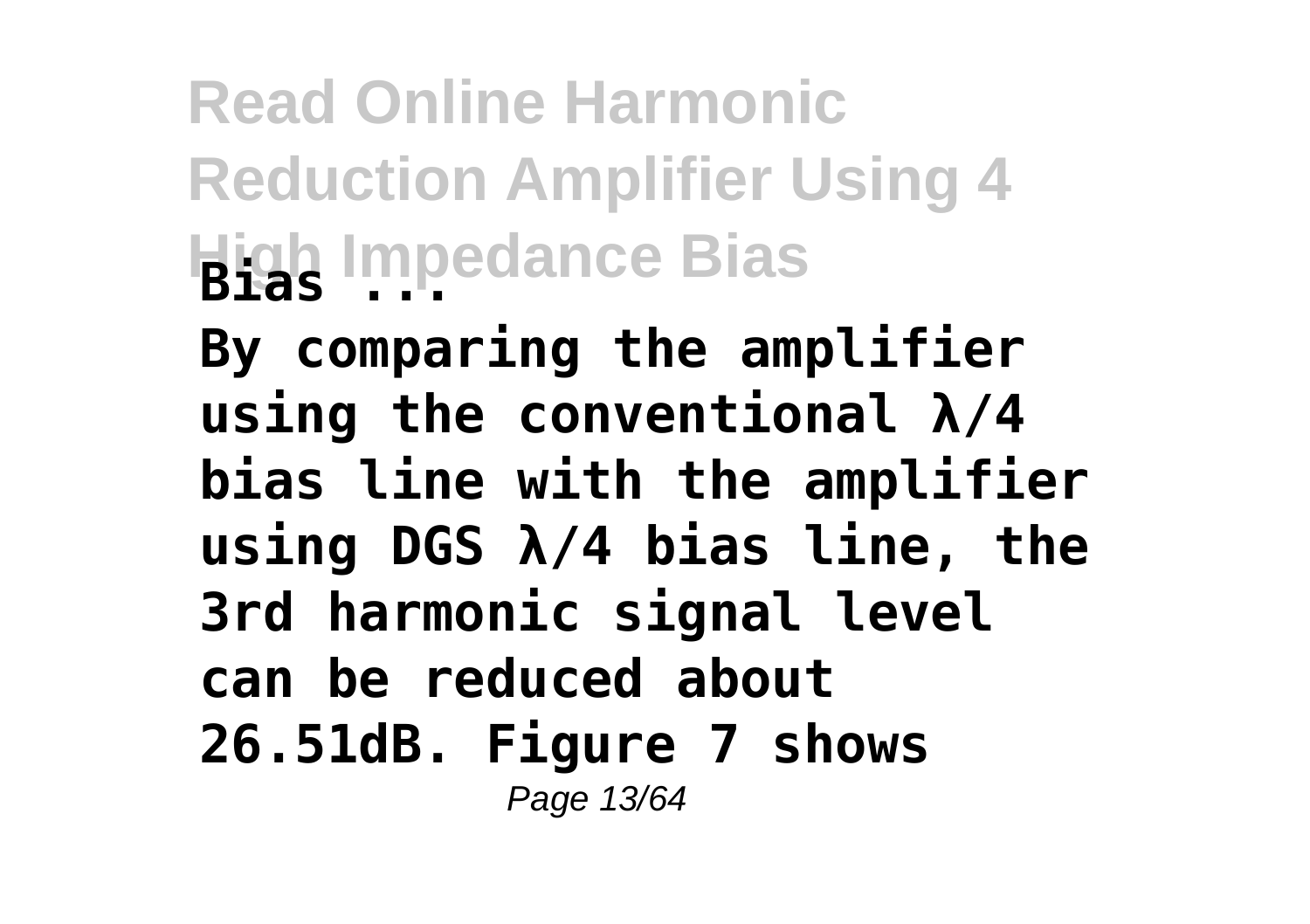**Read Online Harmonic Reduction Amplifier Using 4 High Impedance Bias photographs of the fabricated amplifier with DGS λ/4 bias line. Also figure 8 shows comparison results of the 3rd harmonic signal level between the**

**Harmonic Reduction Amplifier** Page 14/64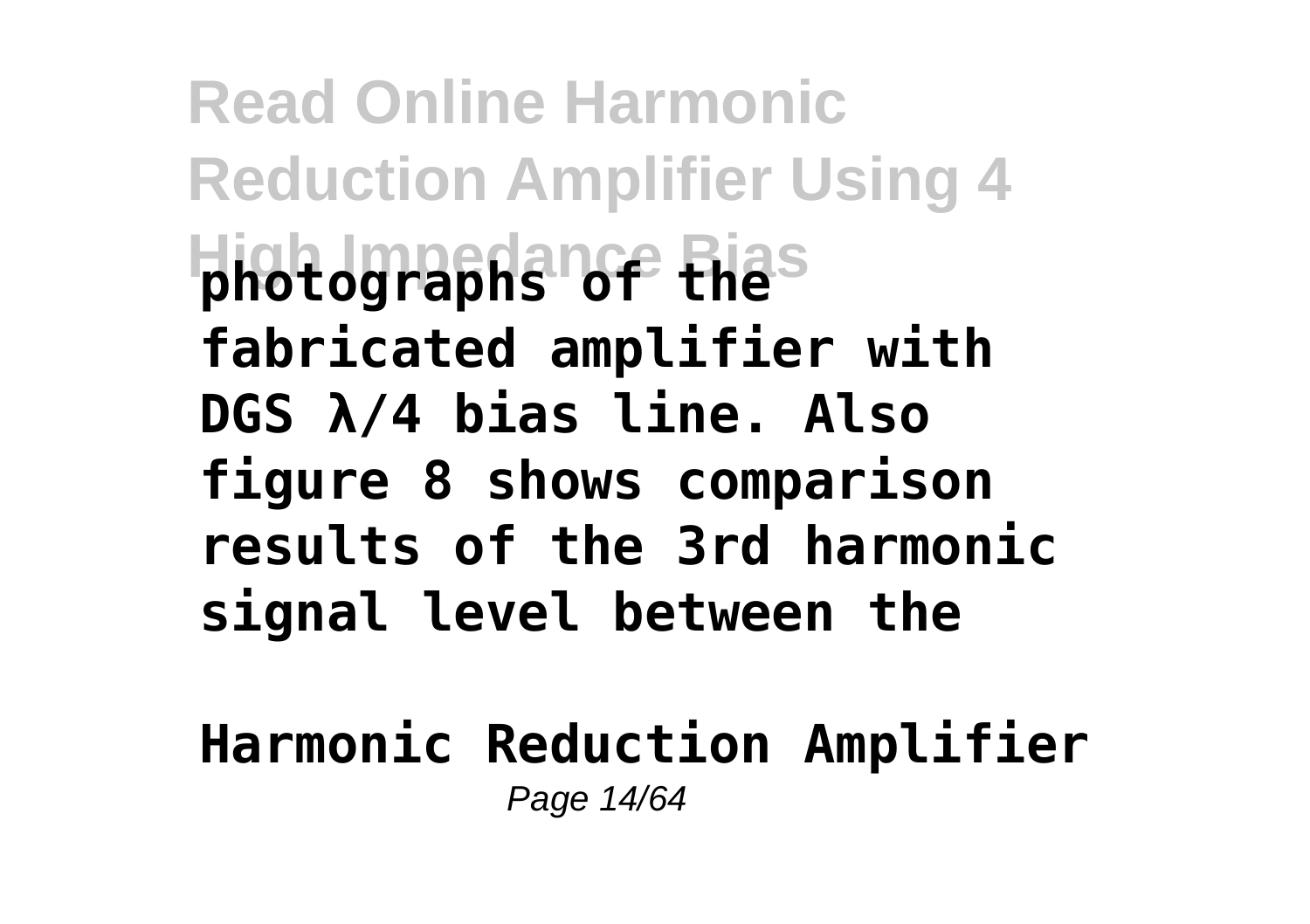**Read Online Harmonic Reduction Amplifier Using 4 High Impedance Bias using λ/4 High Impedance Bias ... Harmonic Reduction Amplifier Using 4 With harmonic reduction characteristics, efficiency and linearity of amplifier are improved. When the proposed bias line is** Page 15/64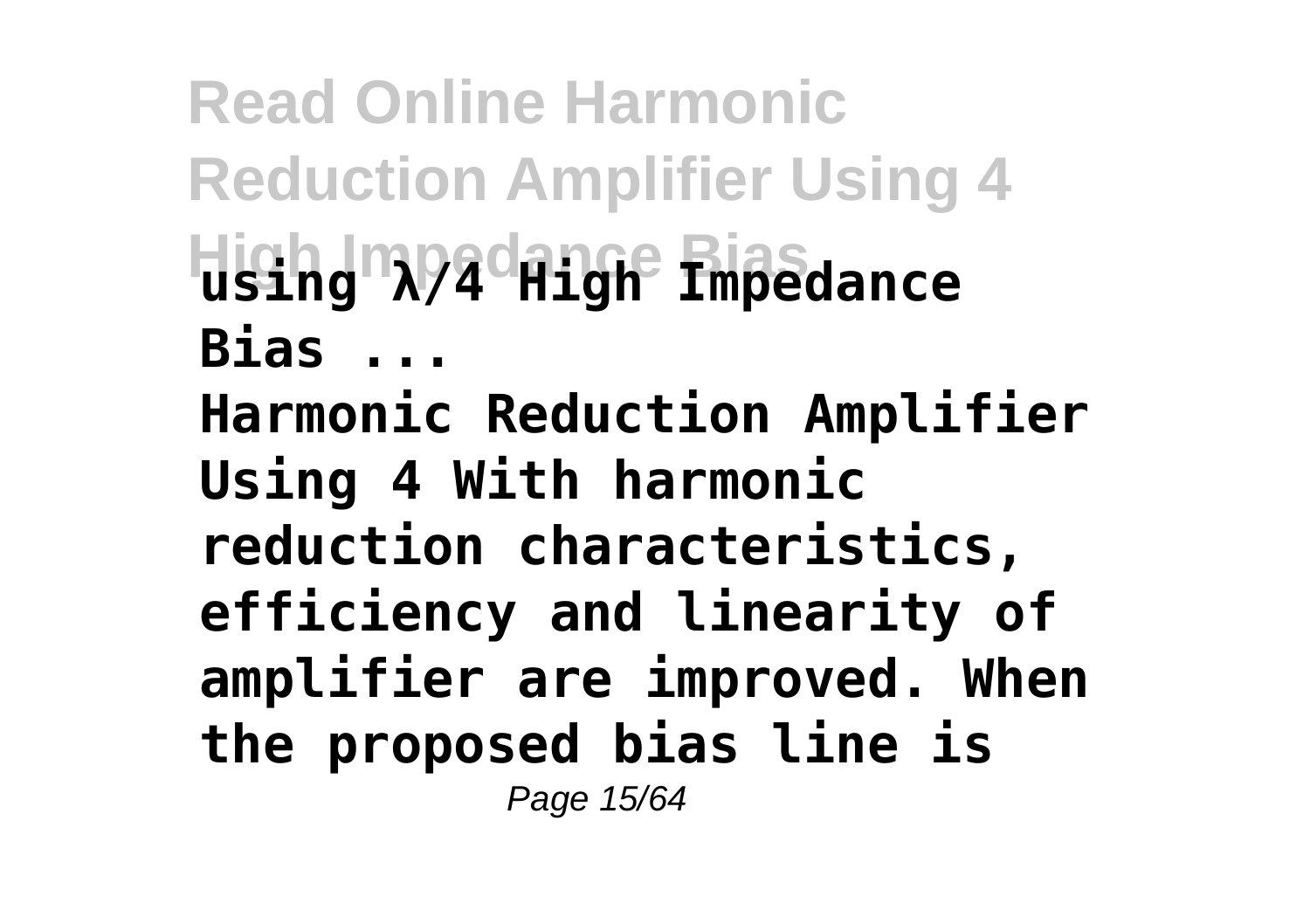**Read Online Harmonic Reduction Amplifier Using 4 High Impedance Bias adopted in power amplifier on IMT-2000 basestation transmitting band, the 3 rd harmonic signal is reduced about 26.5dB and efficiency is improved about 9.1% and IMD3 is improved 4.5dB ...**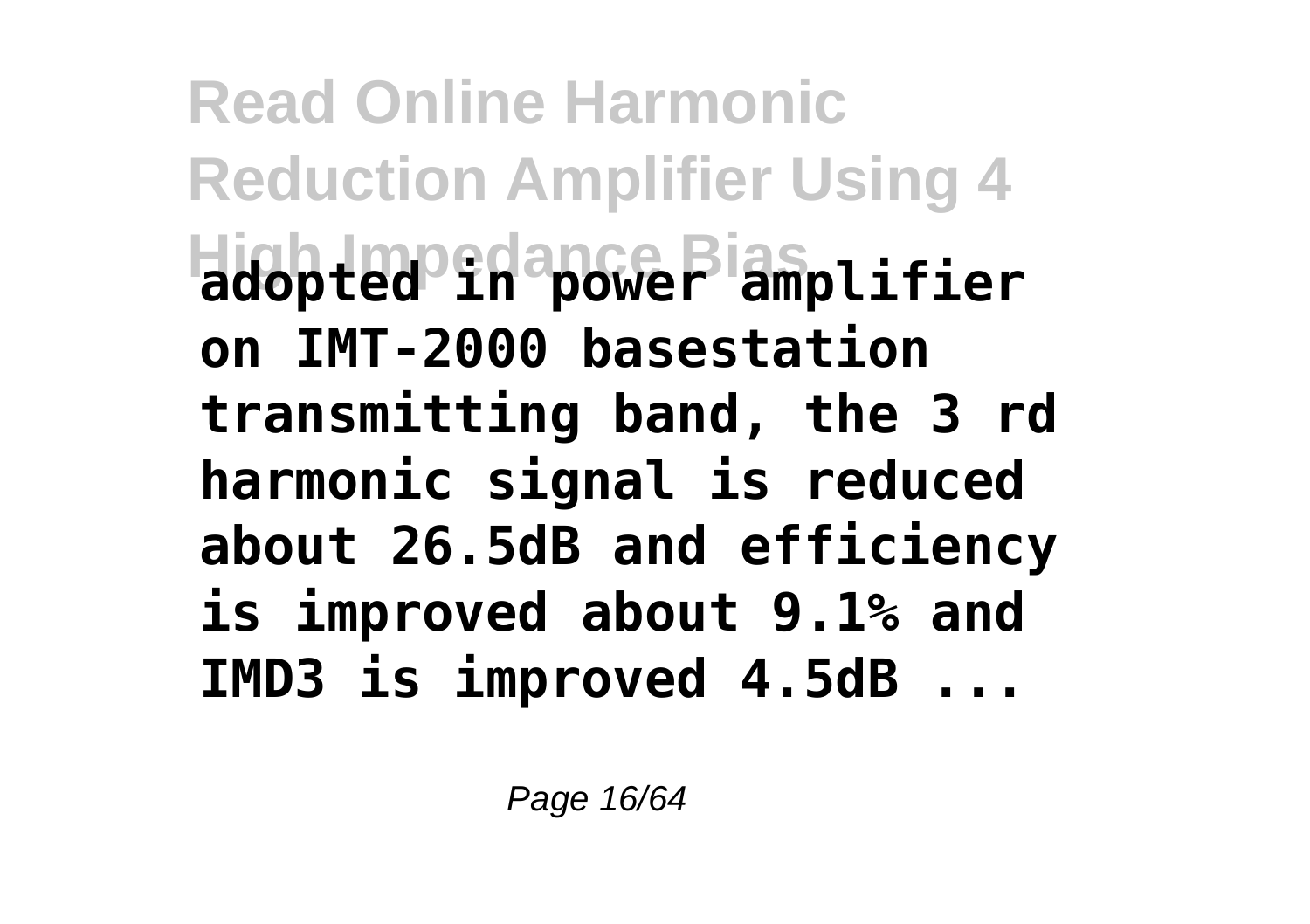**Read Online Harmonic Reduction Amplifier Using 4 High Impedance Bias Harmonic Reduction Amplifier Using 4 High Impedance Bias Download File PDF Harmonic Reduction Amplifier Using 4 High Impedance Bias IMT-2000 basestation transmitting band, the 3 rd harmonic signal is reduced about** Page 17/64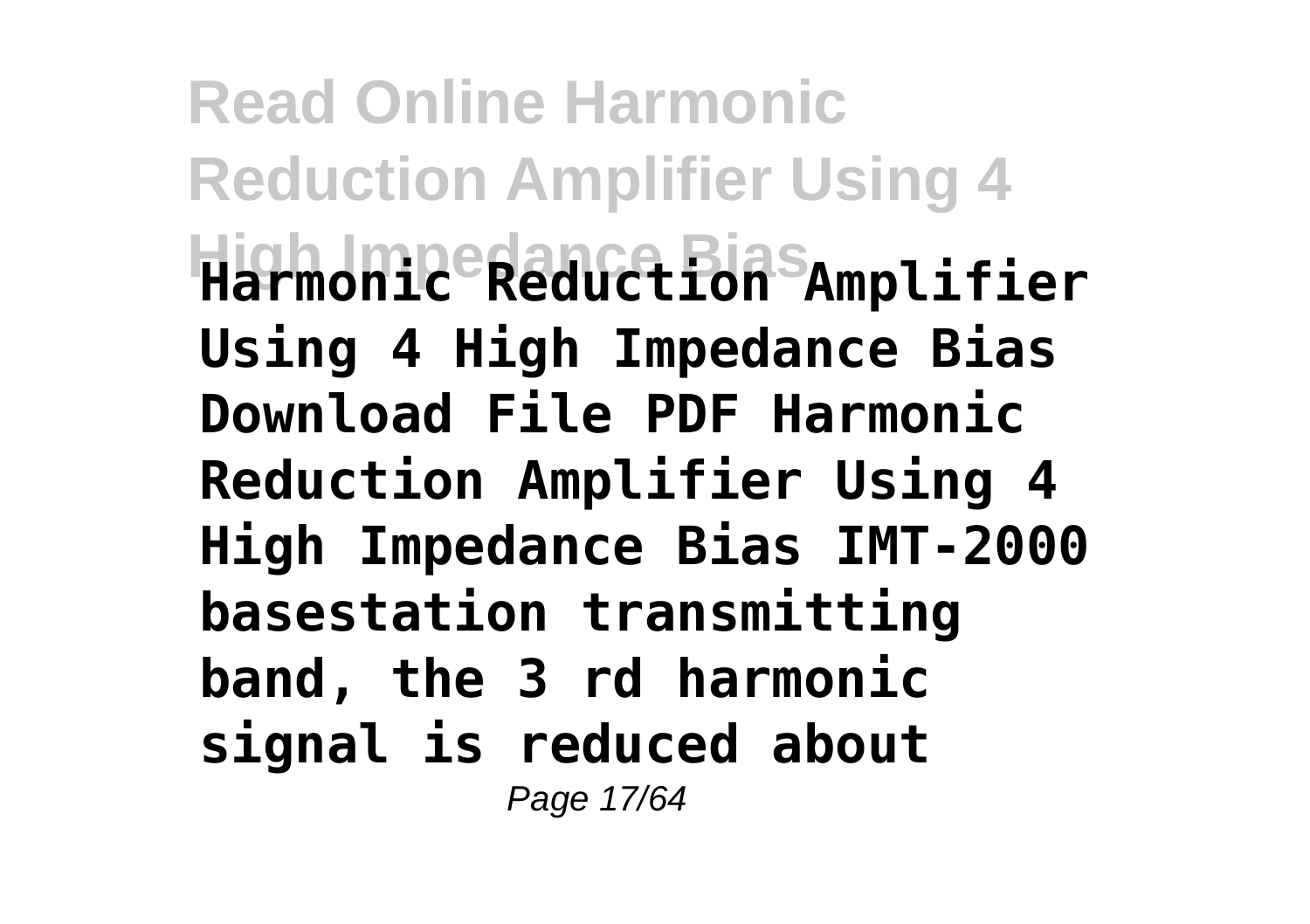**Read Online Harmonic Reduction Amplifier Using 4 High Impedance Bias 26.5dB and efficiency is improved about 9.1% and IMD3 is improved 4.5dB Harmonic Reduction Amplifier Using 4 High Impedance Bias Harmonic Reduction Amplifier using λ /4 High Impedance Bias**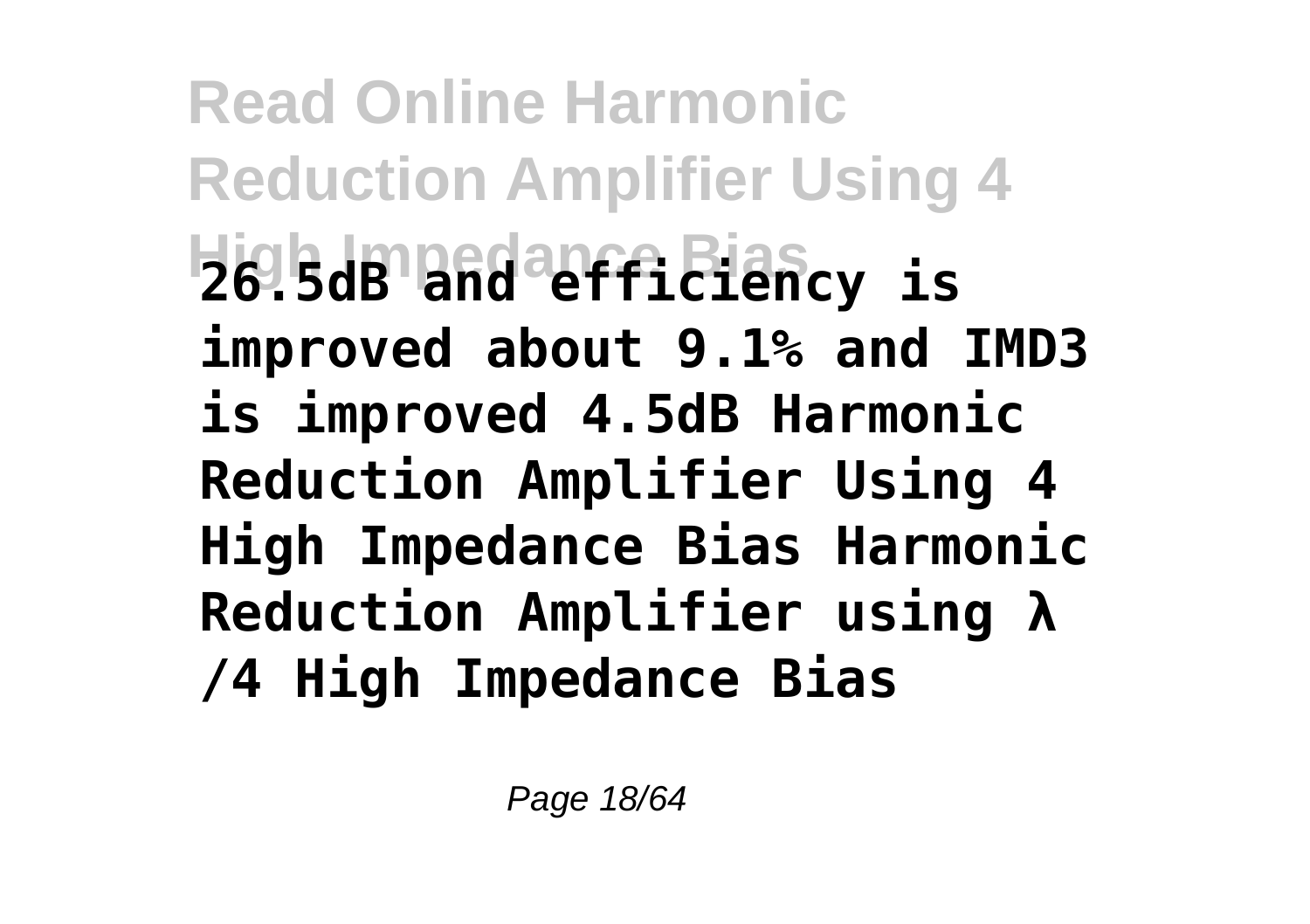**Read Online Harmonic Reduction Amplifier Using 4 High Impedance Bias Harmonic Reduction Amplifier Using 4 High Impedance Bias Harmonic Reduction Amplifier Using 4 High Impedance Bias Author: www.delapac.com-2020 -10-25T00:00:00+00:01 Subject: Harmonic Reduction Amplifier Using 4 High** Page 19/64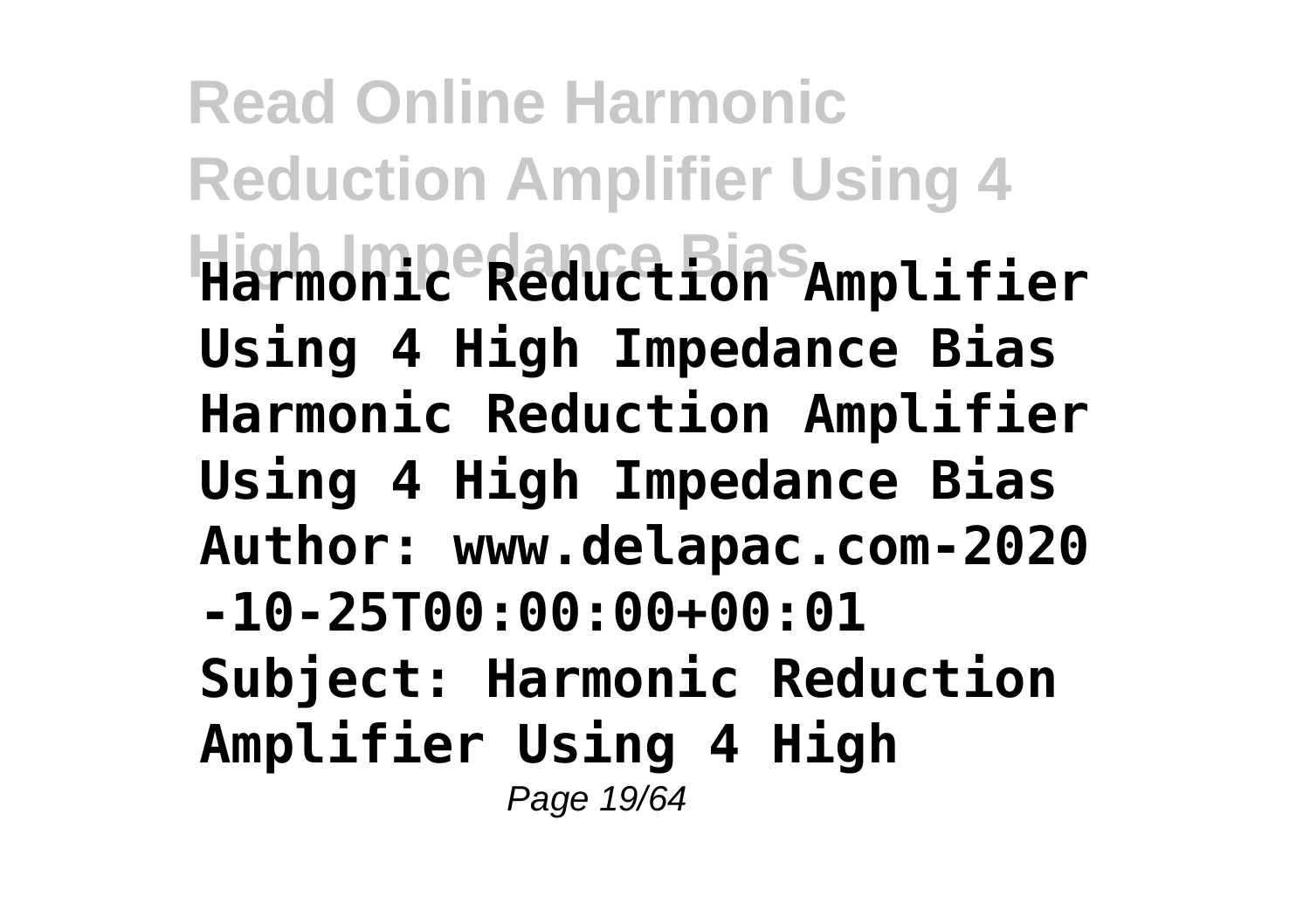**Read Online Harmonic Reduction Amplifier Using 4 High Impedance Bias Impedance Bias Keywords: harmonic, reduction, amplifier, using, 4, high, impedance, bias Created Date: 10/25/2020 3:05:08 PM**

**Harmonic Reduction Amplifier Using 4 High Impedance Bias** Page 20/64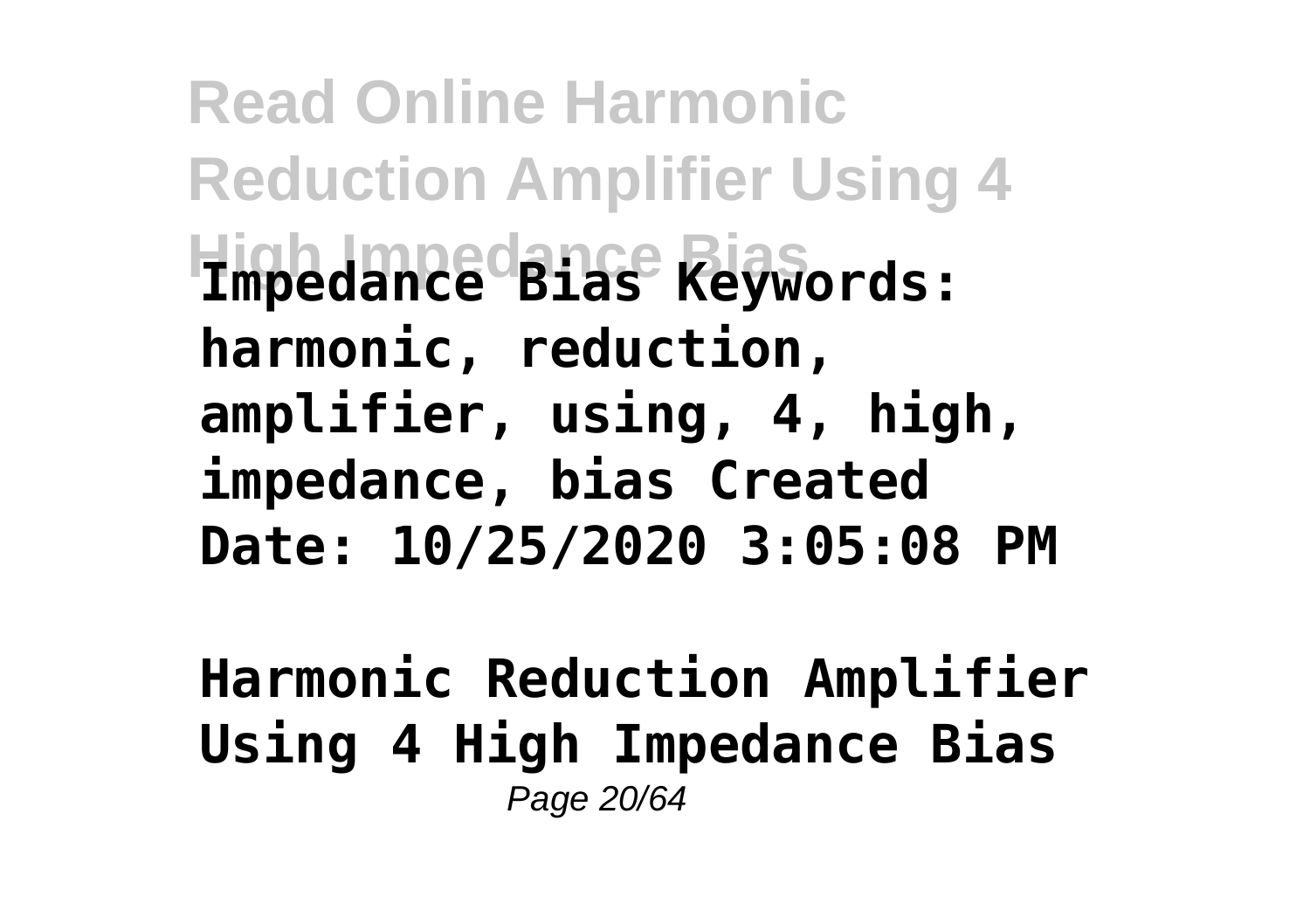**Read Online Harmonic Reduction Amplifier Using 4 High Impedance Bias When the proposed bias line is adopted in power amplifier on IMT-2000 basestation transmitting** band, the 3<sup>rd</sup> **harmonic signal is reduced about 26.5dB and efficiency is improved about 9.1 ...** Page 21/64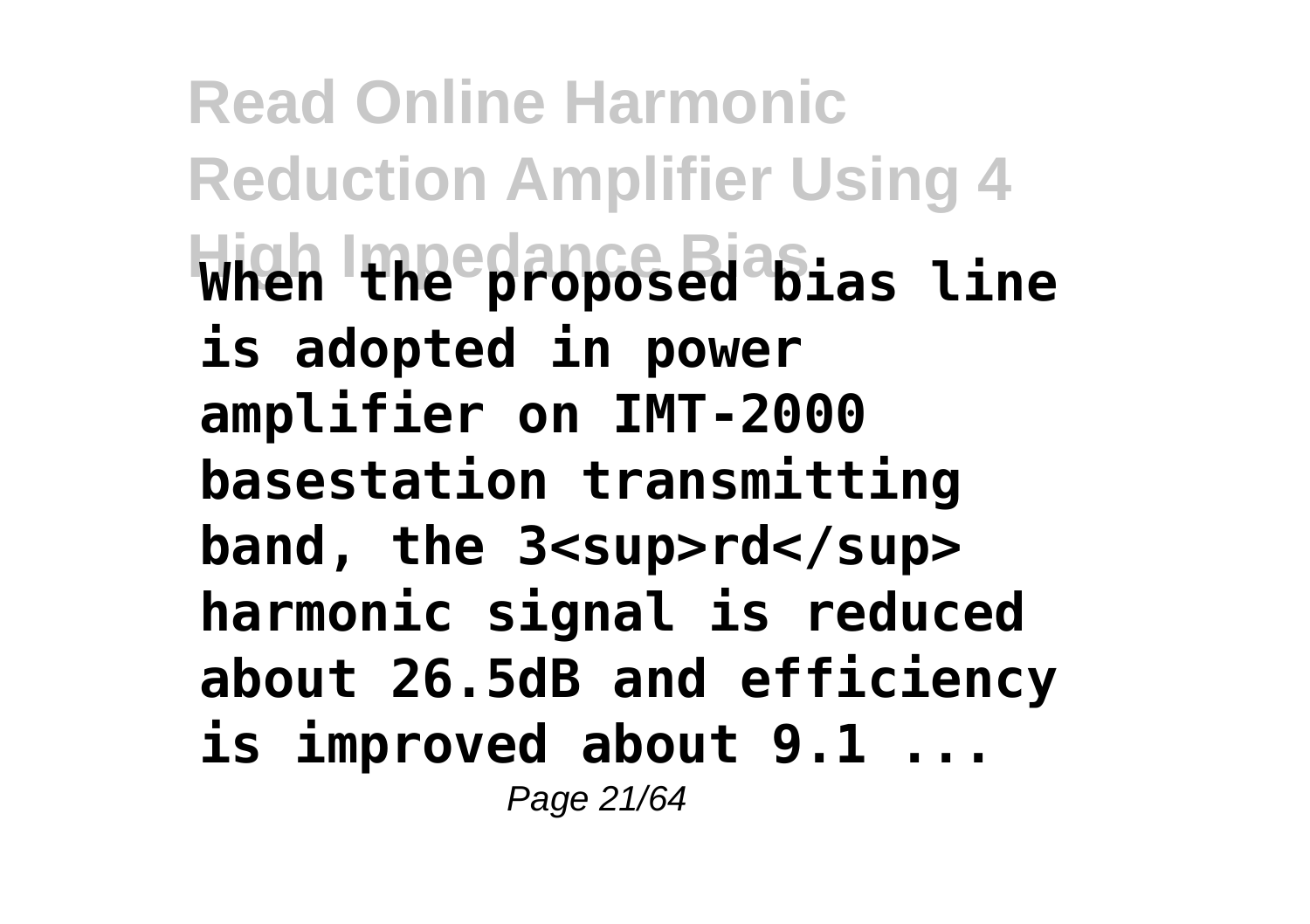**Read Online Harmonic Reduction Amplifier Using 4 High Impedance Bias**

## **Harmonic Reduction Amplifier using ?/4 High Impedance Bias ...**

**Harmonic Reduction Amplifier using λ /4 High Impedance Bias Line with Defected Ground Structure (DGS) By Do-**Page 22/64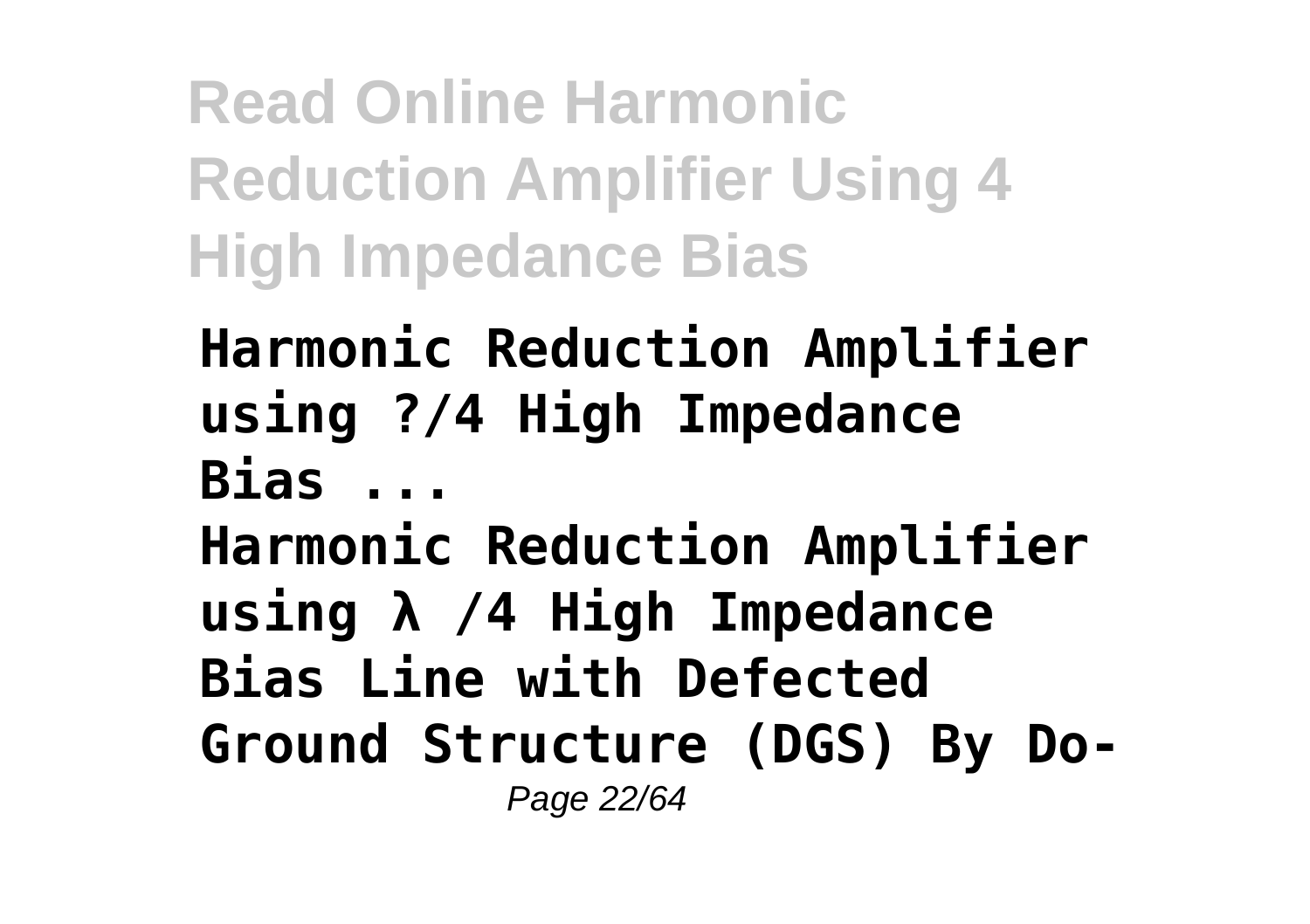**Read Online Harmonic Reduction Amplifier Using 4 Kyeong Hwang, Si-Gyun Jeong, Young-Pil Kwon, Yong-Chae Jeong and Chul-Dong Kim Get PDF (280 KB)**

**Harmonic Reduction Amplifier using λ /4 High Impedance**

**...**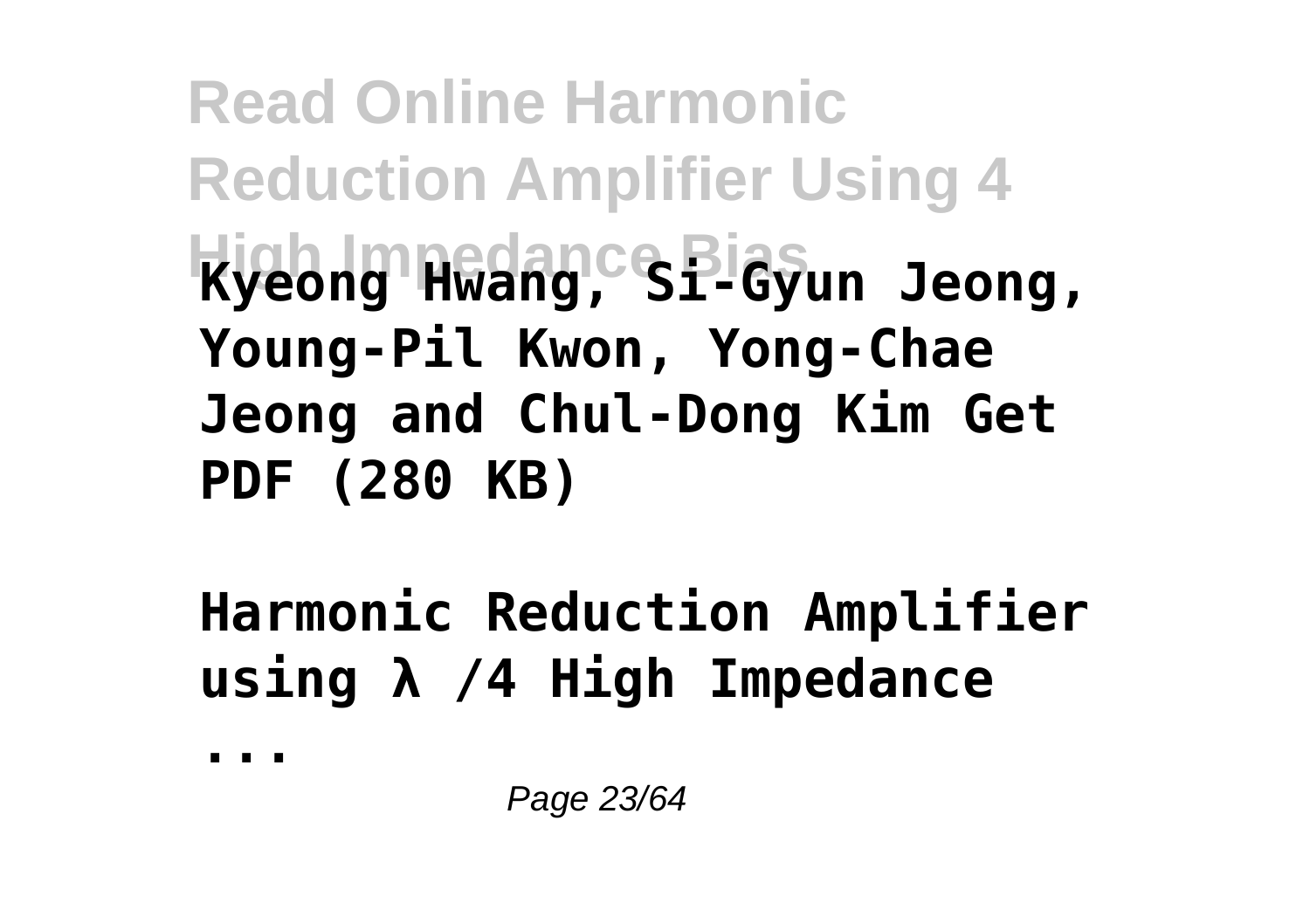**Read Online Harmonic Reduction Amplifier Using 4 High Impedance Bias computer. harmonic reduction amplifier using 4 high impedance bias is manageable in our digital library an online access to it is set as public thus you can download it instantly. Our digital library saves in** Page 24/64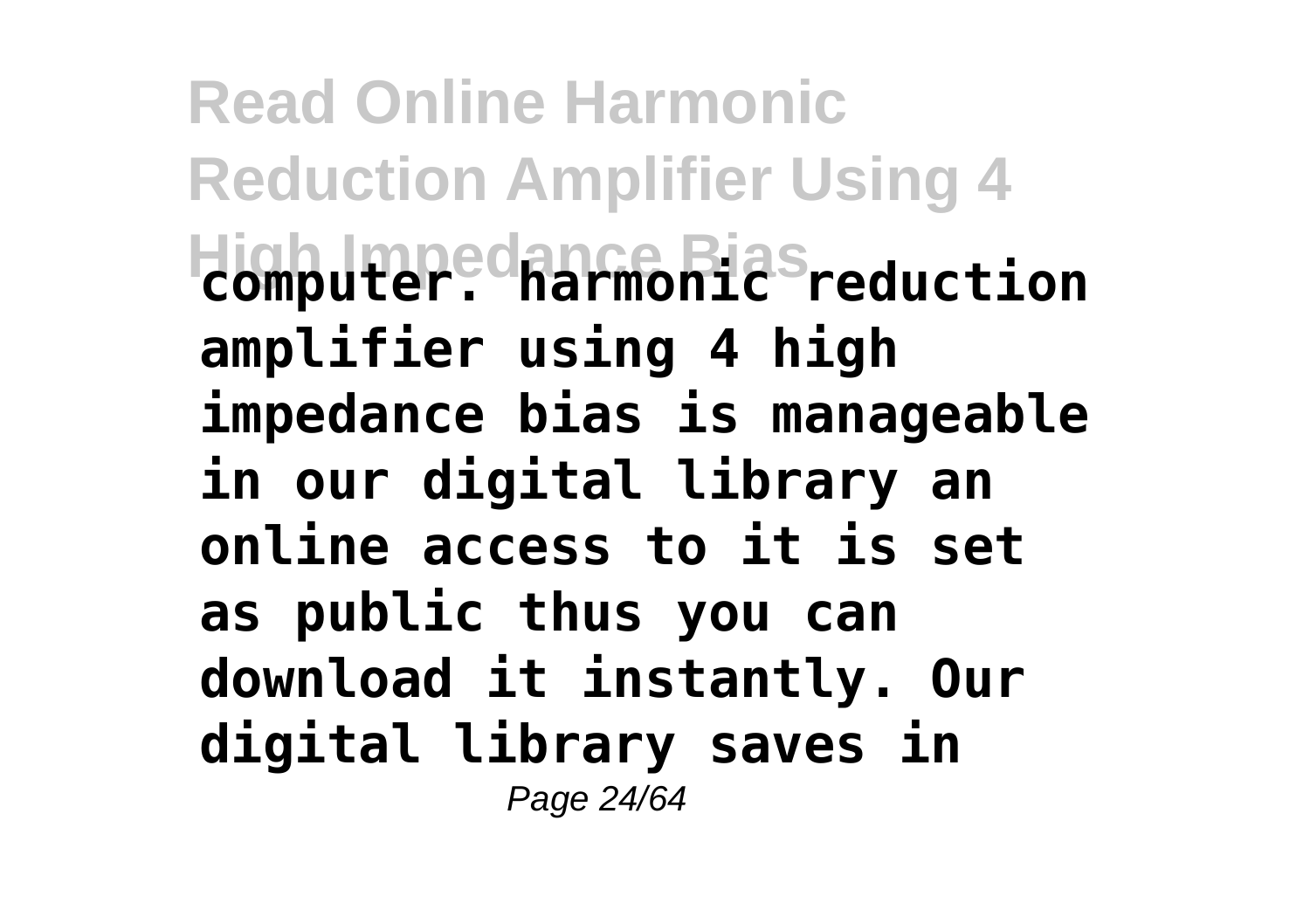**Read Online Harmonic Reduction Amplifier Using 4 High Impedance Bias complex countries, allowing you to acquire the most less latency time to download any of our books similar to this one.**

**Harmonic Reduction Amplifier Using 4 High Impedance Bias** Page 25/64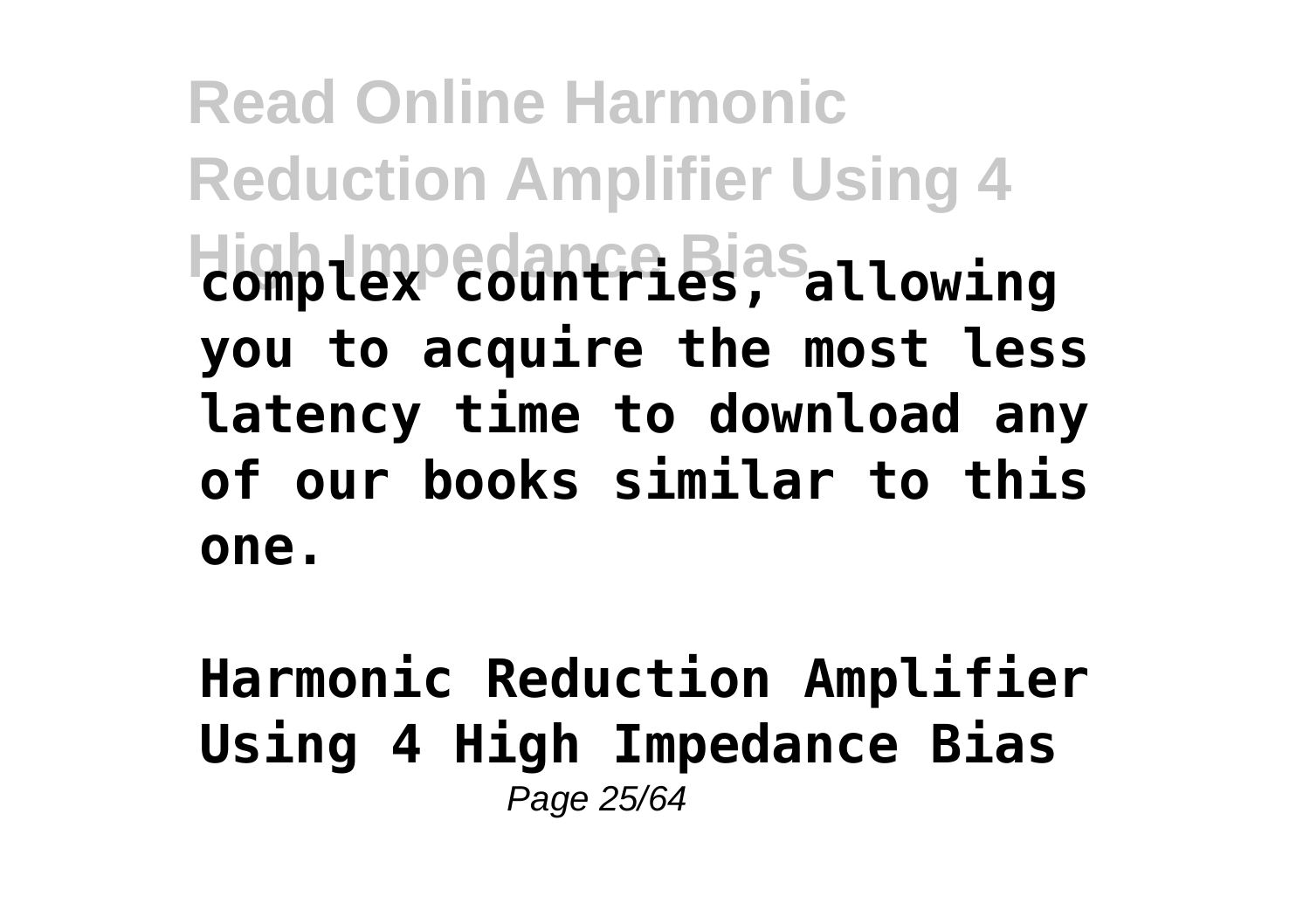**Read Online Harmonic Reduction Amplifier Using 4 High Impedance Bias harmonic in high frequency systems is a high power amplifier that results from non-linearity property of such amplifiers [3]. Traveling Wave Tube Amplifiers (TWTAs) are one of the most important high** Page 26/64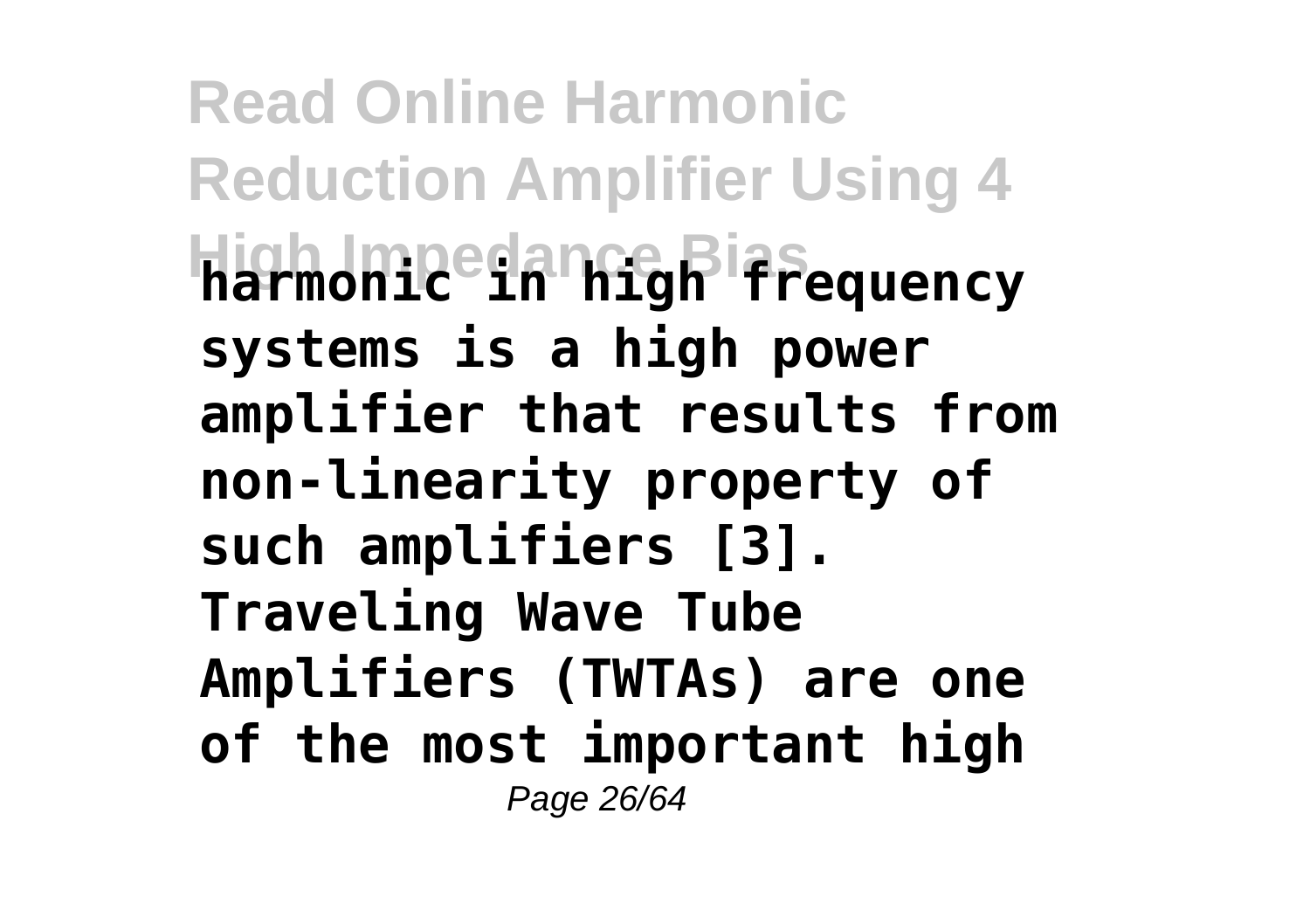**Read Online Harmonic Reduction Amplifier Using 4 Hower and wideband amplifiers [4], so they have an important role in wideband communication systems, thus their harmonic levels should be controlled.**

**Second Harmonic Reduction of** Page 27/64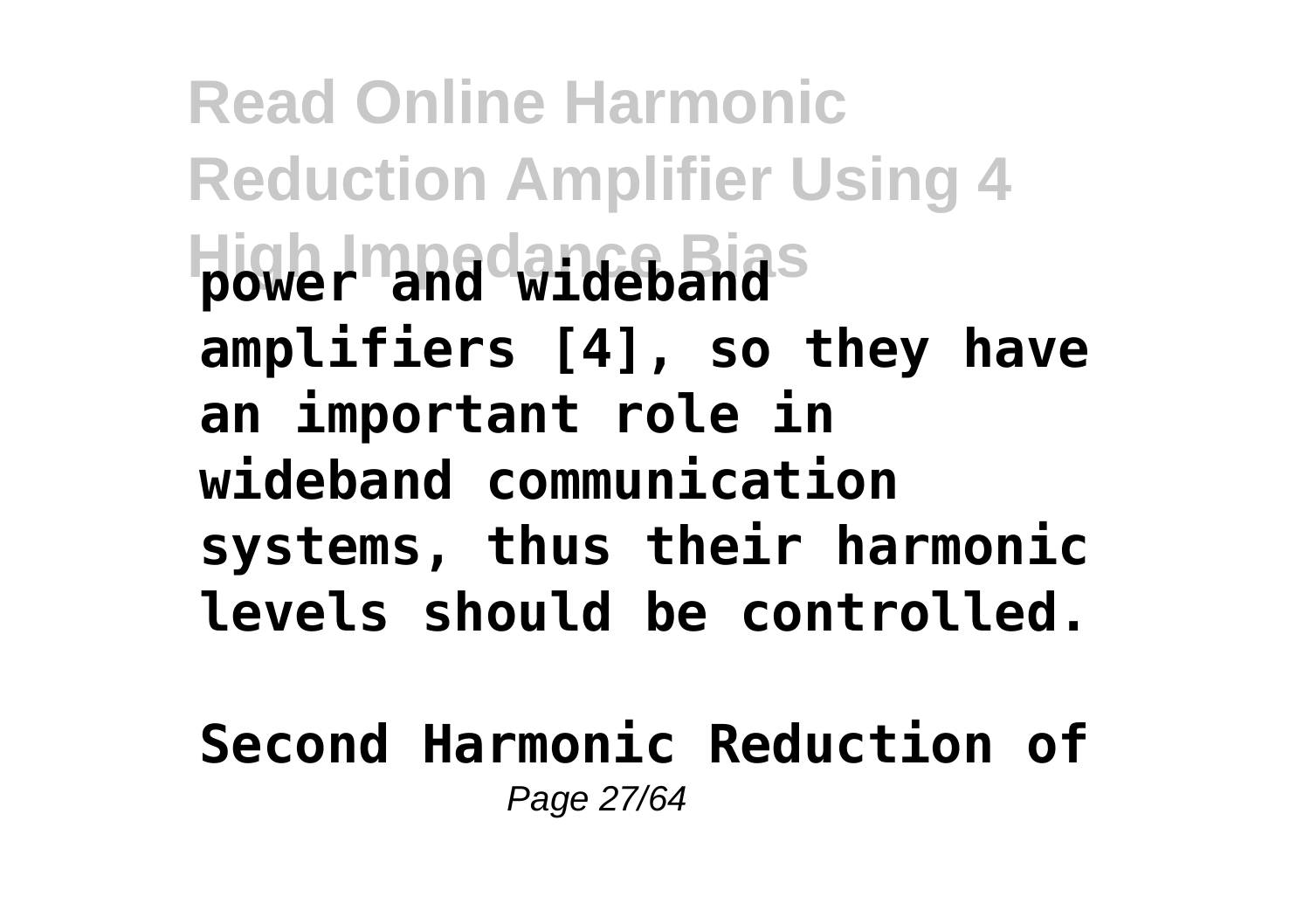**Read Online Harmonic Reduction Amplifier Using 4 High Impedance Bias Traveling Wave Tube Amplifier ... Using this method, harmonics of order 5, 7, 17, 19 Can be eliminated without affecting harmonics order of 11, 13, 23, 25, etc. 4. Several Harmonic Reduction can be** Page 28/64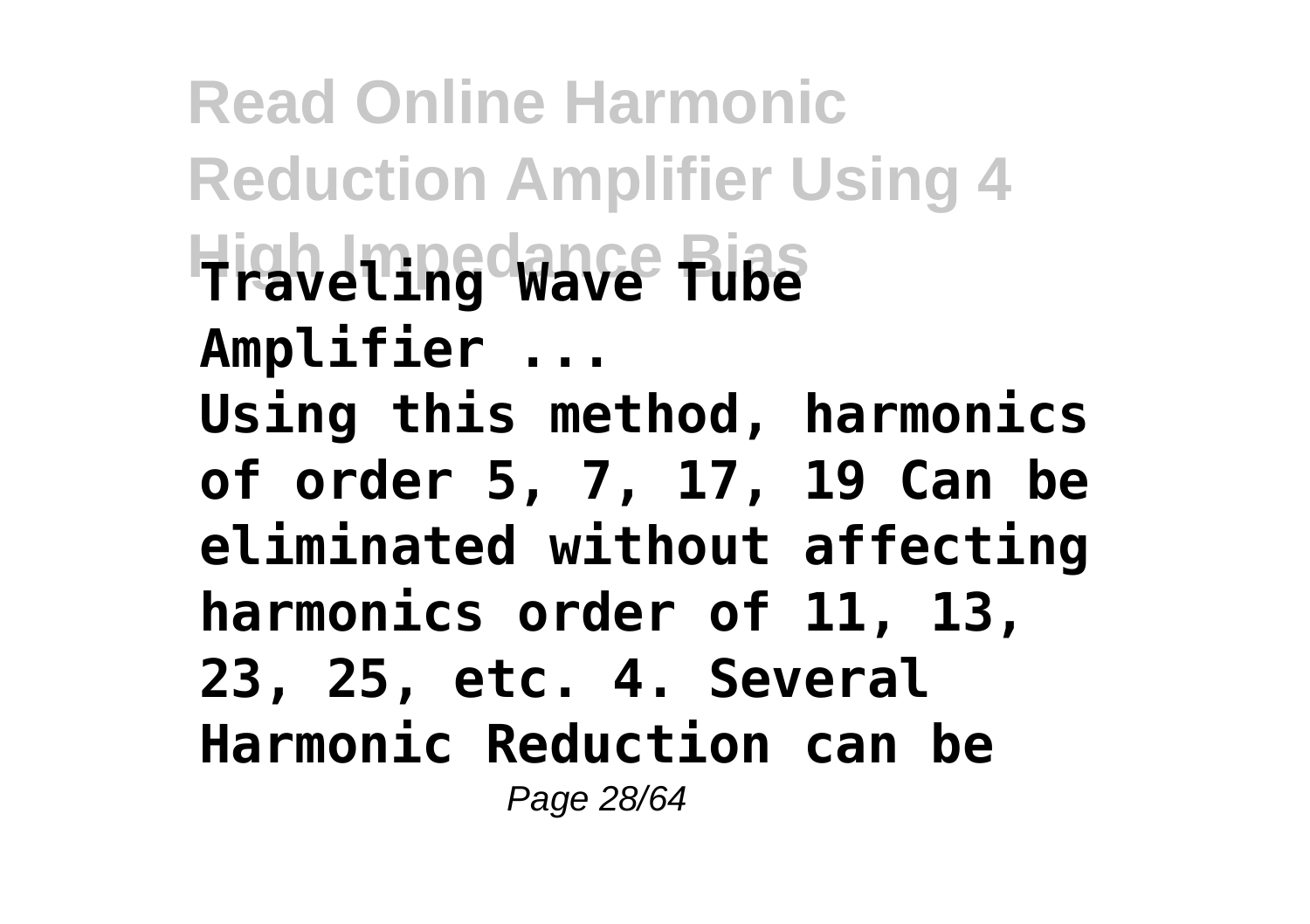**Read Online Harmonic Reduction Amplifier Using 4 High Impedance Bias eliminated by combining the phase displaced outputs of two inverters. This method has poor inverter utilisation and is not used.**

**Harmonic Reduction | Series addition of Inverter Output** Page 29/64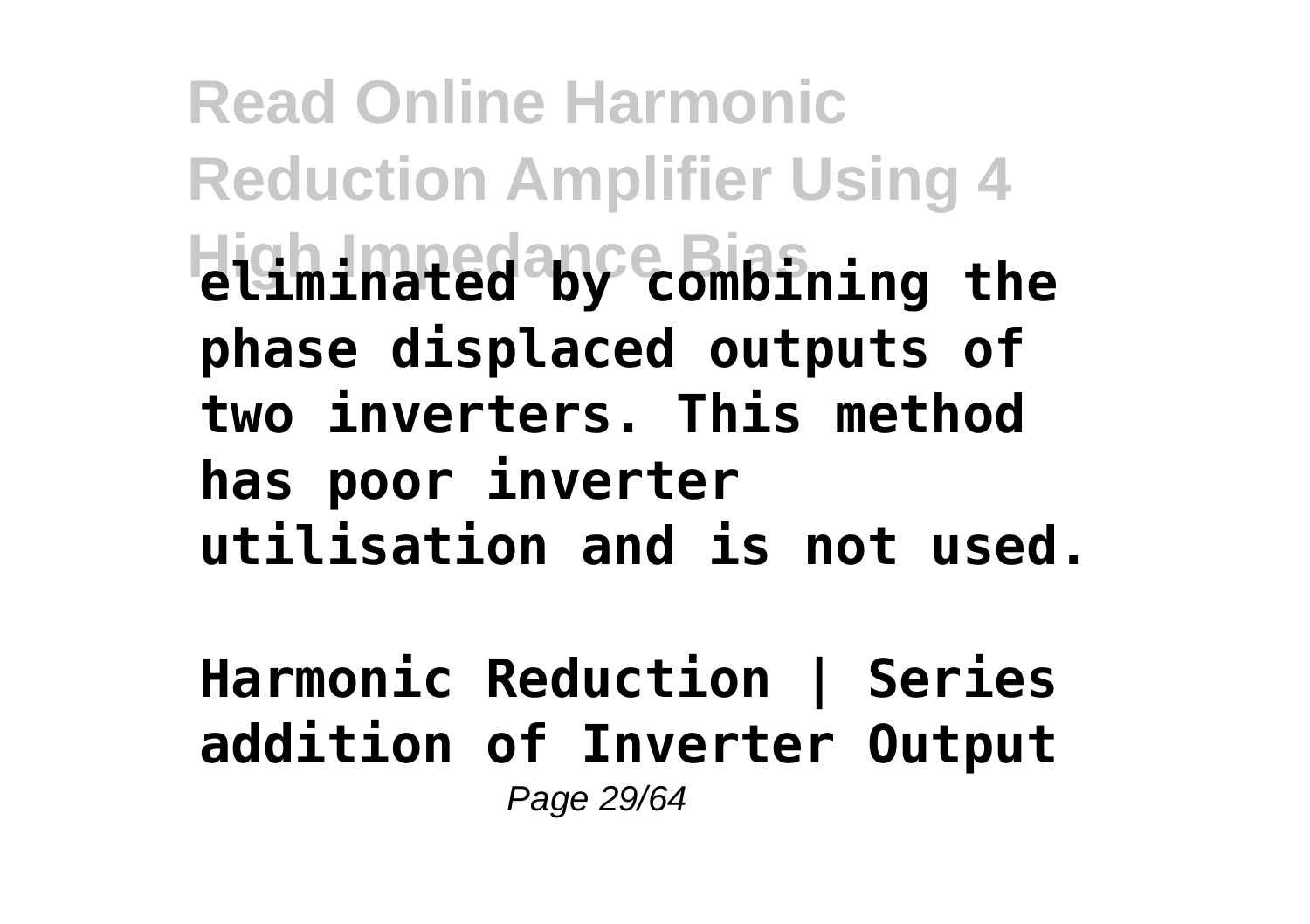**Read Online Harmonic Reduction Amplifier Using 4 High Impedance Bias ...**

**This is part V of the video series of power amplifiers. This part describes harmonic distortion. It discusses how nonlinear behaviour of transistor in power ...**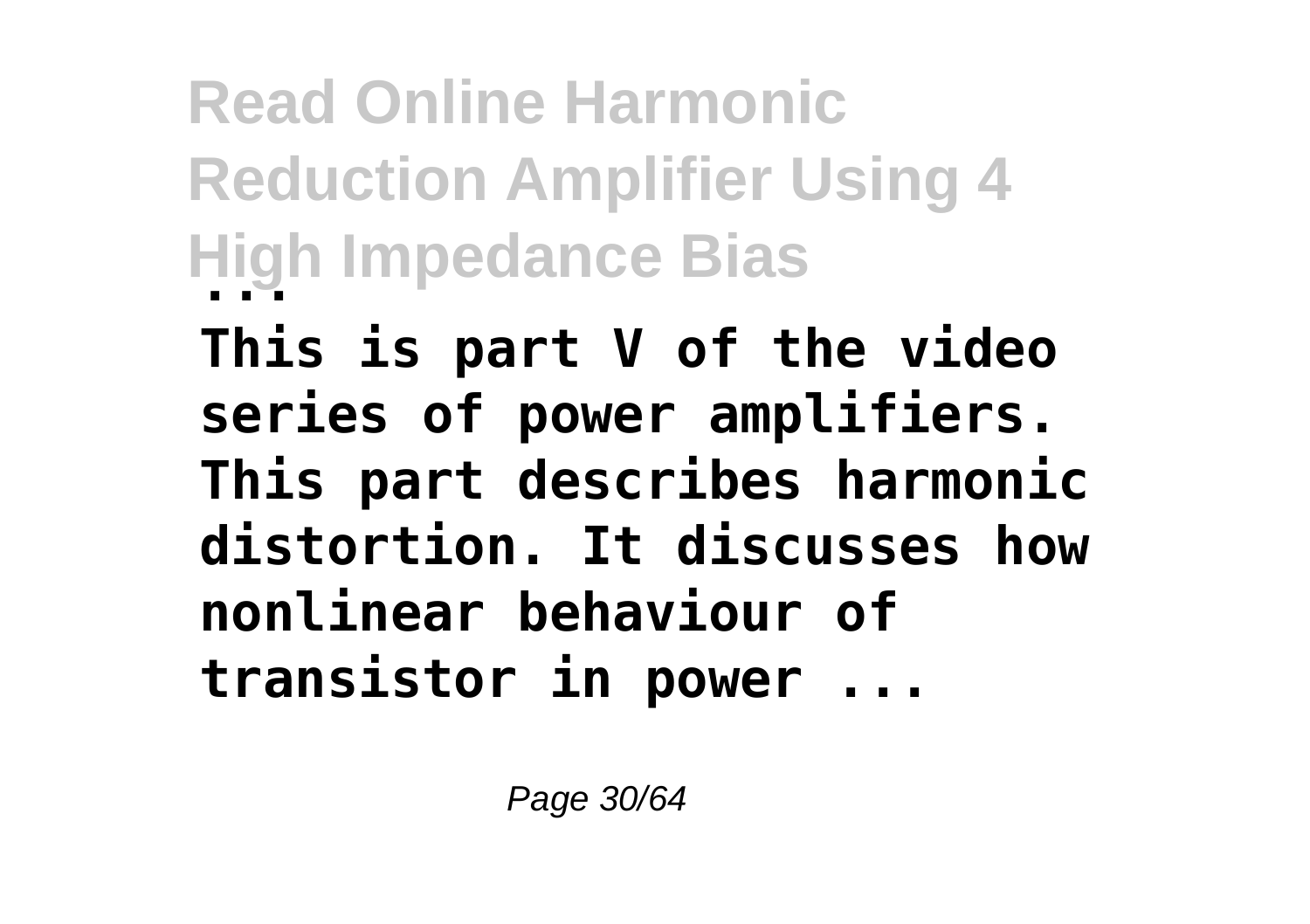**Read Online Harmonic Reduction Amplifier Using 4 High Impedance Bias Power Amplifier (Part 5): Push Pull Class A Amplifier**

**...**

**Harmonic Reduction The output of a standard class E RF amplifier, as delivered to the output network is a very non-symmetrical,** Page 31/64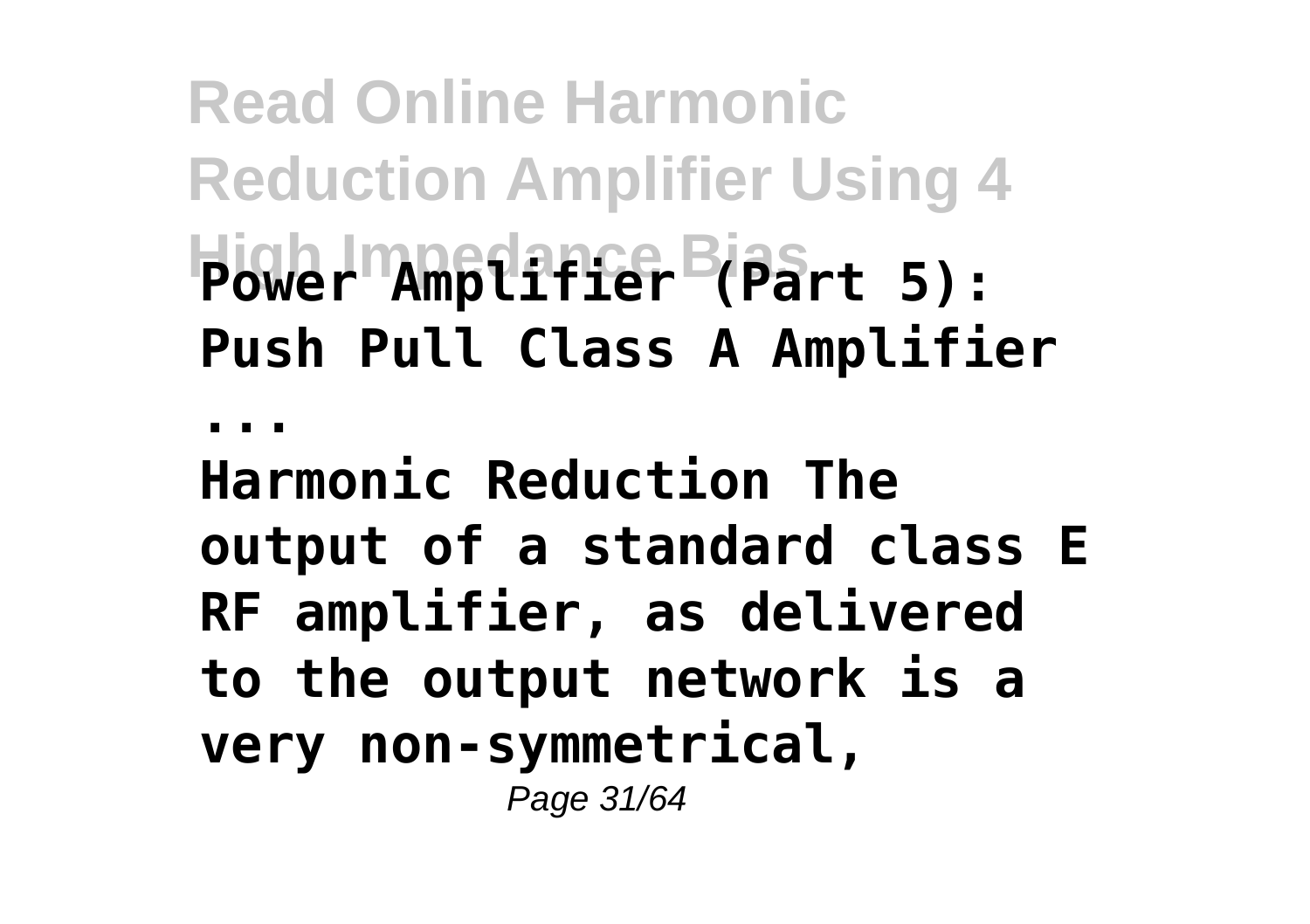**Read Online Harmonic Reduction Amplifier Using 4 High Impedance Bias harmonic rich waveform. By using an even number of modules, it is possible to configure the amplifier to deliver a symmetrical, rounded waveform to the output network, which contains significantly fewer** Page 32/64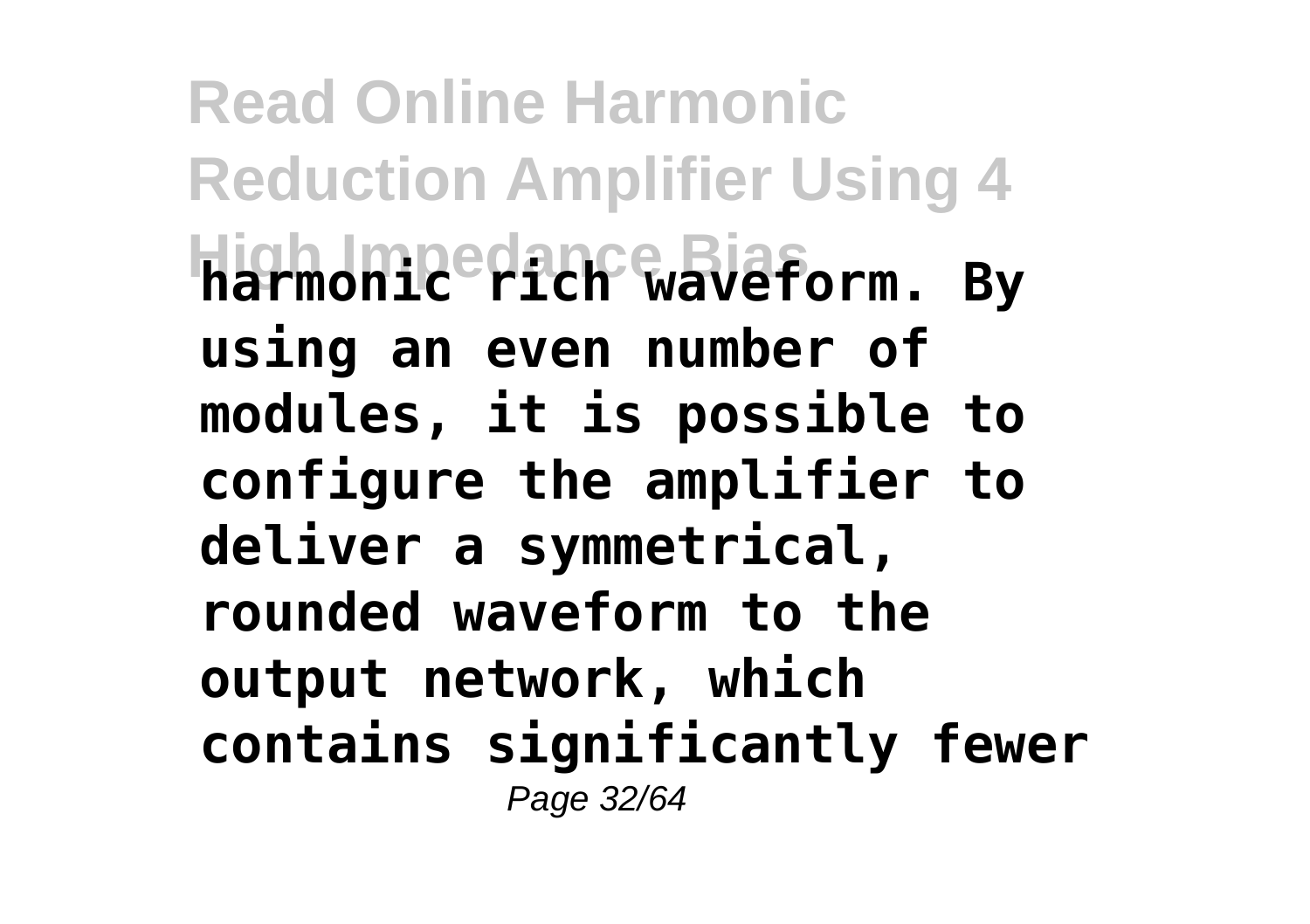## **Read Online Harmonic Reduction Amplifier Using 4 High Impedance Bias**

## **Power Amplifier (Part 5): Push Pull Class A Amplifier (Harmonic Distortion)** *Harmonic Distortion Video 4:* Page 33/64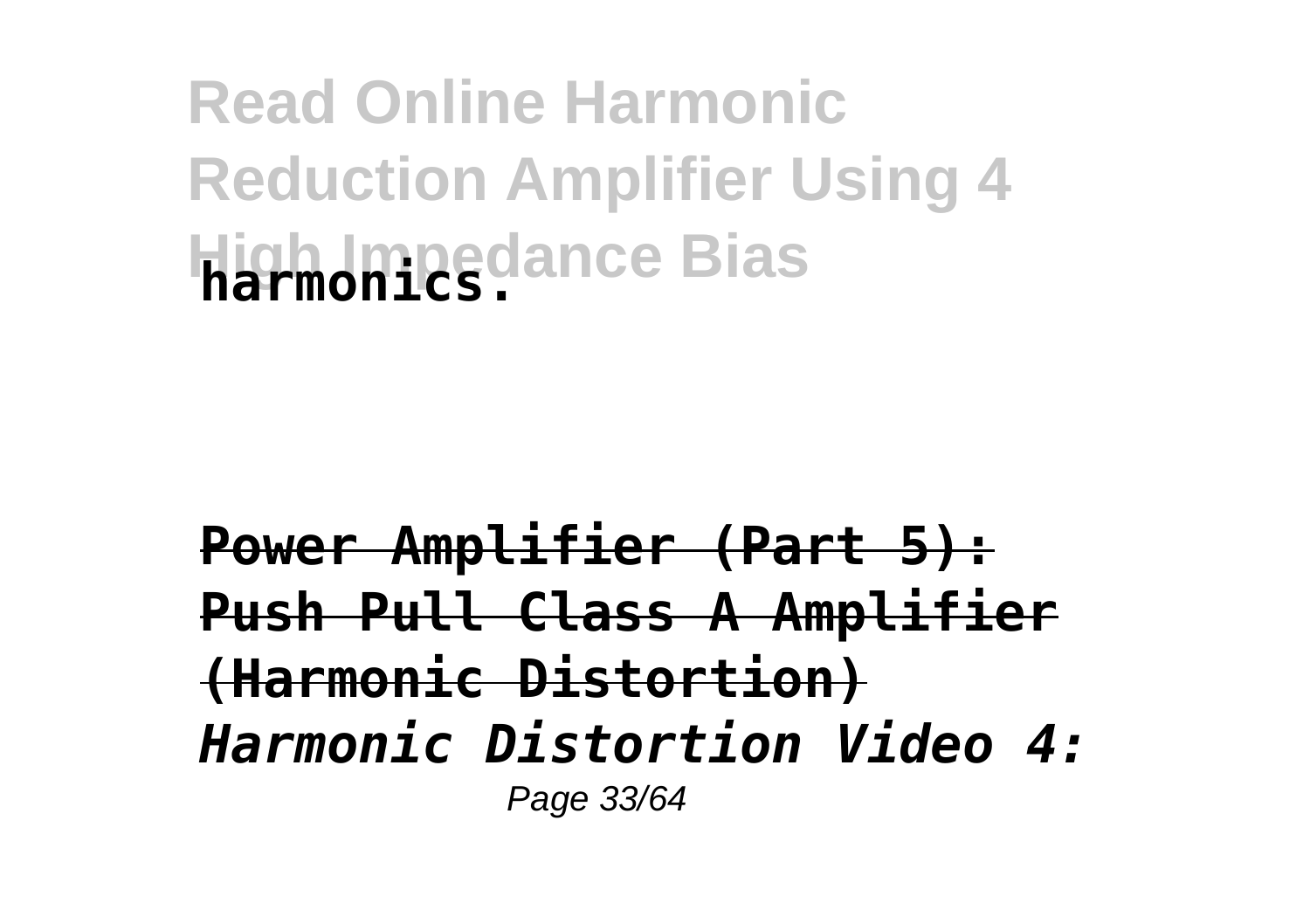**Read Online Harmonic Reduction Amplifier Using 4 High Impedance Bias** *Linear, Ultra-Linear and Tubes vs Transistors* **Master Volume Mods for Marshall and Fender Style Tube Amps How to measure Harmonic Distortion with Siglent Oscilloscope** *Adjusting Audio Amplifier THD Using Laptop* Page 34/64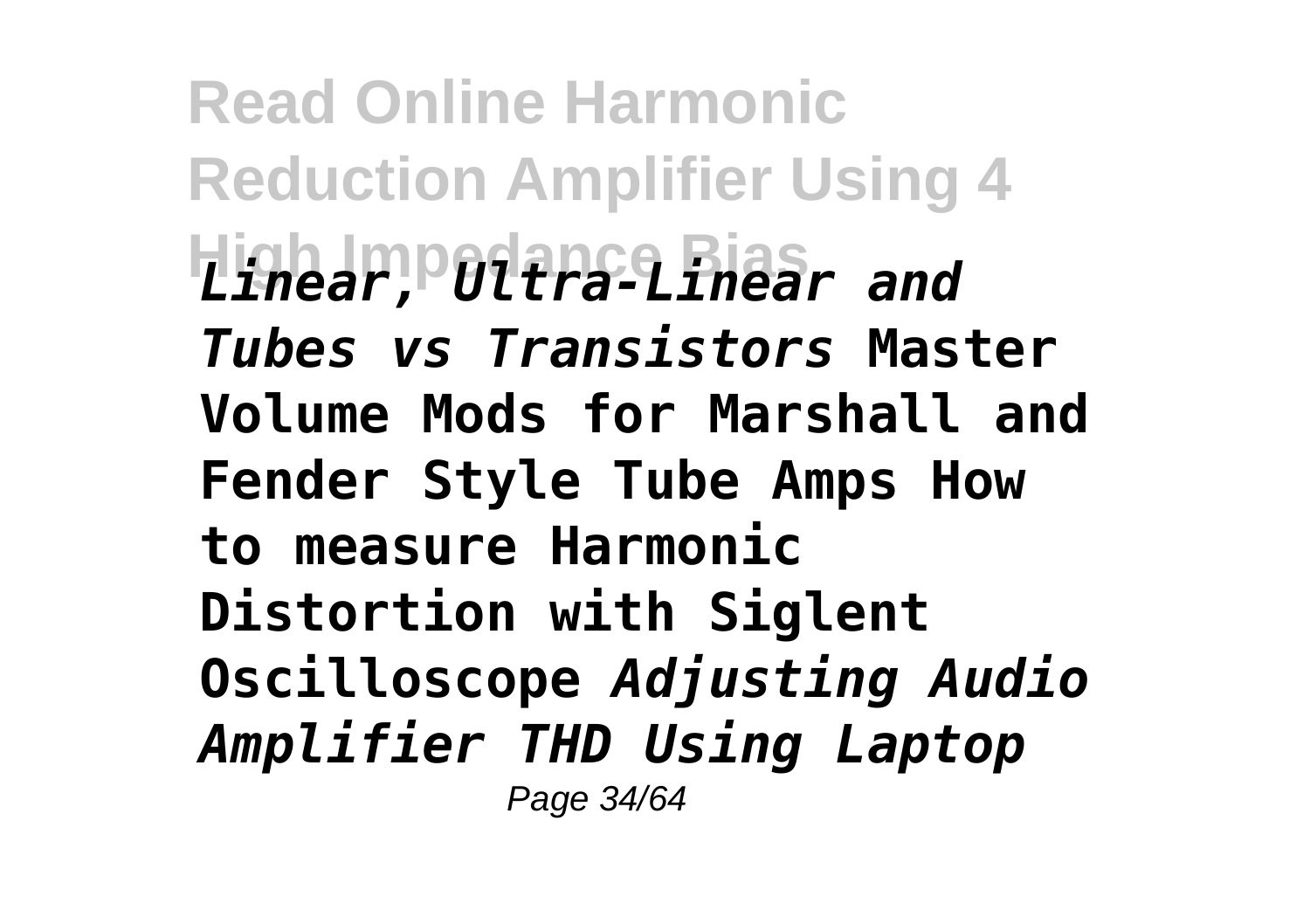**Read Online Harmonic Reduction Amplifier Using 4 High Impedance Bias** *Computer FFT Software* **Part 4: How to Design a Stable High Frequency Amplifier What is Harmonic Distortion in Power Amplifiers | Electronic Devices | Electrical Engineering 1963 6G7-A Fender Bandmaster with** Page 35/64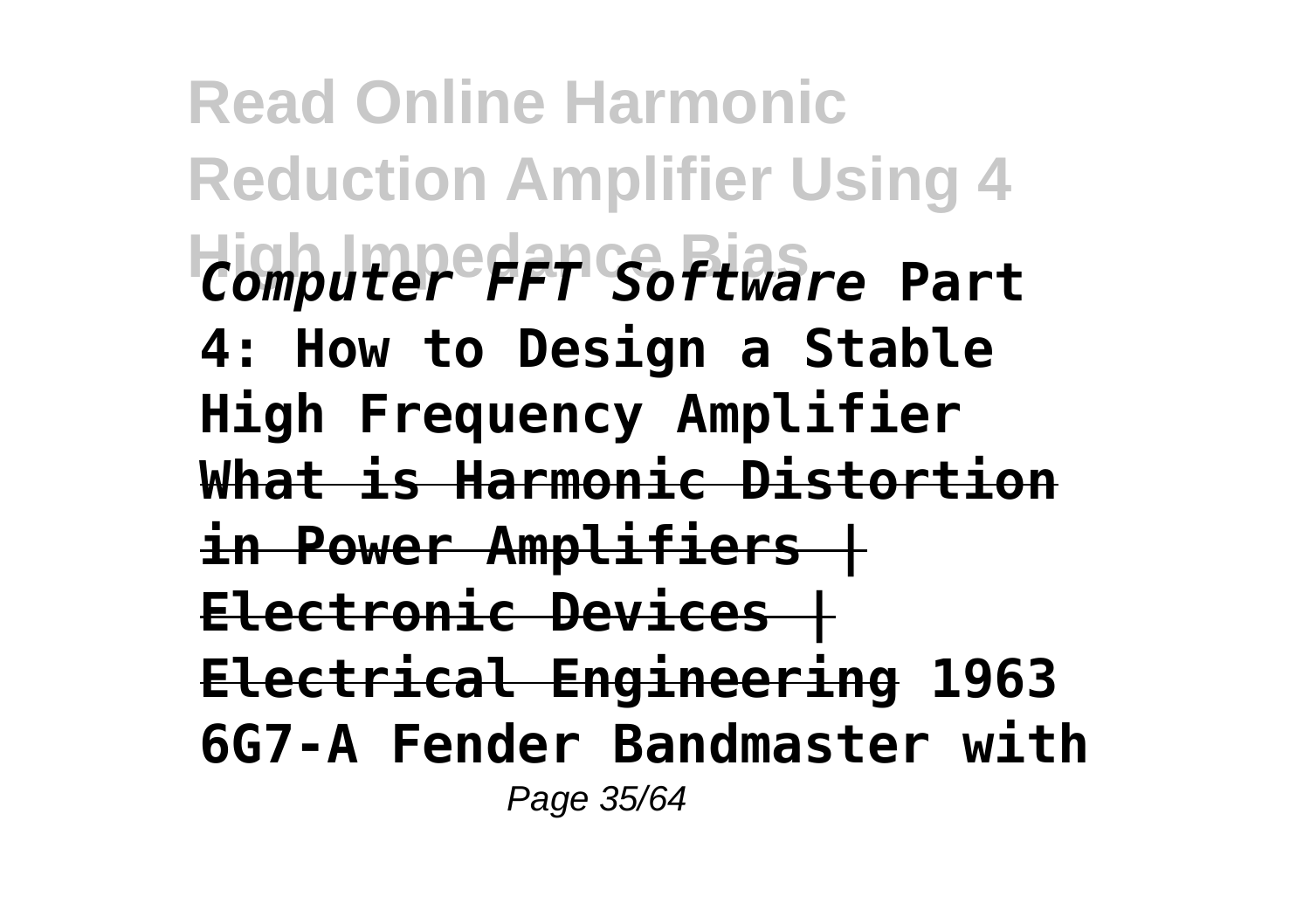**Read Online Harmonic Reduction Amplifier Using 4 High Impedance Bias 5-Triode Harmonic Tremolo......Mint !! Harmonic Distortion: Introduction Odd vs Even Harmonic Distortion in Mixing Distortion In Power Amplifiers | Second Harmonic Distortion Derivation |**

Page 36/64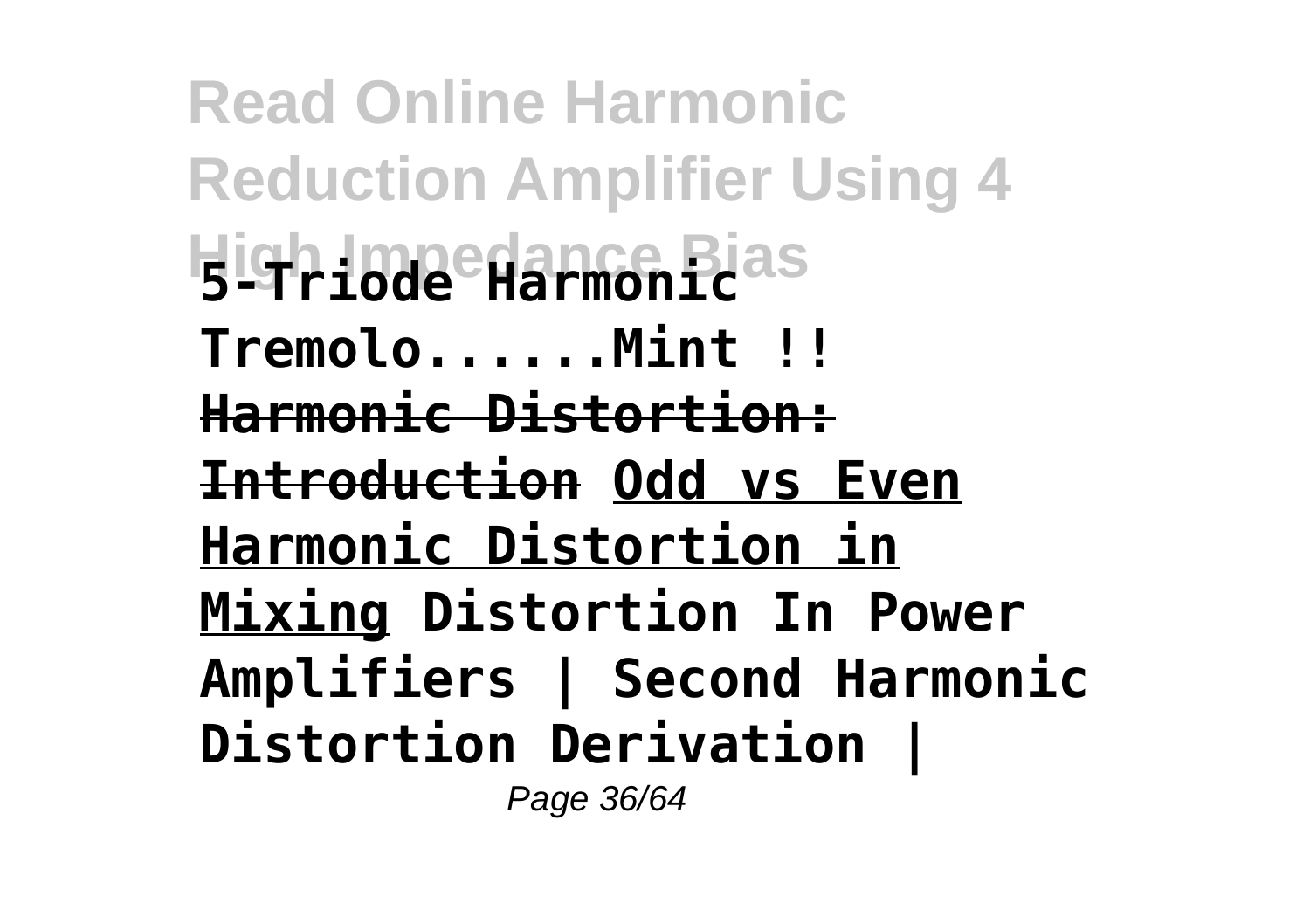**Read Online Harmonic Reduction Amplifier Using 4 High Impedance Bias Class-4 How The Pros Use Compression - Audio Compression Instruments and Mixes**

**1968 Fender Bassman AB165 gets Caps, Tubes, and a Dynamite Switchable NFB Loop 1966 Fender \"Blackface\"**

Page 37/64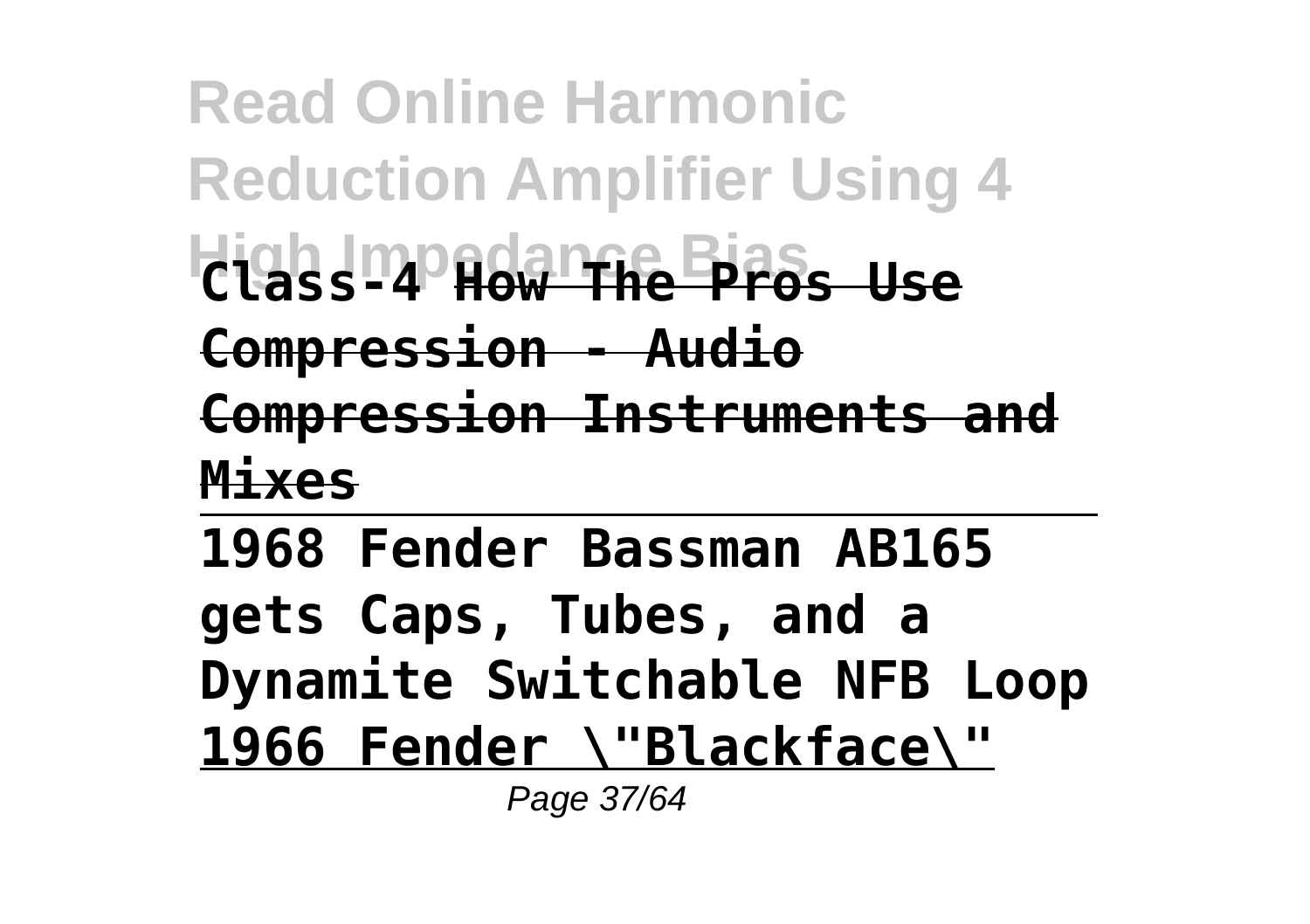**Read Online Harmonic Reduction Amplifier Using 4 High Impedance Bias Super Reverb: In Storage for Almost 40 Years !! 1963 Brownface Fender 6G3 Deluxe......An Absolute Beauty, in for Repairs***1961 Blonde Fender 6G6 Bassman.....The Garage Sale Special !!* **Conversion of a** Page 38/64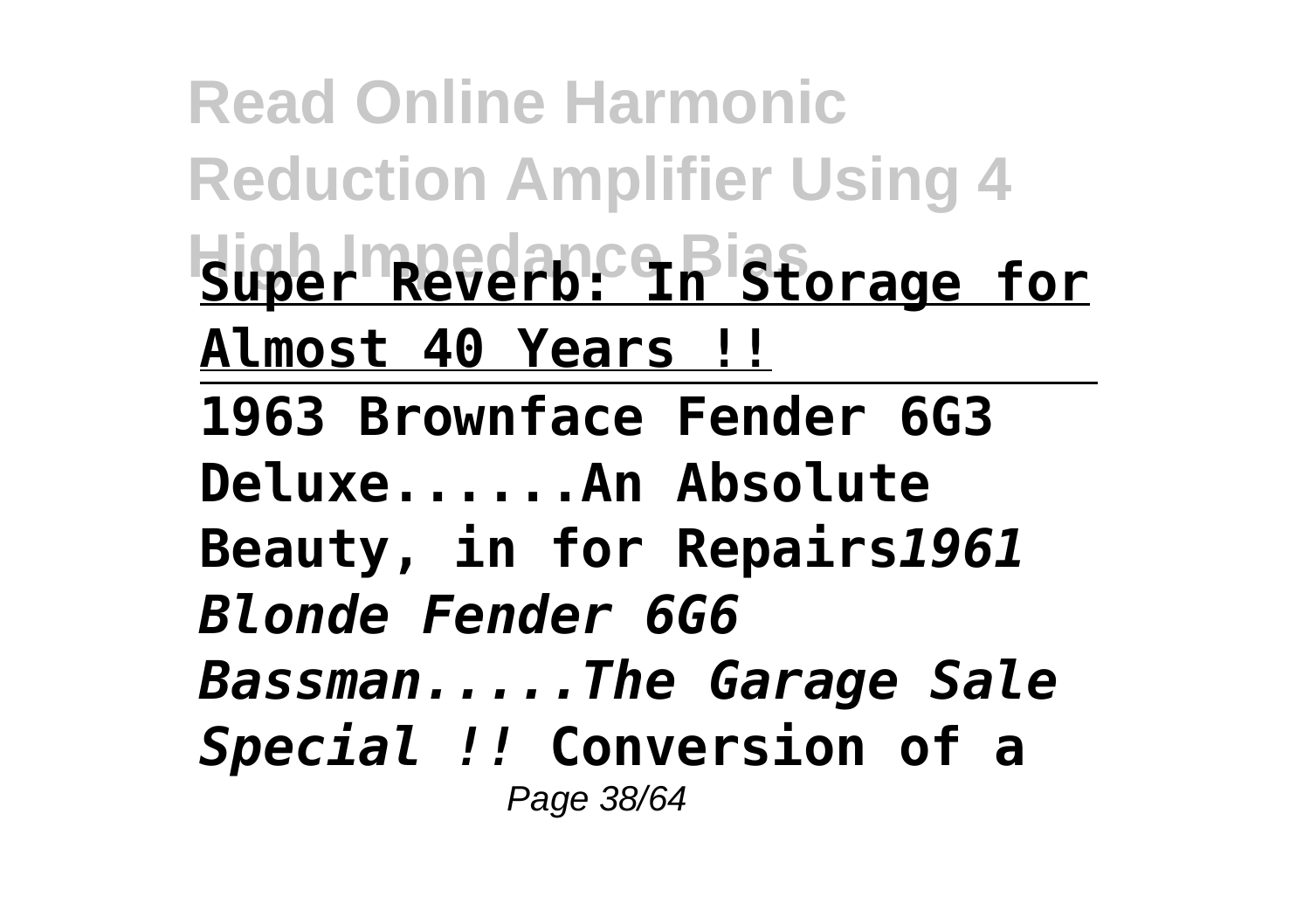**Read Online Harmonic Reduction Amplifier Using 4 FCB** Amp<sup>o</sup>circuit Biaspoint-to-**Point: Fender Champ 600 to 5F1 Late-40's Mirovox Guitar Amp.....In for Repairs at Rusty's Workshop AEMC® - What Are Harmonics? Super Nice 1966 Silvertone Model 1484.......The Amp that** Page 39/64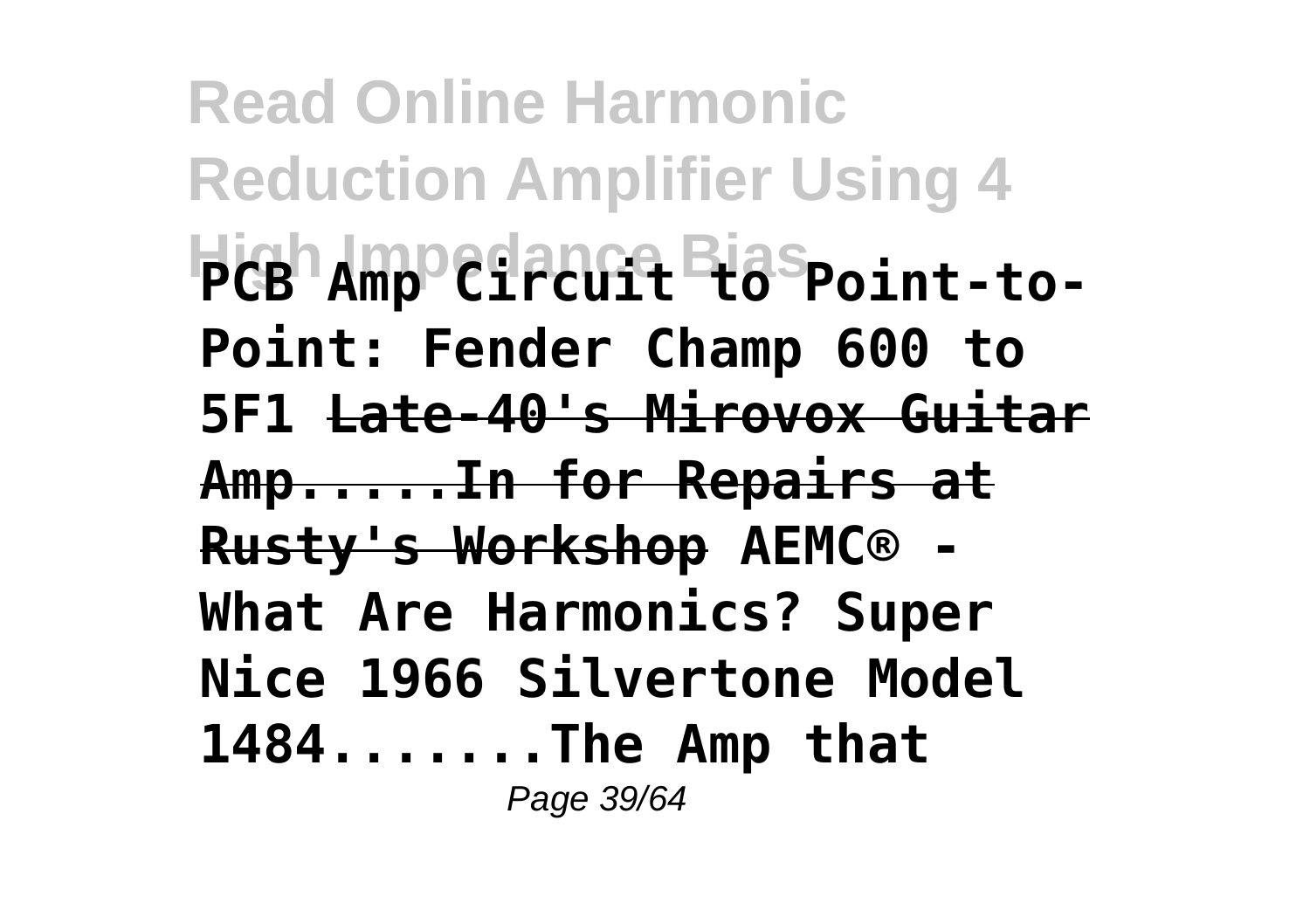**Read Online Harmonic Reduction Amplifier Using 4 High Impedance Bias Launched a Thousand Careers** *The Nightmare on YouTube Street: Repairing a 1950's Stewart Amp* **Tube amplifier input circuit** *Harmonic Distortion - Large Signal Amplifier - Electronic Devices and Circuits* **1966** Page 40/64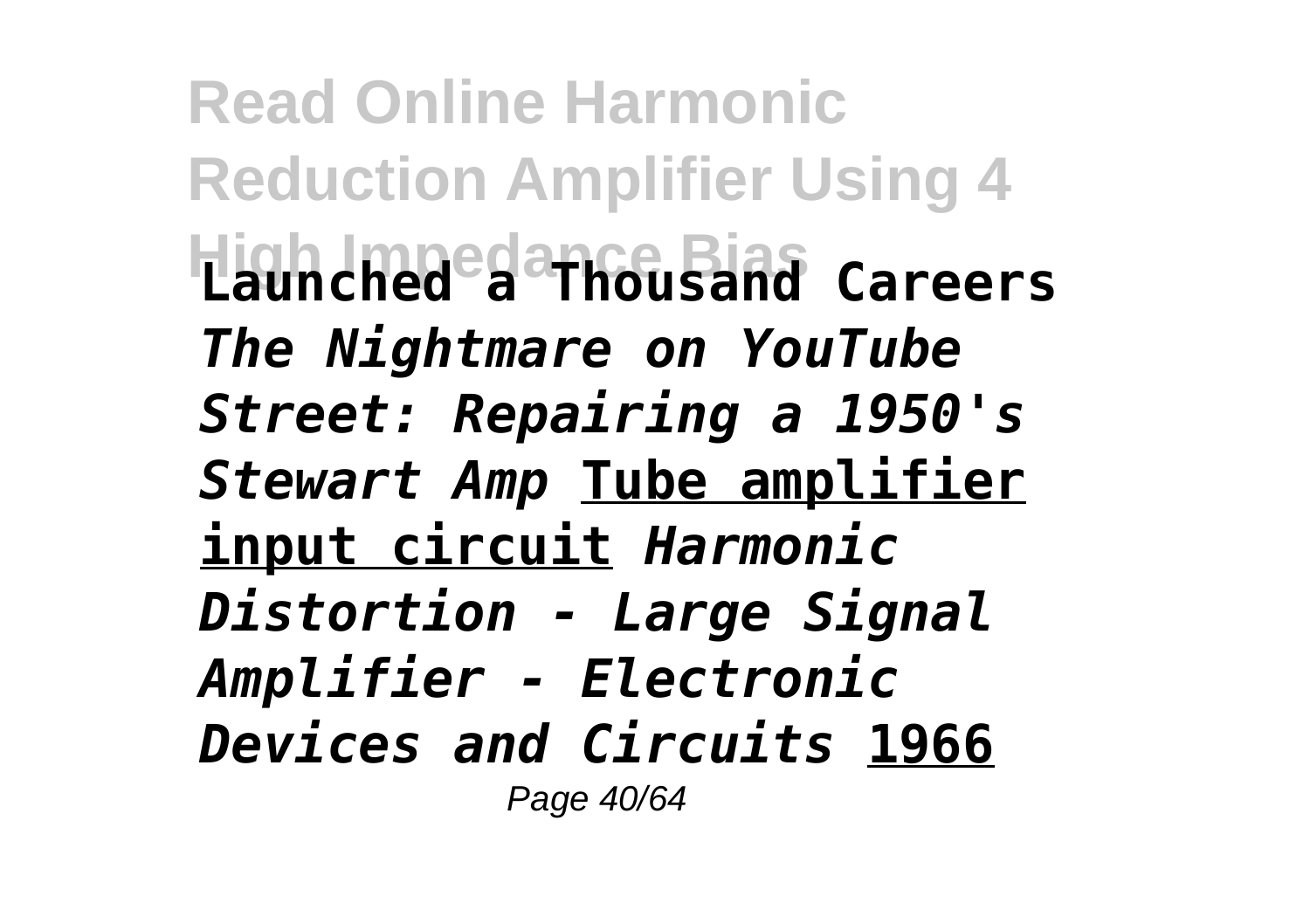**Read Online Harmonic Reduction Amplifier Using 4** High Impedence <sup>Big</sup>fbro-**Champ......A Real Challenge to Repair Tuck \u0026 Roll 1969 Kustom K200B-4 Guitar Amplifier with 3 x 15\" Jensen Speaker Cabinet #616 Checking Transmitter Spurious Emission Harmonic** Page 41/64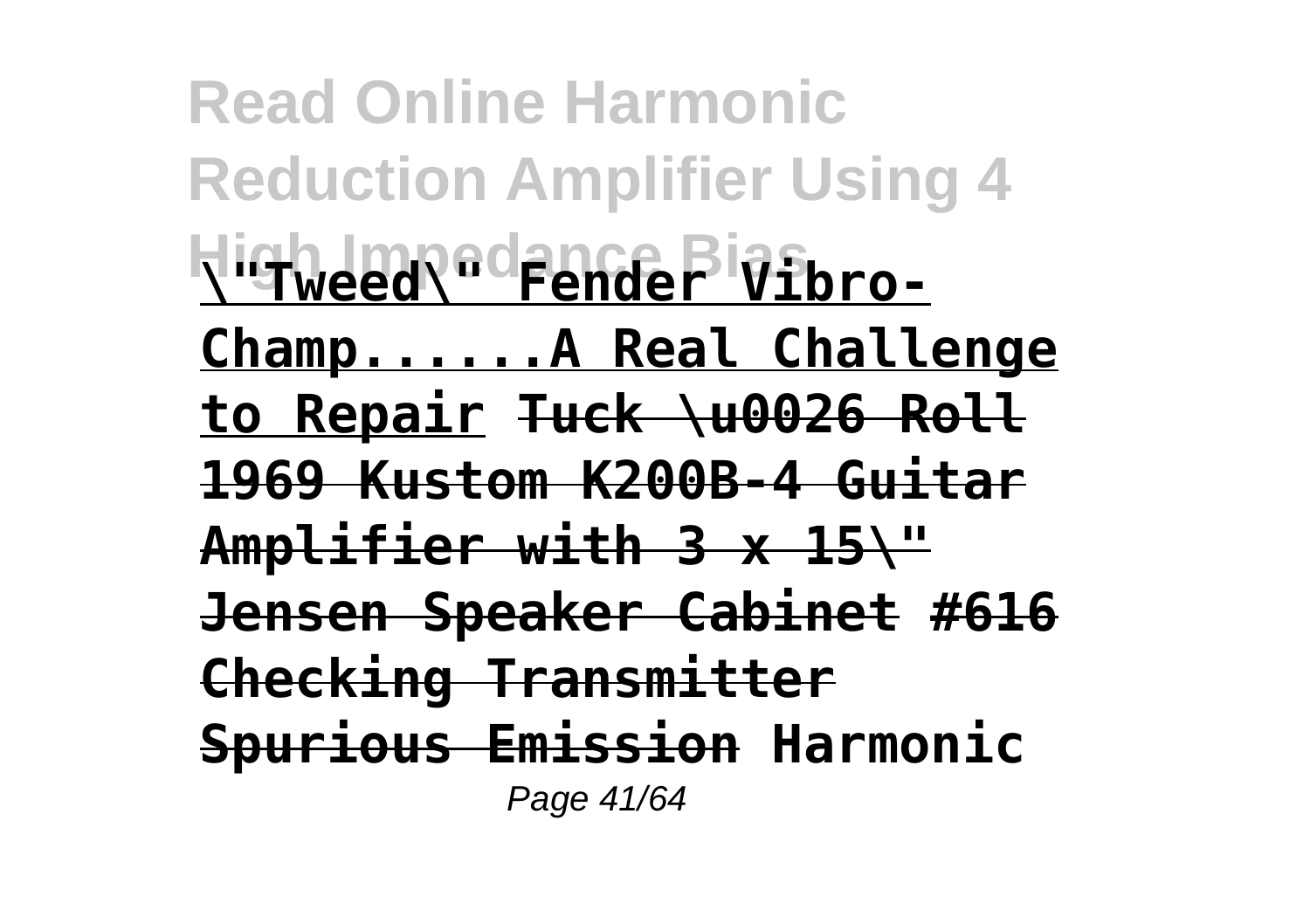**Read Online Harmonic Reduction Amplifier Using 4 High Impedance Bias Distortion Introduction Harmonics and Total Harmonic Distortion (THD) Harmonics in Electrical Power Distribution Systems VFD Harmonics and Power Quality Harmonic Reduction Amplifier Using 4**

Page 42/64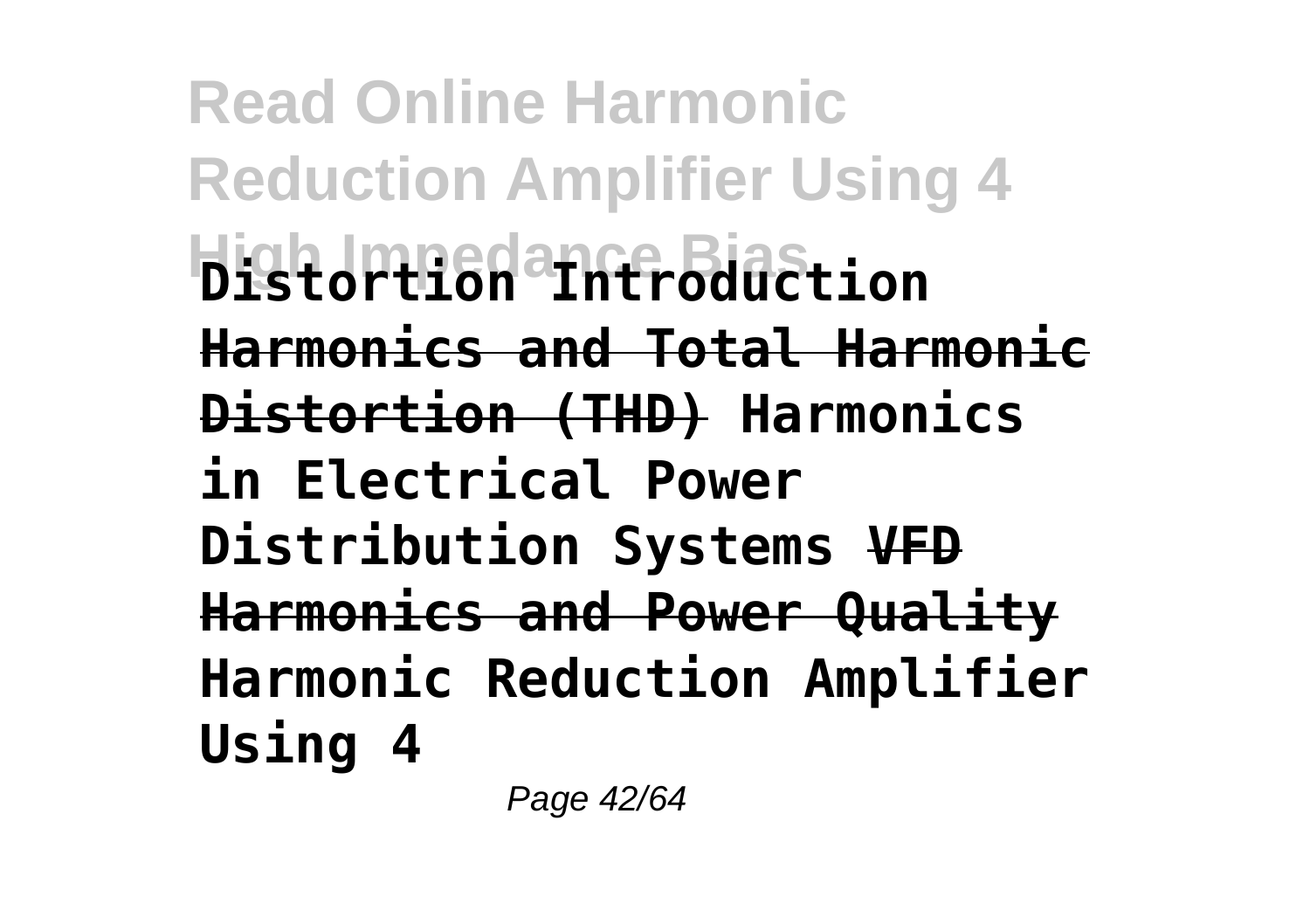**Read Online Harmonic Reduction Amplifier Using 4 High Impedance Bias Harmonic Reduction Amplifier using λ/4 High Impedance Bias Line with Defected Ground Structure (DGS) Abstract: In this paper, a new defected ground structure (DGS) λ/4 bias line that dumbbell-shaped** Page 43/64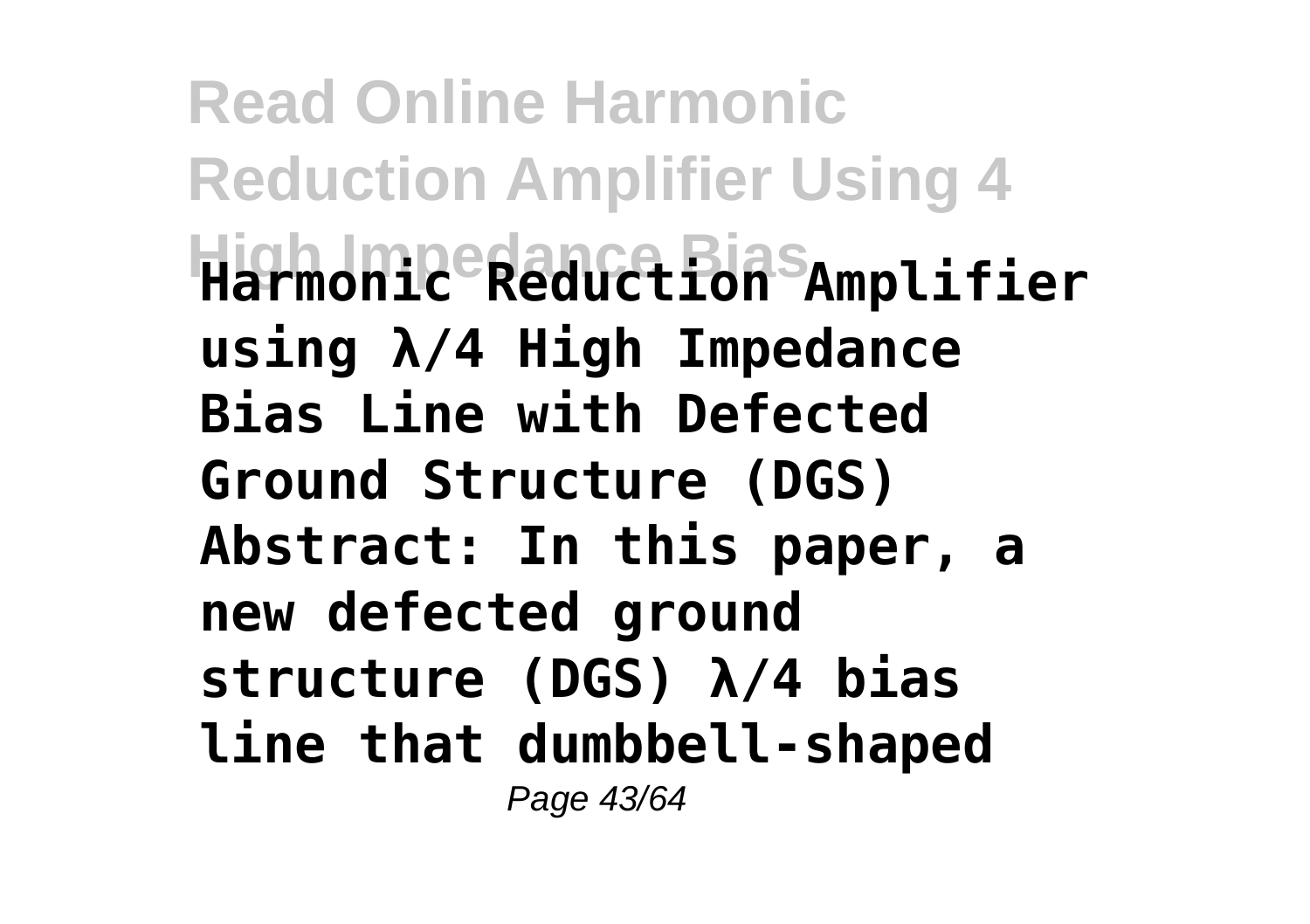**Read Online Harmonic Reduction Amplifier Using 4 High Impedance Bias ground pattern is etched on ground plane of microstrip line is proposed.**

**Harmonic Reduction Amplifier using λ/4 High Impedance Bias ...**

**By comparing the amplifier** Page 44/64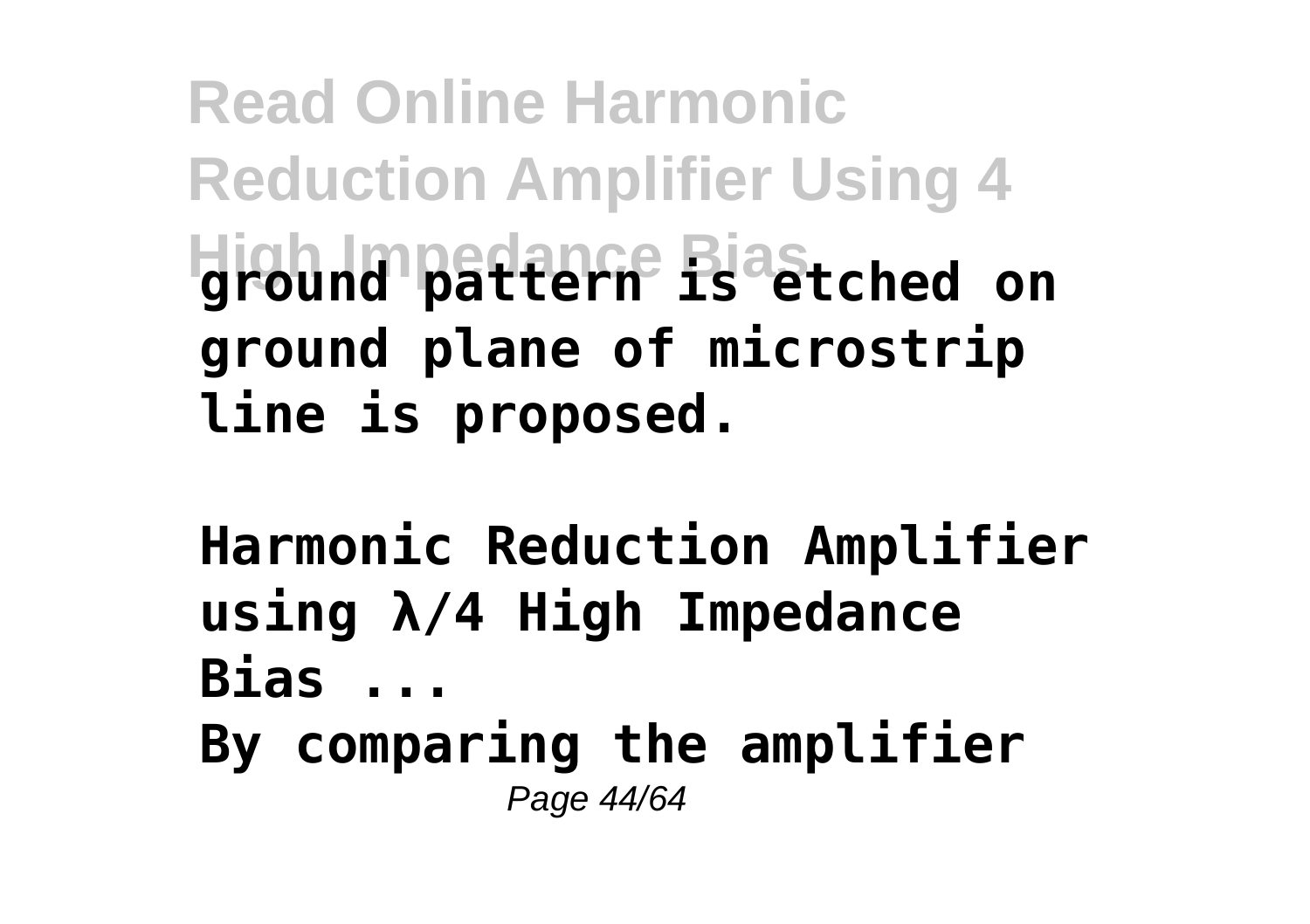**Read Online Harmonic Reduction Amplifier Using 4 High Impedance Bias using the conventional λ/4 bias line with the amplifier using DGS λ/4 bias line, the 3rd harmonic signal level can be reduced about 26.51dB. Figure 7 shows photographs of the fabricated amplifier with** Page 45/64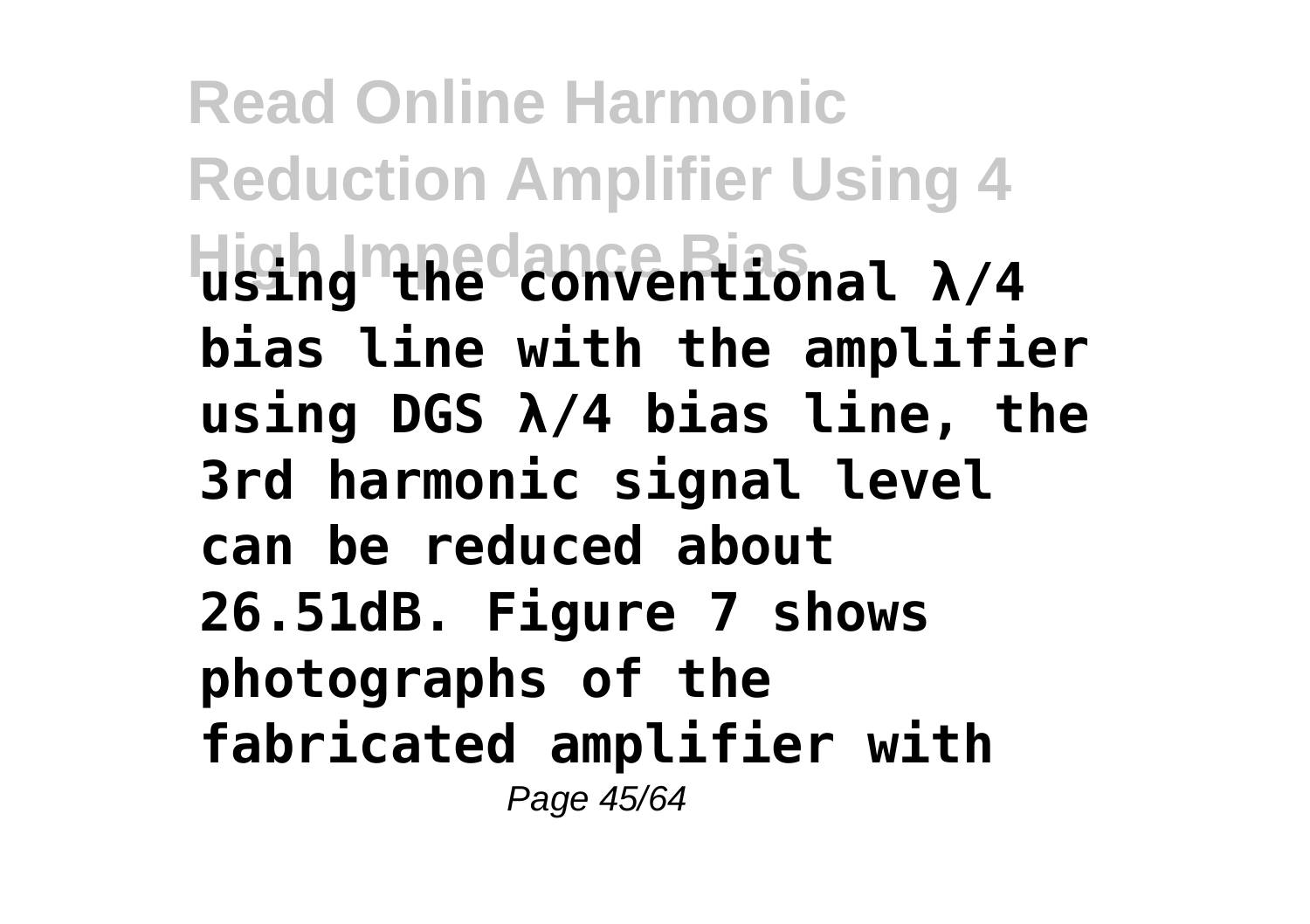**Read Online Harmonic Reduction Amplifier Using 4 Higsh J74 Bias Game Biasalso figure 8 shows comparison results of the 3rd harmonic signal level between the**

**Harmonic Reduction Amplifier using λ/4 High Impedance Bias ...**

Page 46/64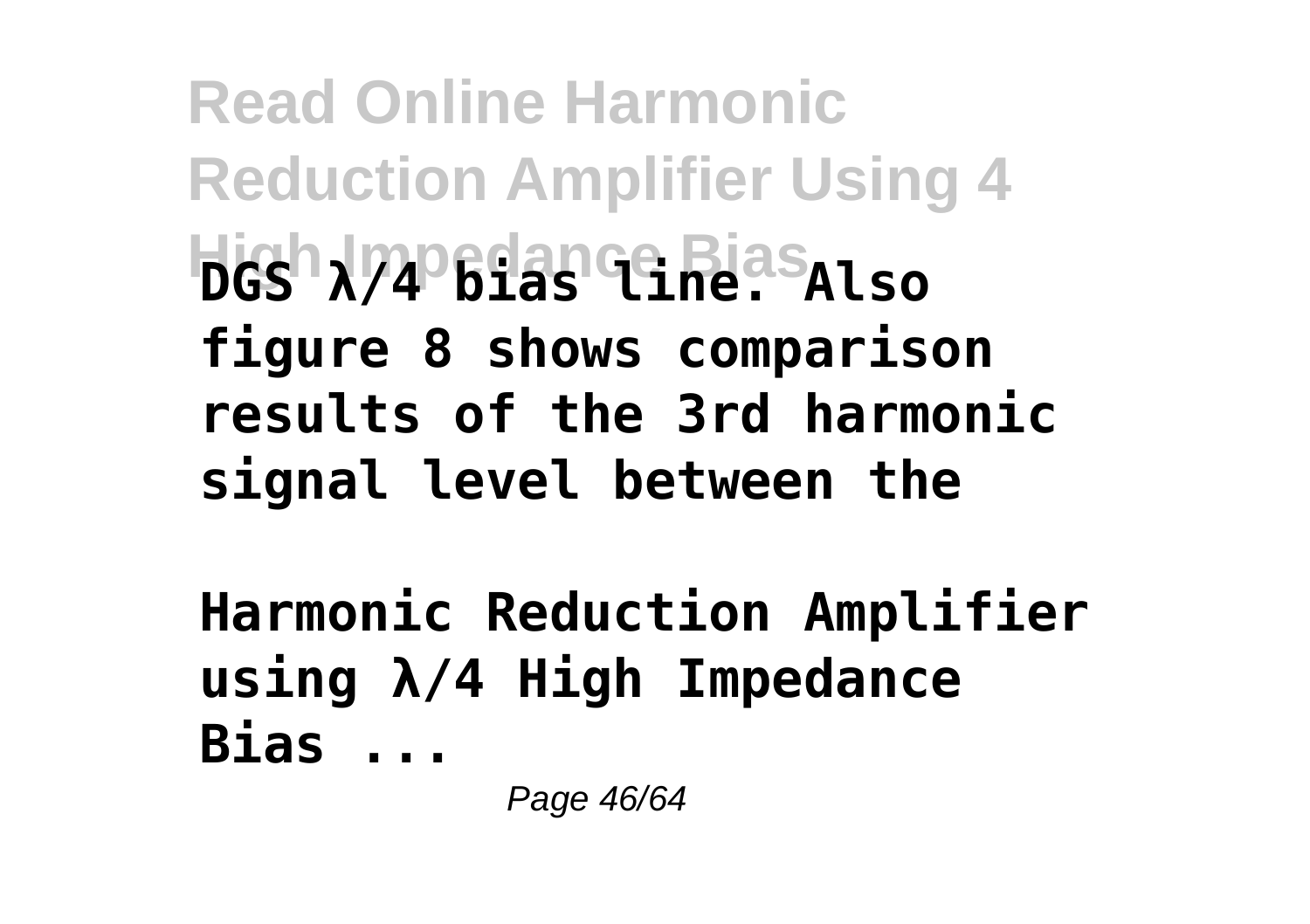**Read Online Harmonic Reduction Amplifier Using 4 High Impedance Bias Harmonic Reduction Amplifier Using 4 With harmonic reduction characteristics, efficiency and linearity of amplifier are improved. When the proposed bias line is adopted in power amplifier on IMT-2000 basestation** Page 47/64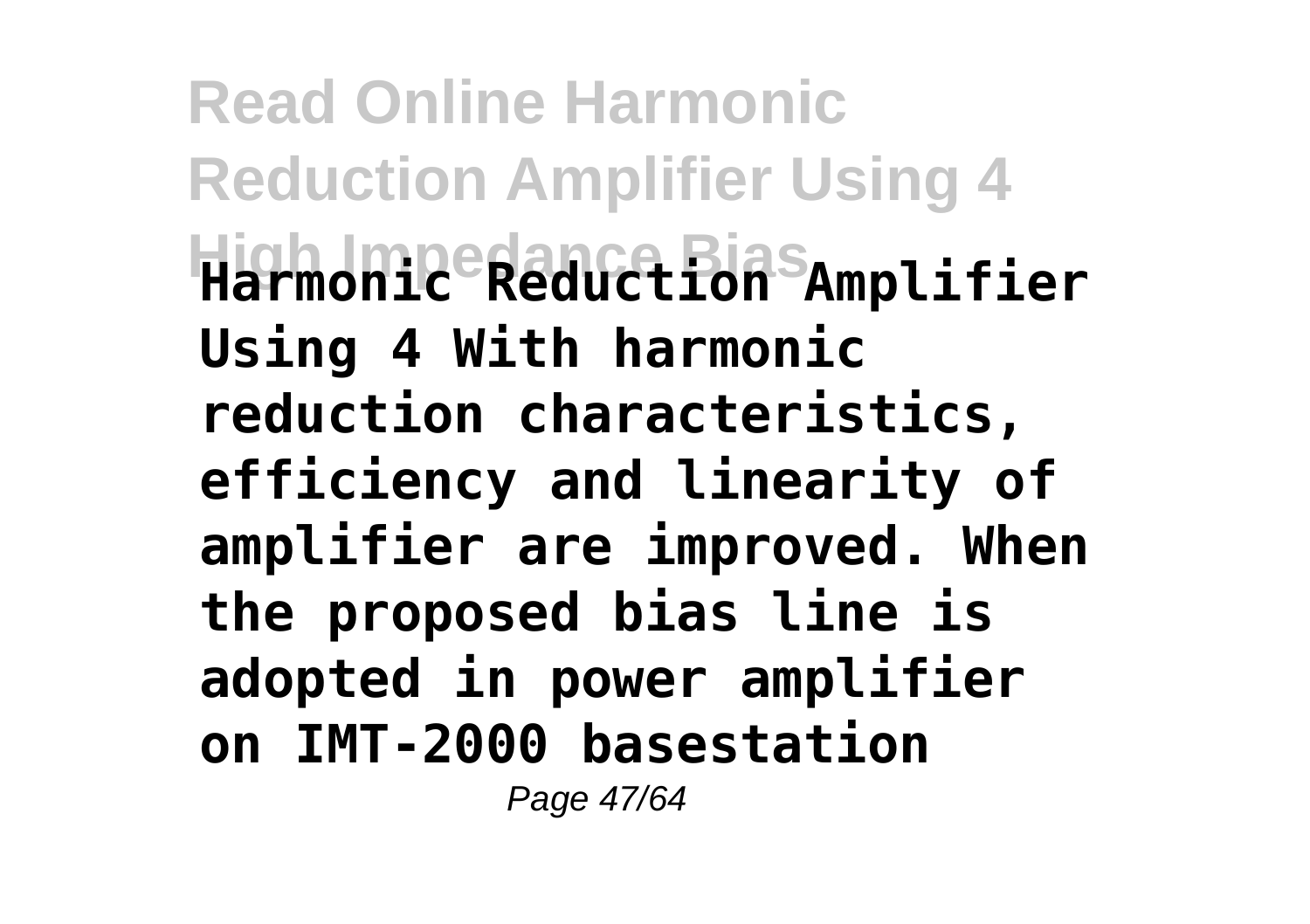**Read Online Harmonic Reduction Amplifier Using 4 High Impedance Bias transmitting band, the 3 rd harmonic signal is reduced about 26.5dB and efficiency is improved about 9.1% and IMD3 is improved 4.5dB ...**

**Harmonic Reduction Amplifier Using 4 High Impedance Bias** Page 48/64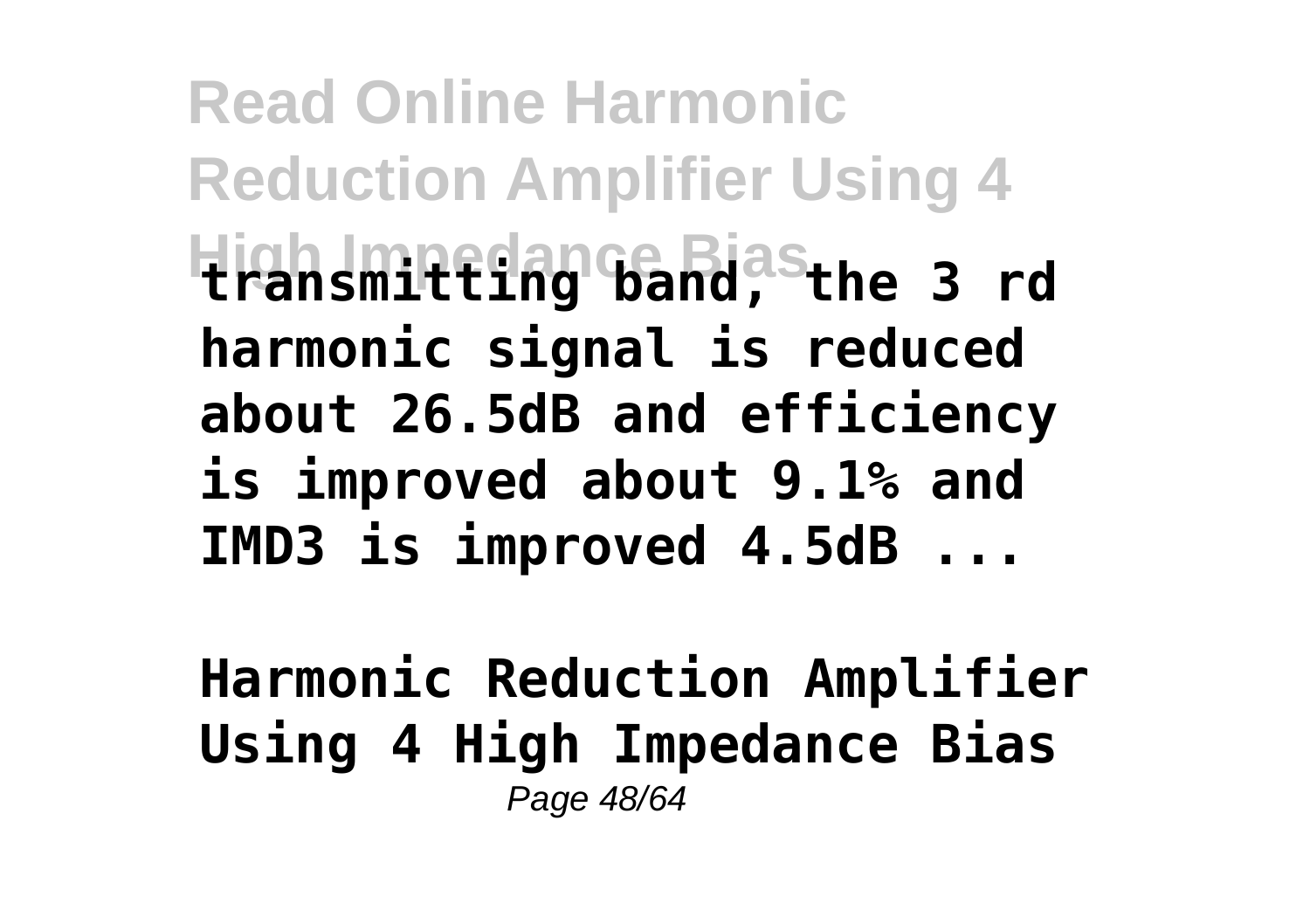**Read Online Harmonic Reduction Amplifier Using 4 High Impedance Bias Download File PDF Harmonic Reduction Amplifier Using 4 High Impedance Bias IMT-2000 basestation transmitting band, the 3 rd harmonic signal is reduced about 26.5dB and efficiency is improved about 9.1% and IMD3** Page 49/64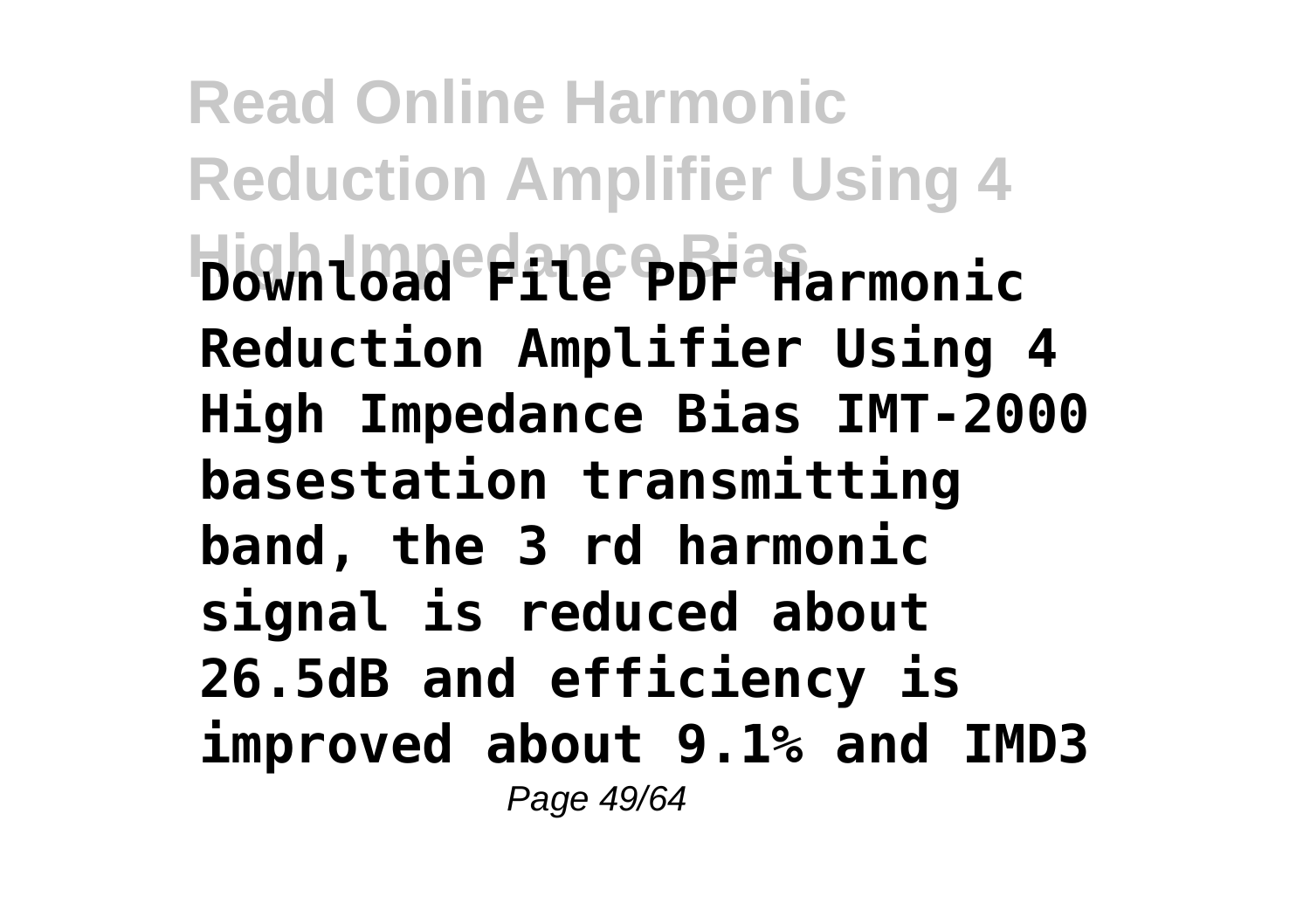**Read Online Harmonic Reduction Amplifier Using 4 High Impedance Bias is improved 4.5dB Harmonic Reduction Amplifier Using 4 High Impedance Bias Harmonic Reduction Amplifier using λ /4 High Impedance Bias**

**Harmonic Reduction Amplifier Using 4 High Impedance Bias** Page 50/64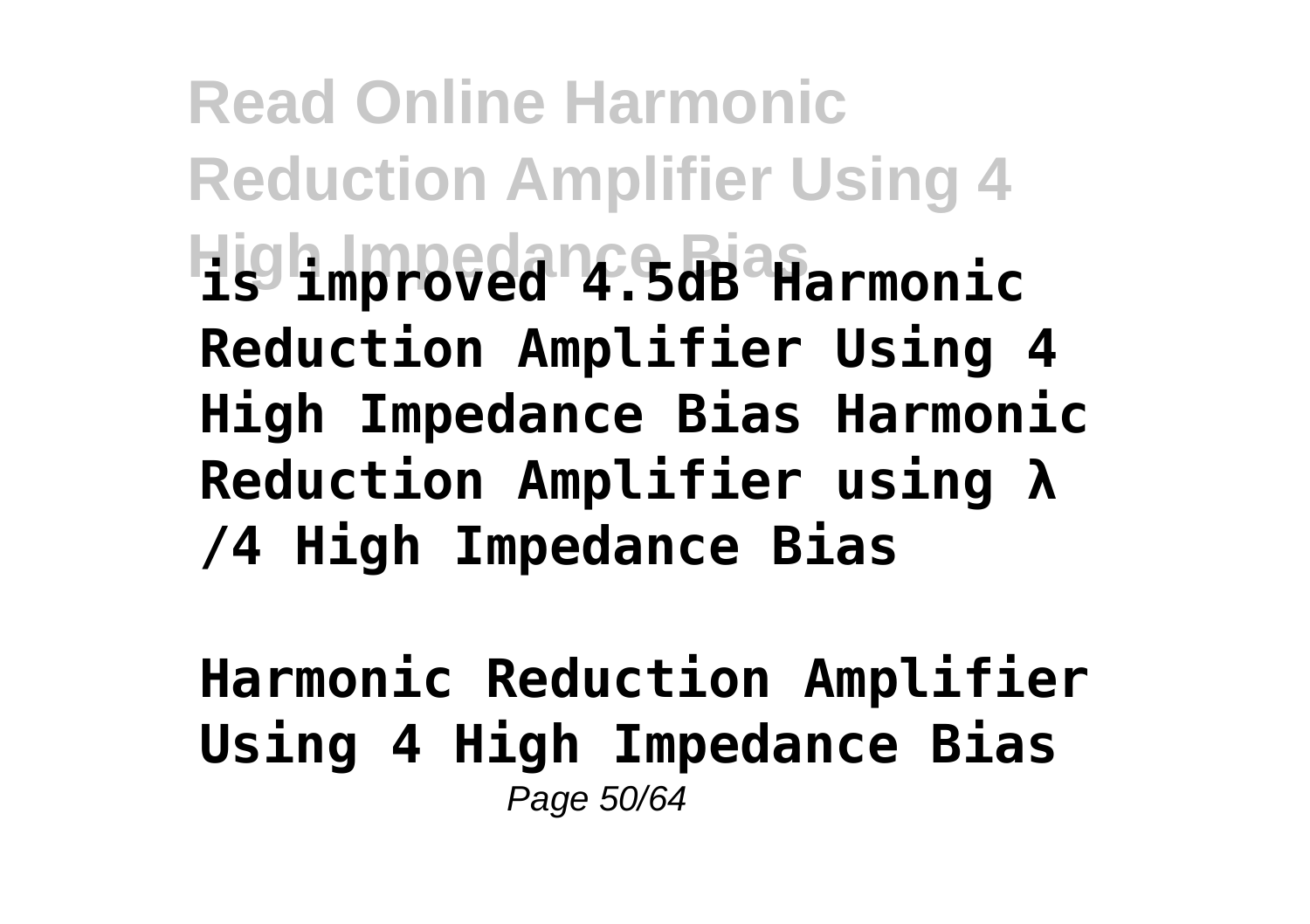**Read Online Harmonic Reduction Amplifier Using 4 High Impedance Bias Harmonic Reduction Amplifier Using 4 High Impedance Bias Author: www.delapac.com-2020 -10-25T00:00:00+00:01 Subject: Harmonic Reduction Amplifier Using 4 High Impedance Bias Keywords: harmonic, reduction,** Page 51/64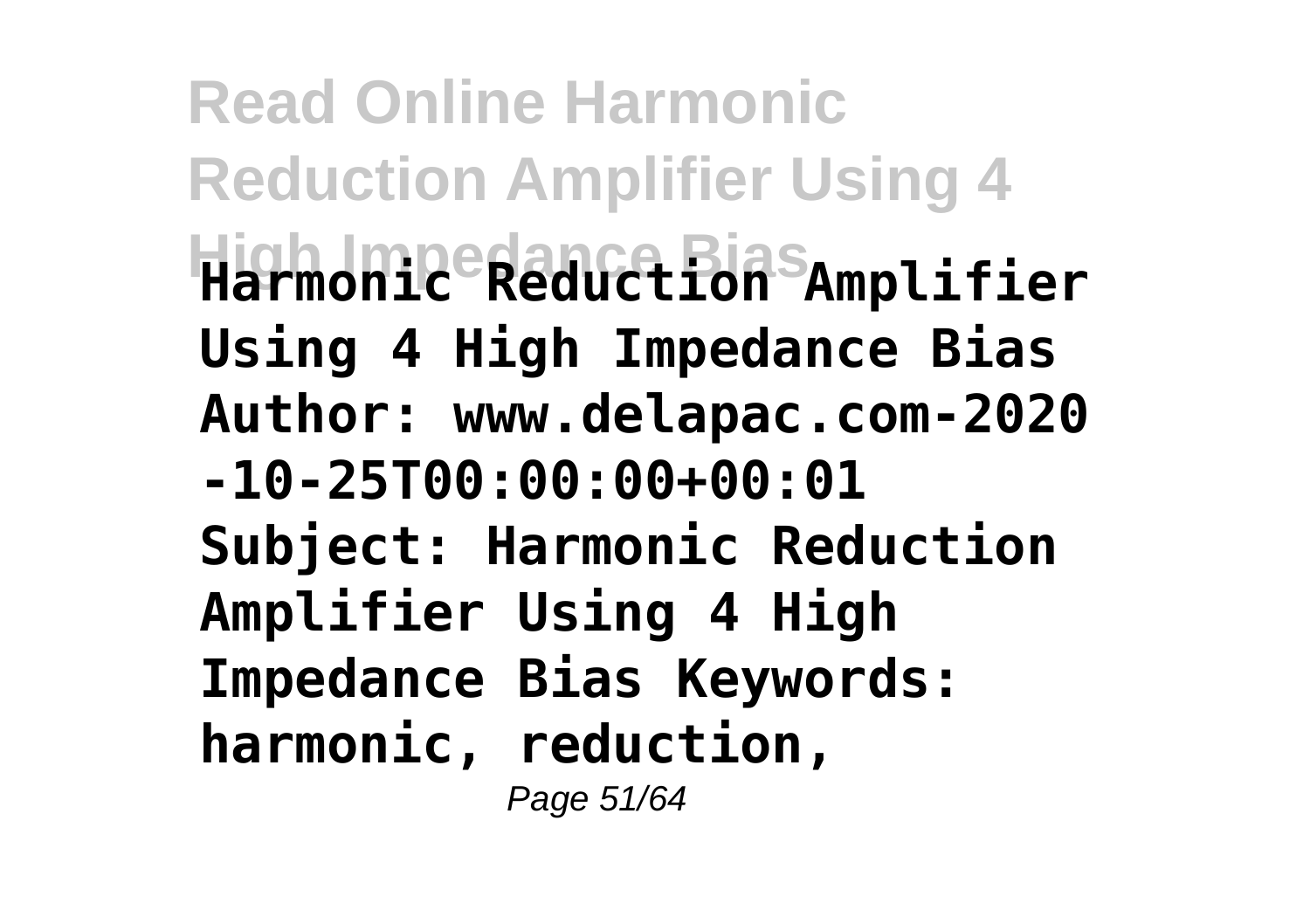**Read Online Harmonic Reduction Amplifier Using 4 High Impedance Bias amplifier, using, 4, high, impedance, bias Created Date: 10/25/2020 3:05:08 PM**

**Harmonic Reduction Amplifier Using 4 High Impedance Bias When the proposed bias line is adopted in power**

Page 52/64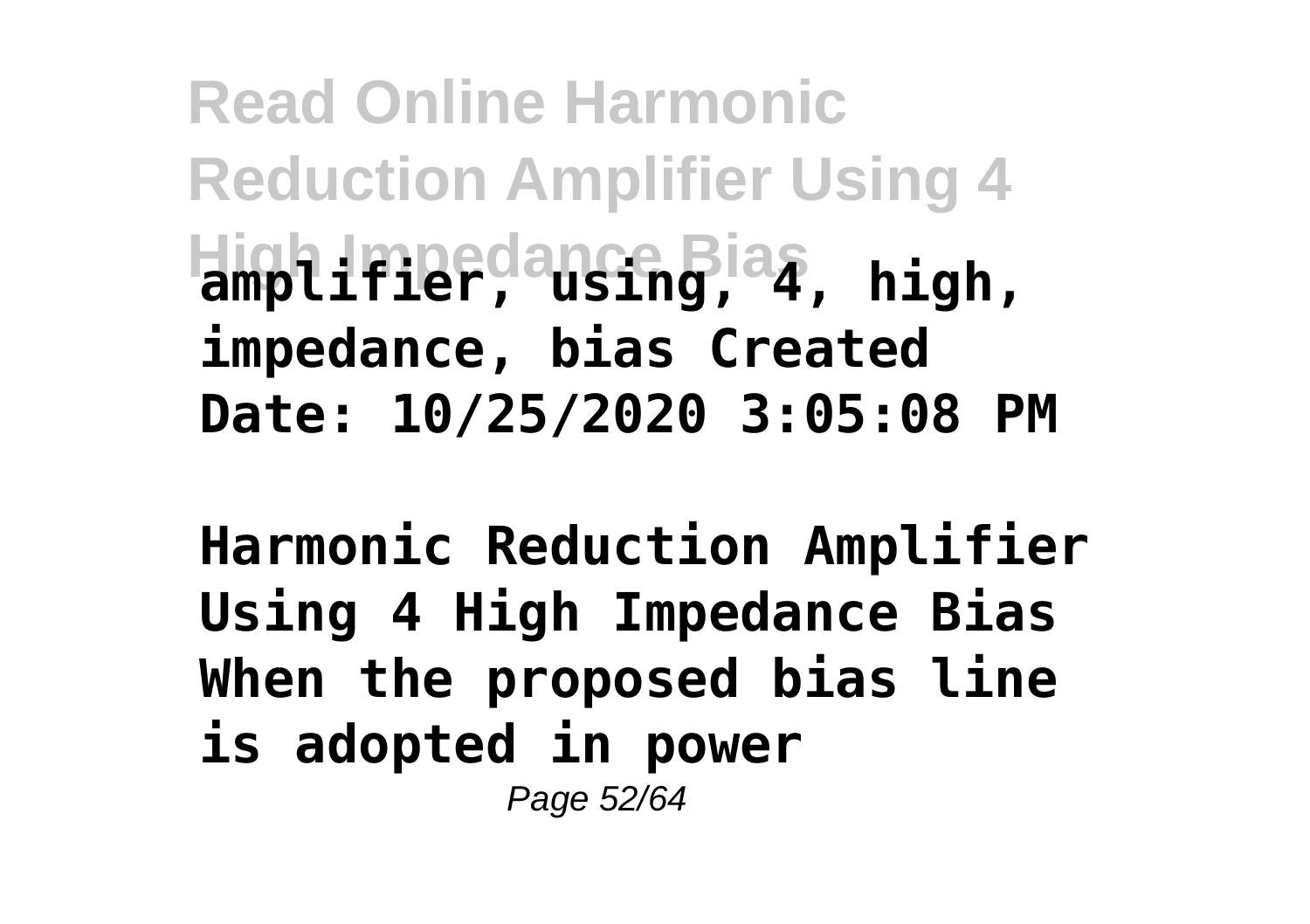**Read Online Harmonic Reduction Amplifier Using 4 High Impedance Bias amplifier on IMT-2000 basestation transmitting** band, the 3<sup>rd</sup> **harmonic signal is reduced about 26.5dB and efficiency is improved about 9.1 ...**

**Harmonic Reduction Amplifier** Page 53/64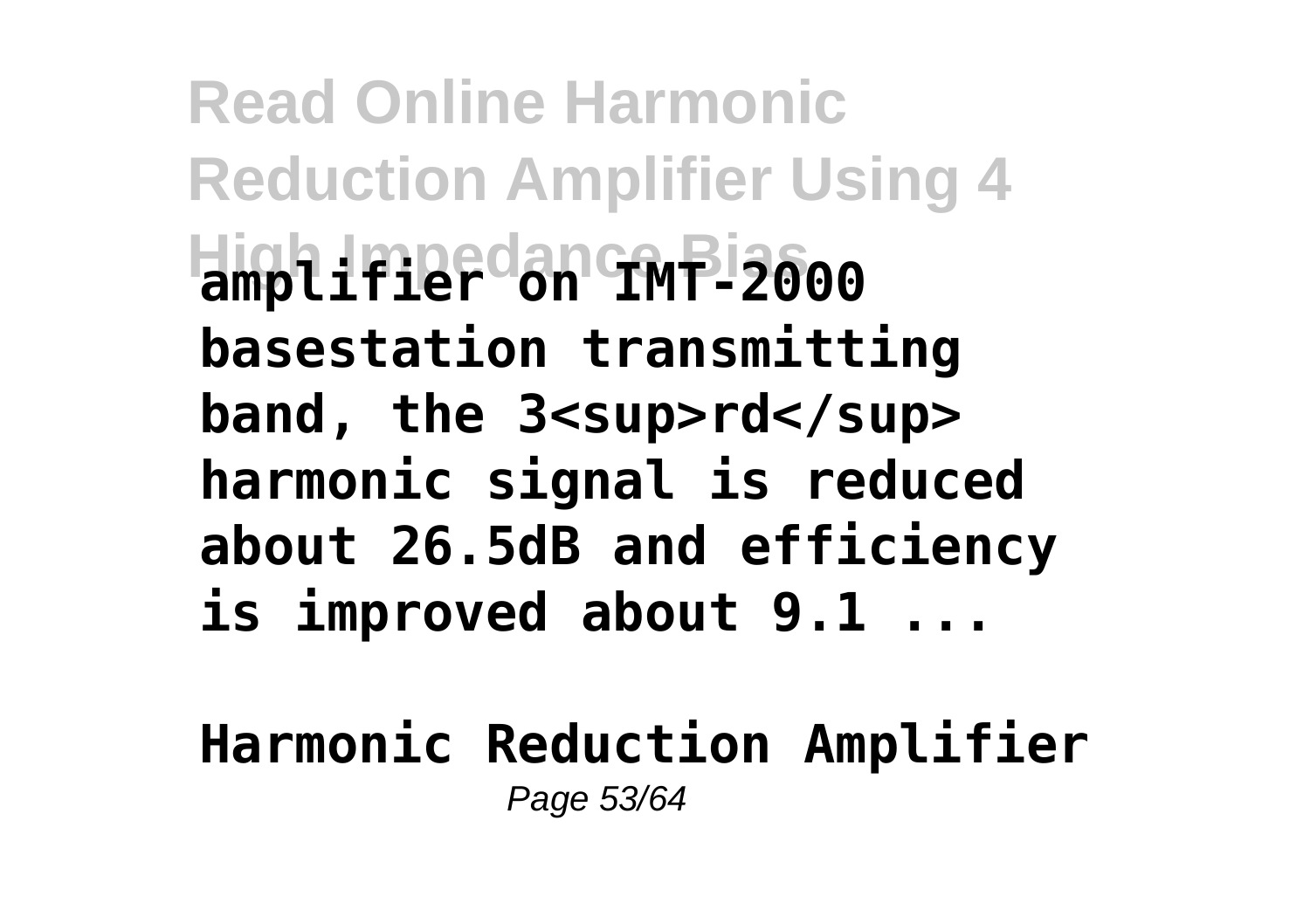**Read Online Harmonic Reduction Amplifier Using 4 High Impedance Bias using ?/4 High Impedance Bias ... Harmonic Reduction Amplifier using λ /4 High Impedance Bias Line with Defected Ground Structure (DGS) By Do-Kyeong Hwang, Si-Gyun Jeong, Young-Pil Kwon, Yong-Chae** Page 54/64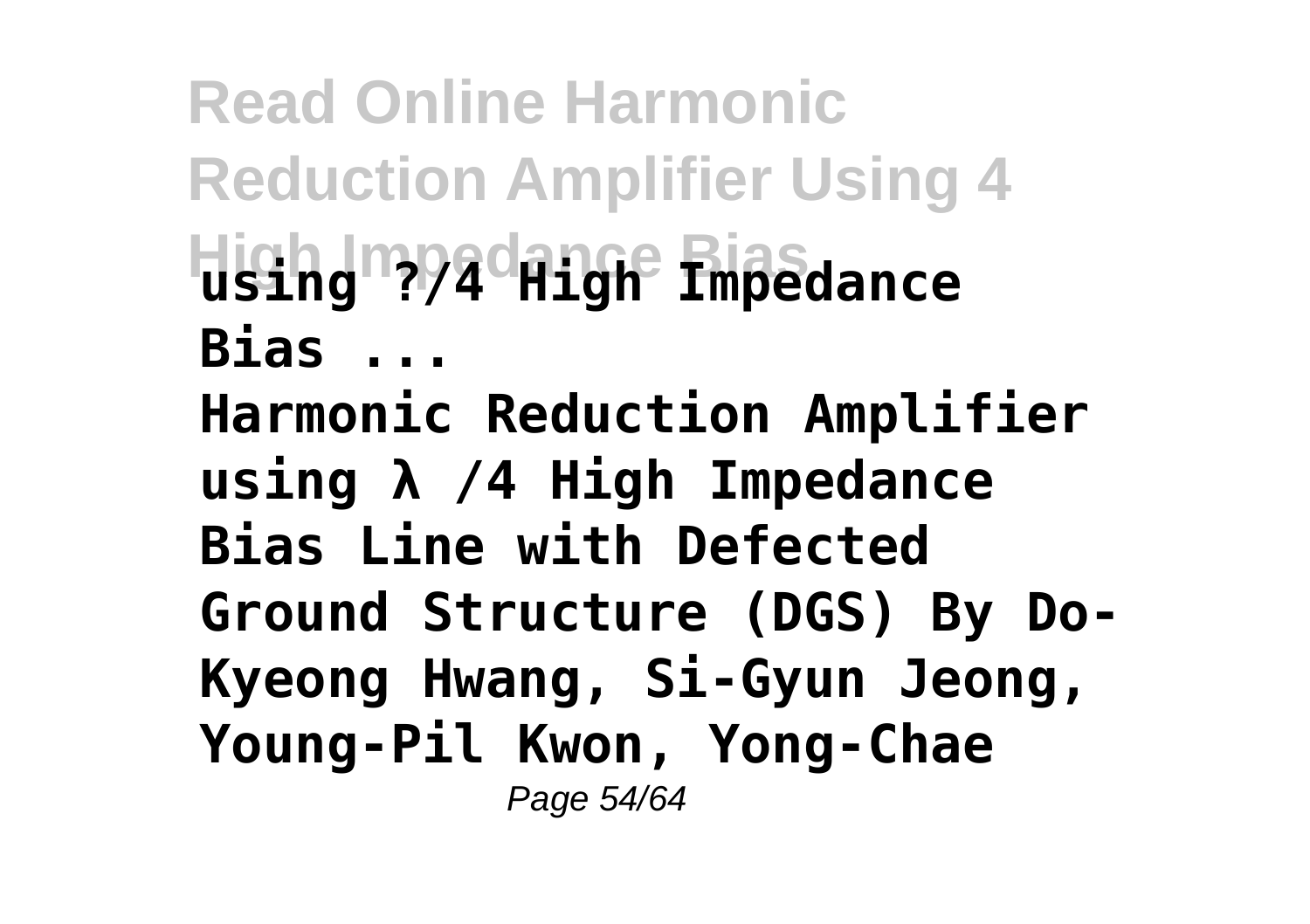**Read Online Harmonic Reduction Amplifier Using 4 High Impedance Bias Jeong and Chul-Dong Kim Get PDF (280 KB)**

**Harmonic Reduction Amplifier using λ /4 High Impedance**

**...**

**computer. harmonic reduction amplifier using 4 high** Page 55/64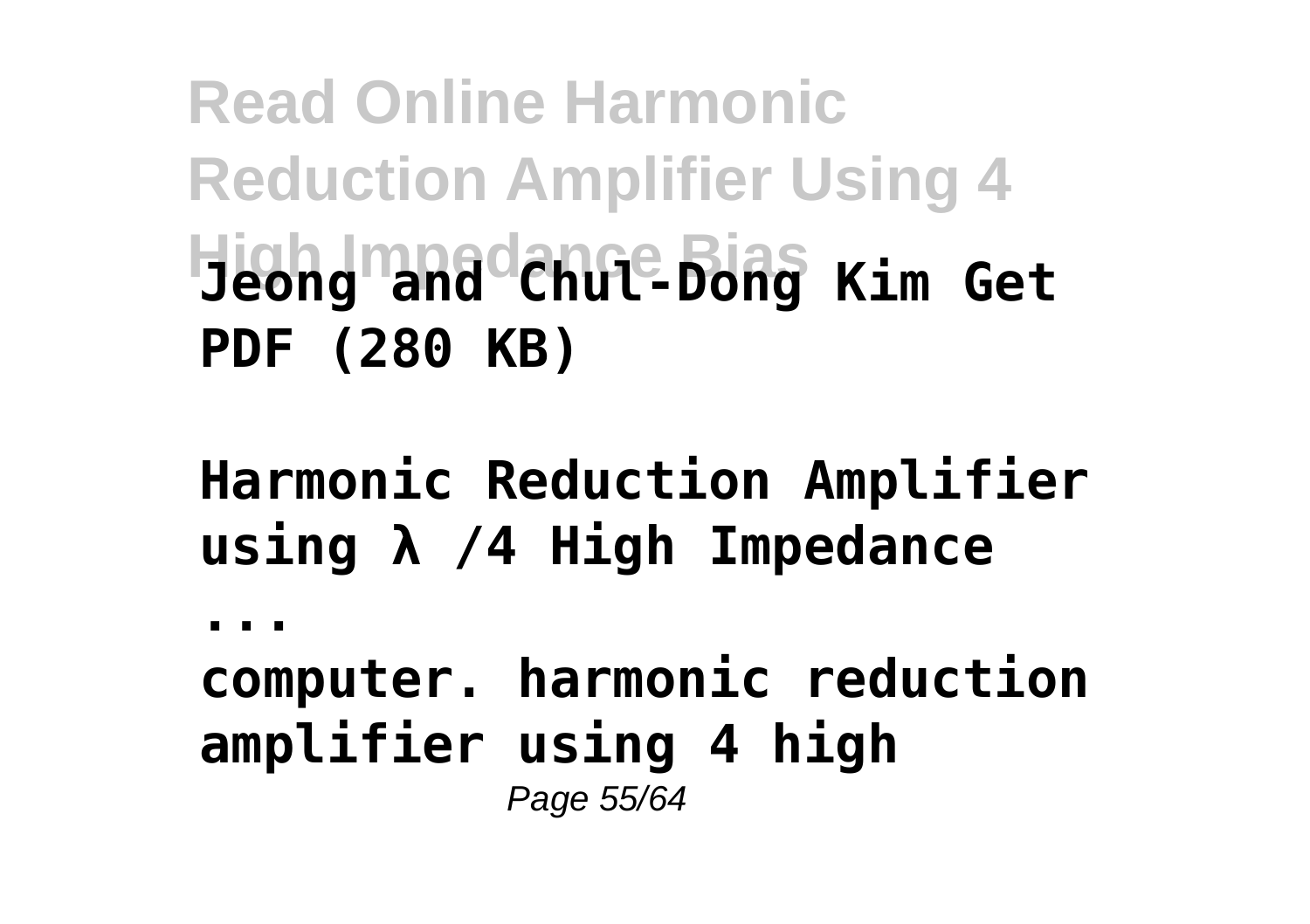**Read Online Harmonic Reduction Amplifier Using 4 High Impedance Bias impedance bias is manageable in our digital library an online access to it is set as public thus you can download it instantly. Our digital library saves in complex countries, allowing you to acquire the most less** Page 56/64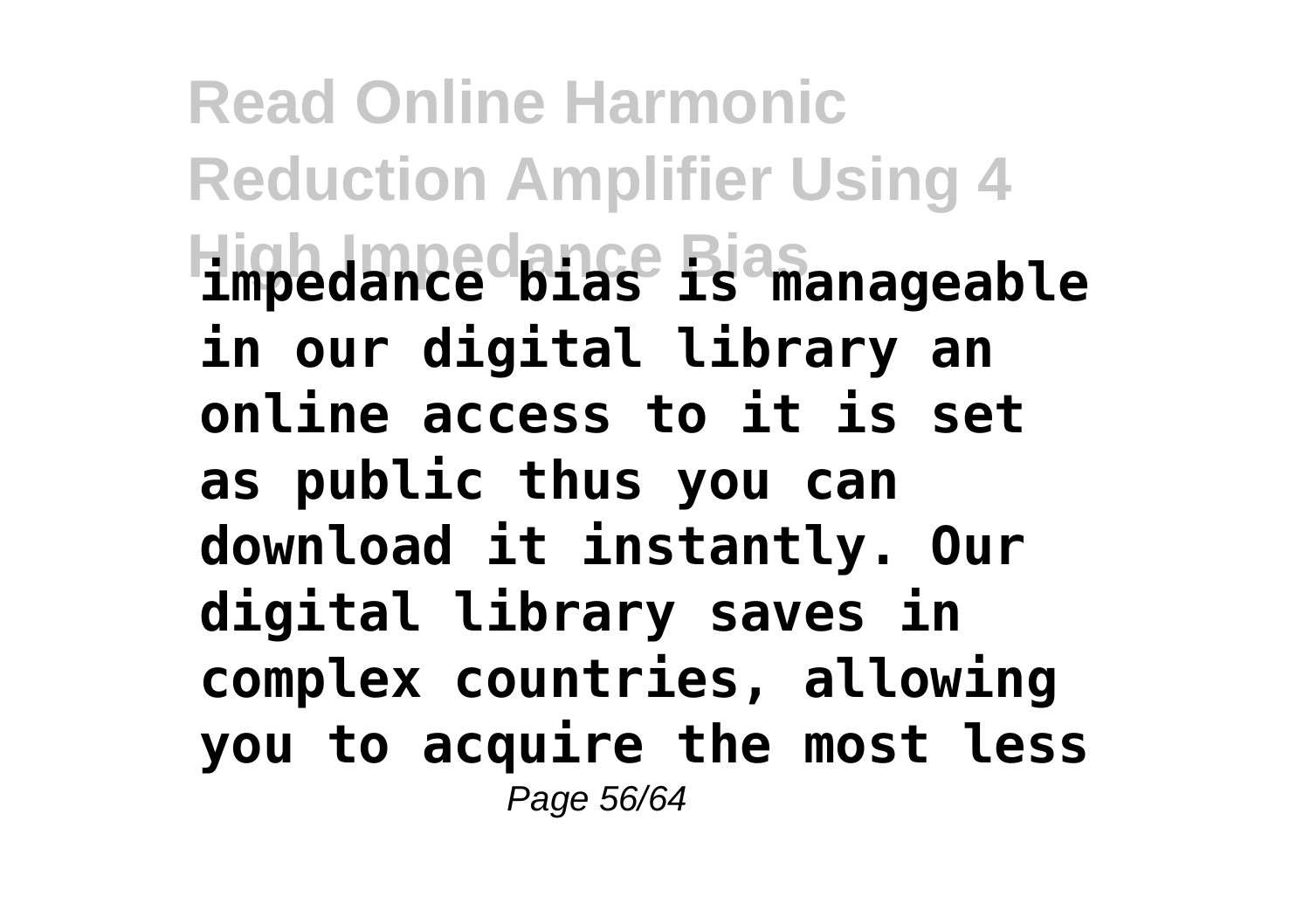**Read Online Harmonic Reduction Amplifier Using 4 Higtency fime to Biawnload any of our books similar to this one.**

**Harmonic Reduction Amplifier Using 4 High Impedance Bias harmonic in high frequency systems is a high power** Page 57/64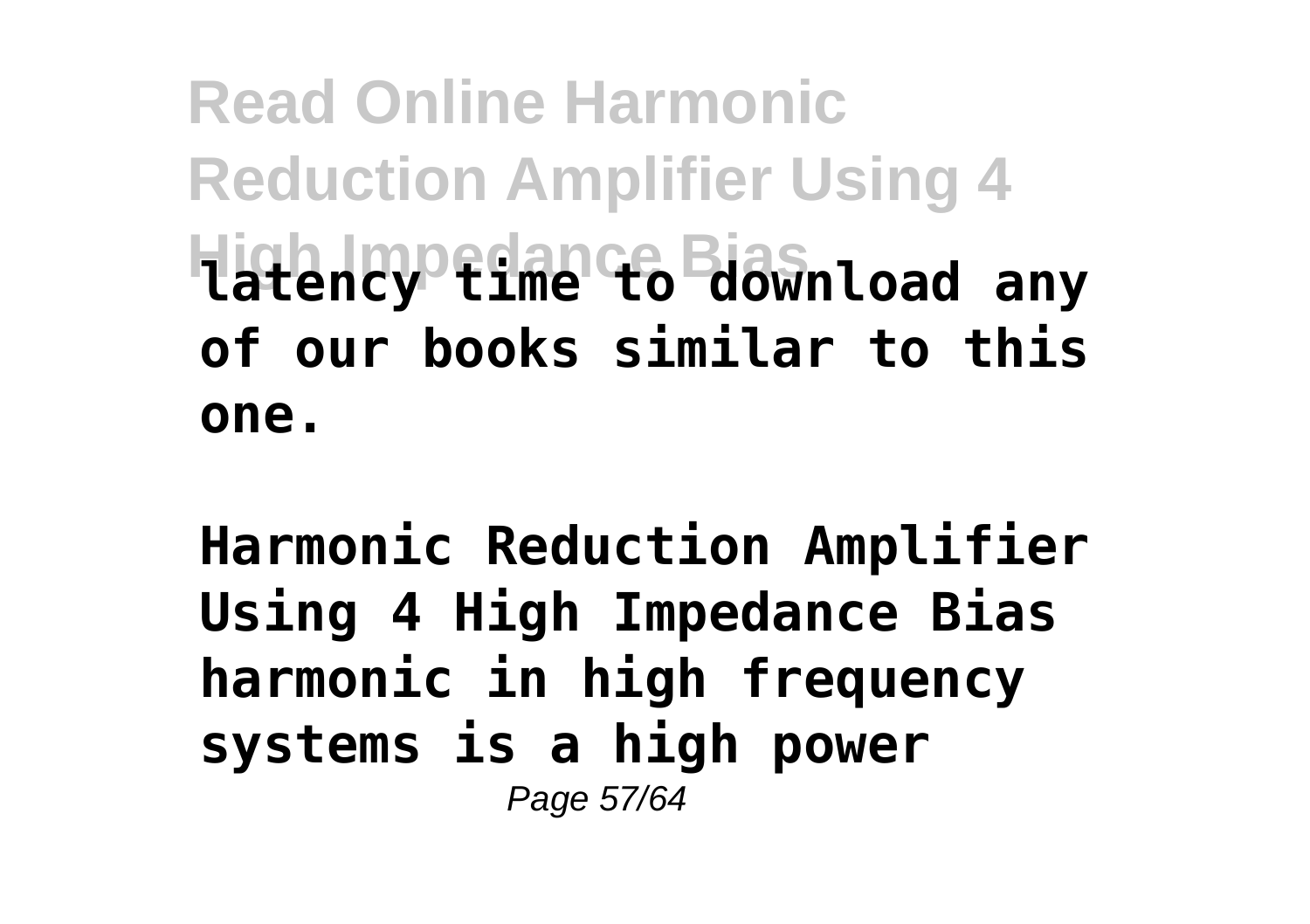**Read Online Harmonic Reduction Amplifier Using 4 High Impedance Bias amplifier that results from non-linearity property of such amplifiers [3]. Traveling Wave Tube Amplifiers (TWTAs) are one of the most important high power and wideband amplifiers [4], so they have** Page 58/64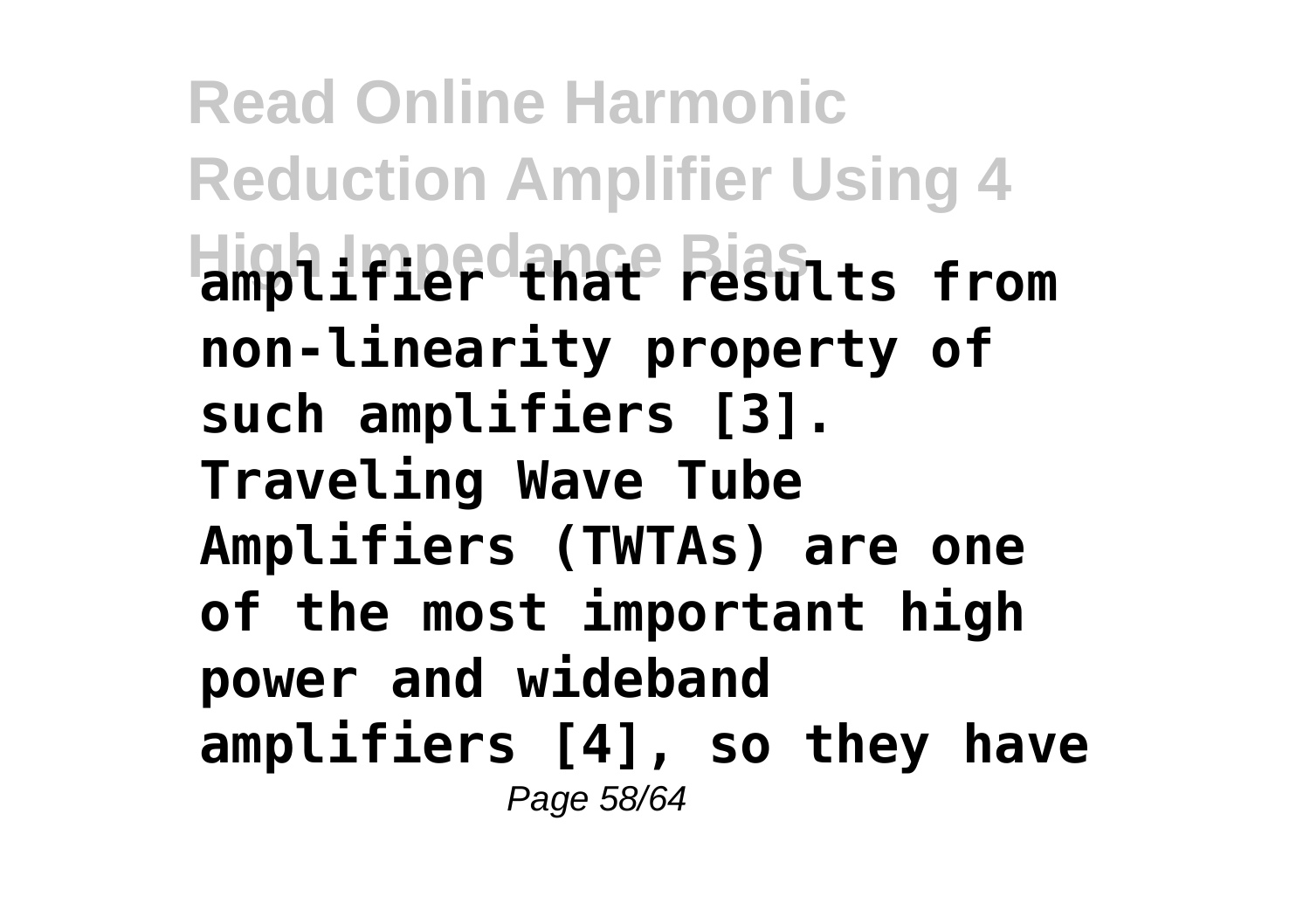**Read Online Harmonic Reduction Amplifier Using 4 High Impedance Bias an important role in wideband communication systems, thus their harmonic levels should be controlled.**

**Second Harmonic Reduction of Traveling Wave Tube Amplifier ...** Page 59/64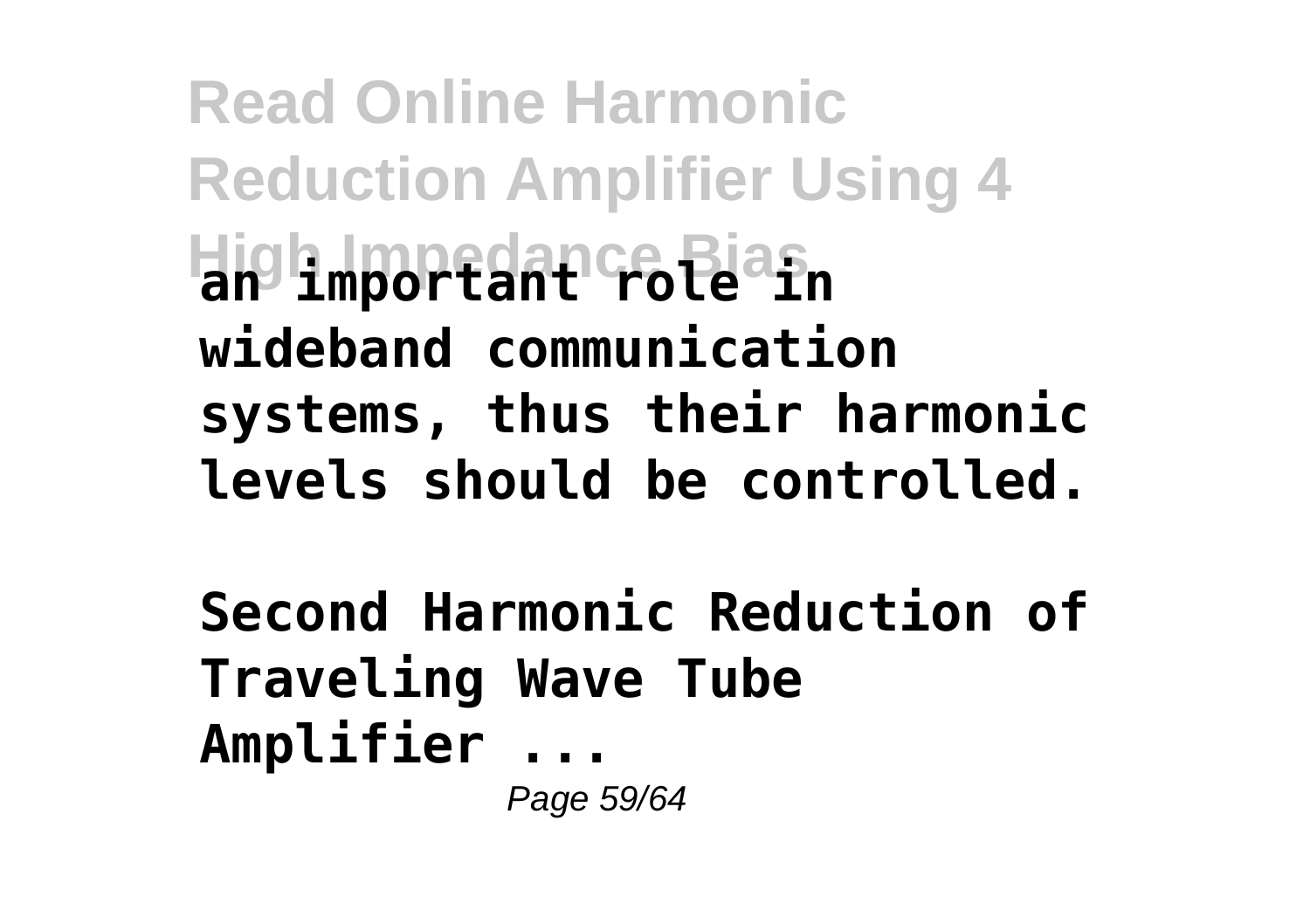**Read Online Harmonic Reduction Amplifier Using 4 High Impedance Bias Using this method, harmonics of order 5, 7, 17, 19 Can be eliminated without affecting harmonics order of 11, 13, 23, 25, etc. 4. Several Harmonic Reduction can be eliminated by combining the phase displaced outputs of** Page 60/64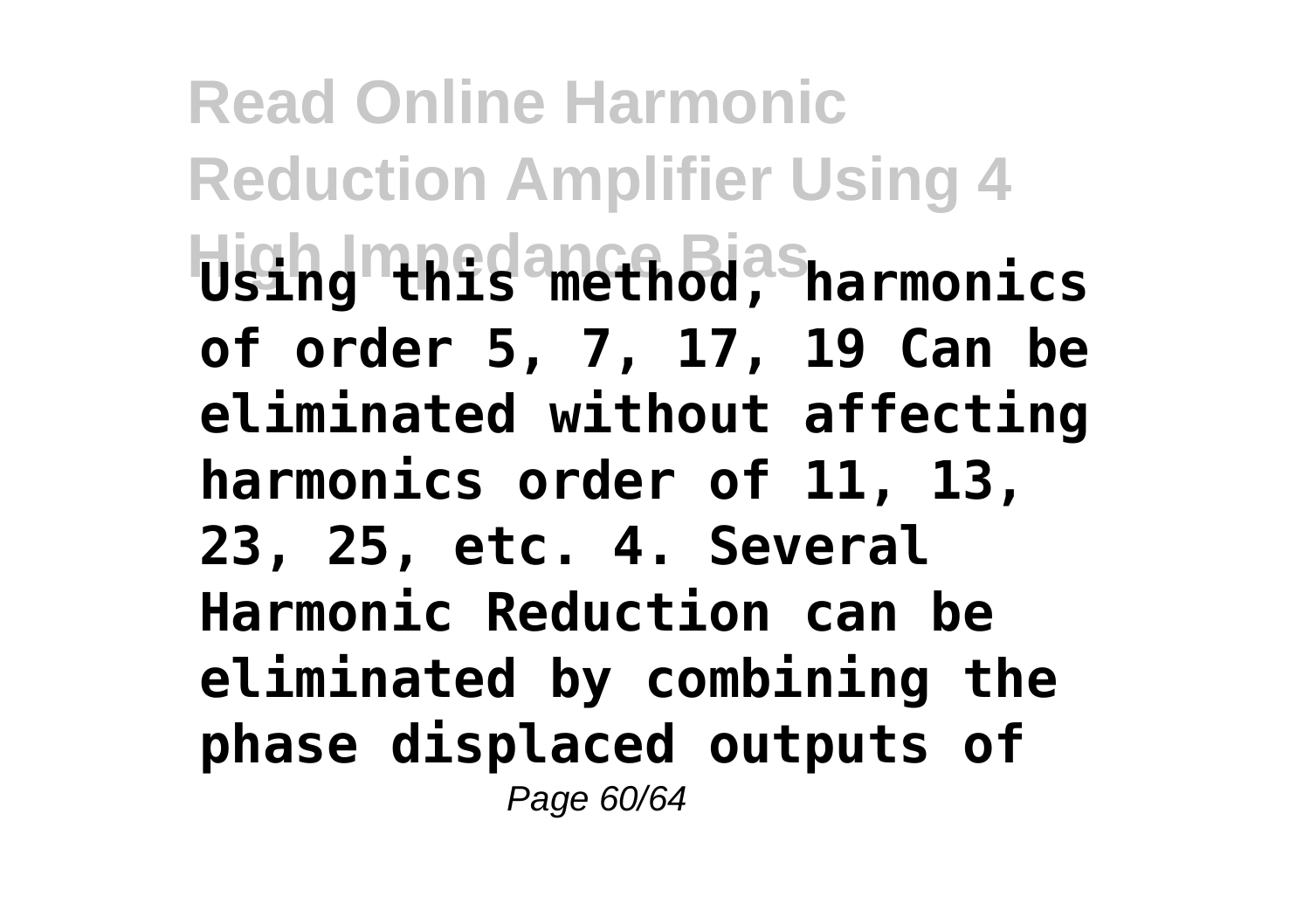**Read Online Harmonic Reduction Amplifier Using 4 High Impedance Bias two inverters. This method has poor inverter utilisation and is not used.**

**Harmonic Reduction | Series addition of Inverter Output ...**

**This is part V of the video** Page 61/64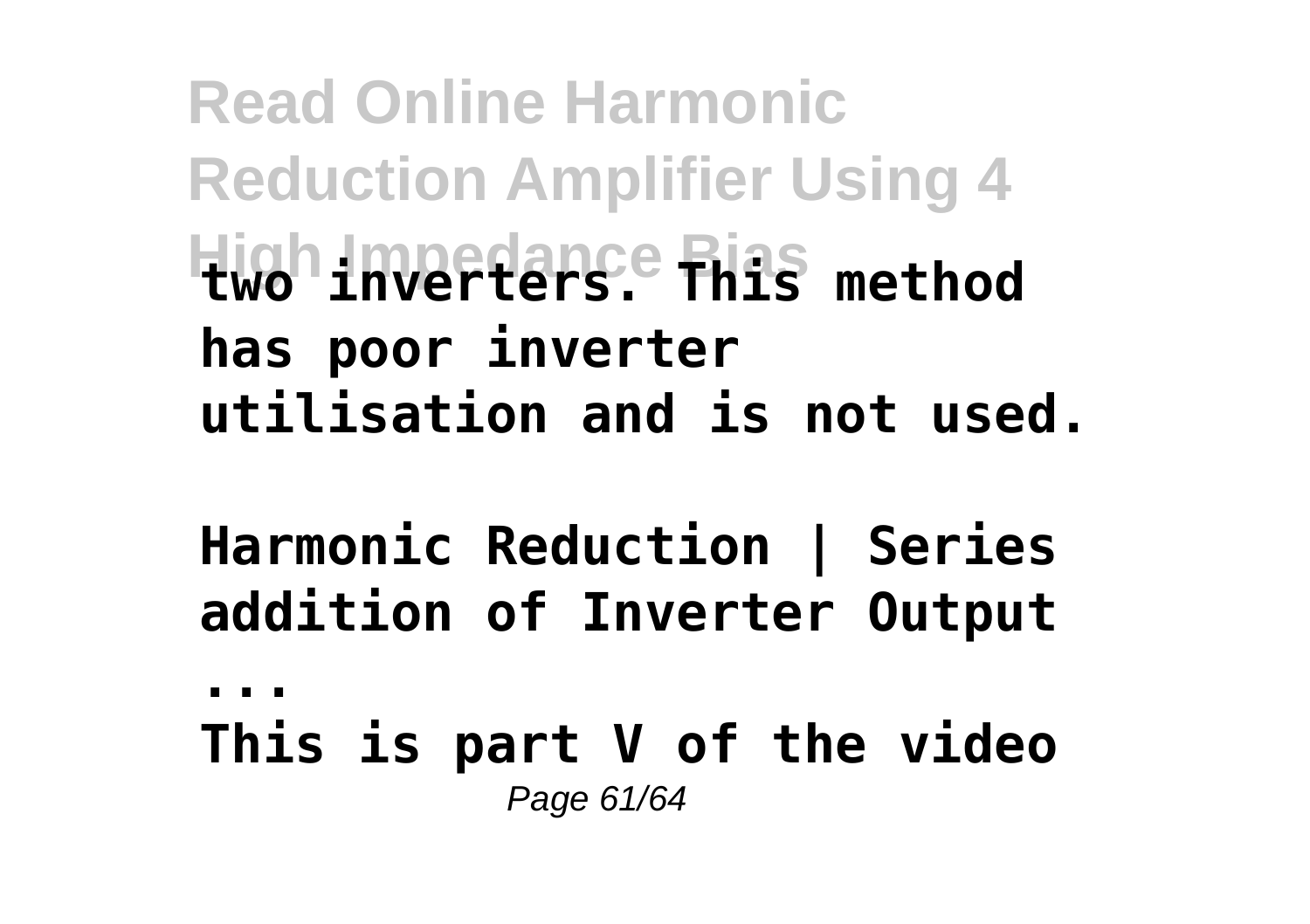**Read Online Harmonic Reduction Amplifier Using 4 High Impedance Bias series of power amplifiers. This part describes harmonic distortion. It discusses how nonlinear behaviour of transistor in power ...**

**Power Amplifier (Part 5): Push Pull Class A Amplifier** Page 62/64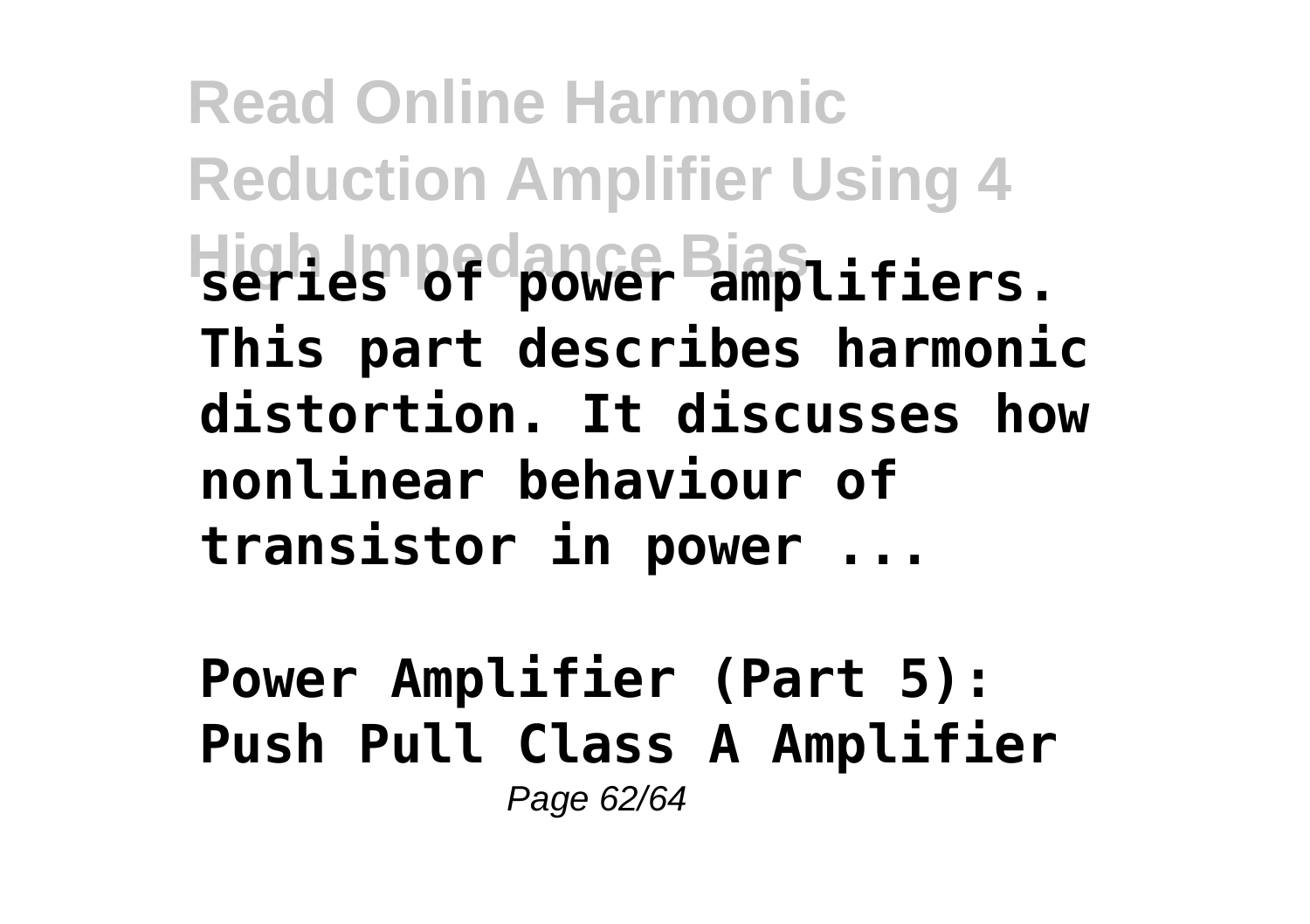**Read Online Harmonic Reduction Amplifier Using 4 High Impedance Bias ...**

**Harmonic Reduction The output of a standard class E RF amplifier, as delivered to the output network is a very non-symmetrical, harmonic rich waveform. By using an even number of** Page 63/64